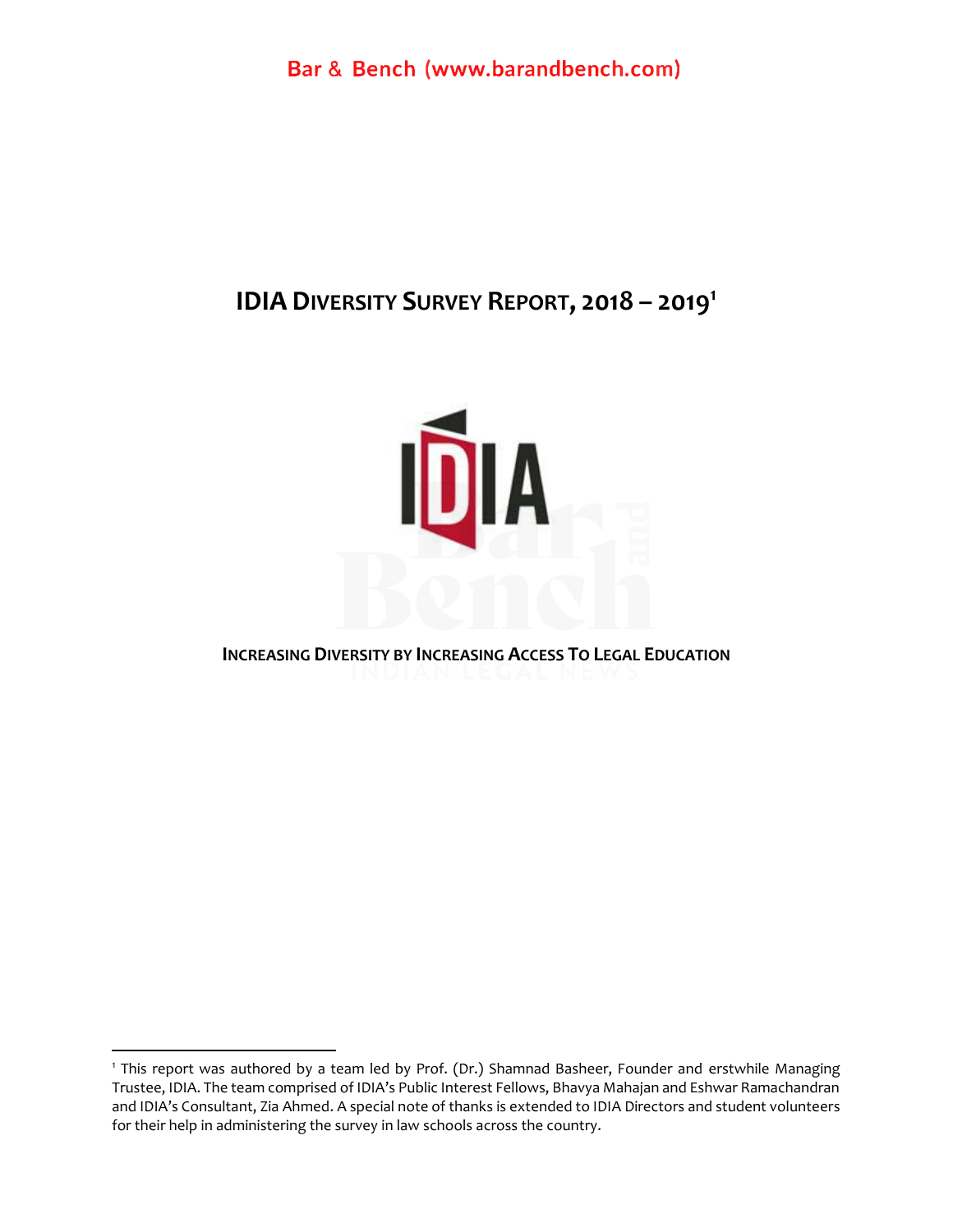### **TABLE OF CONTENTS**

<span id="page-1-0"></span>

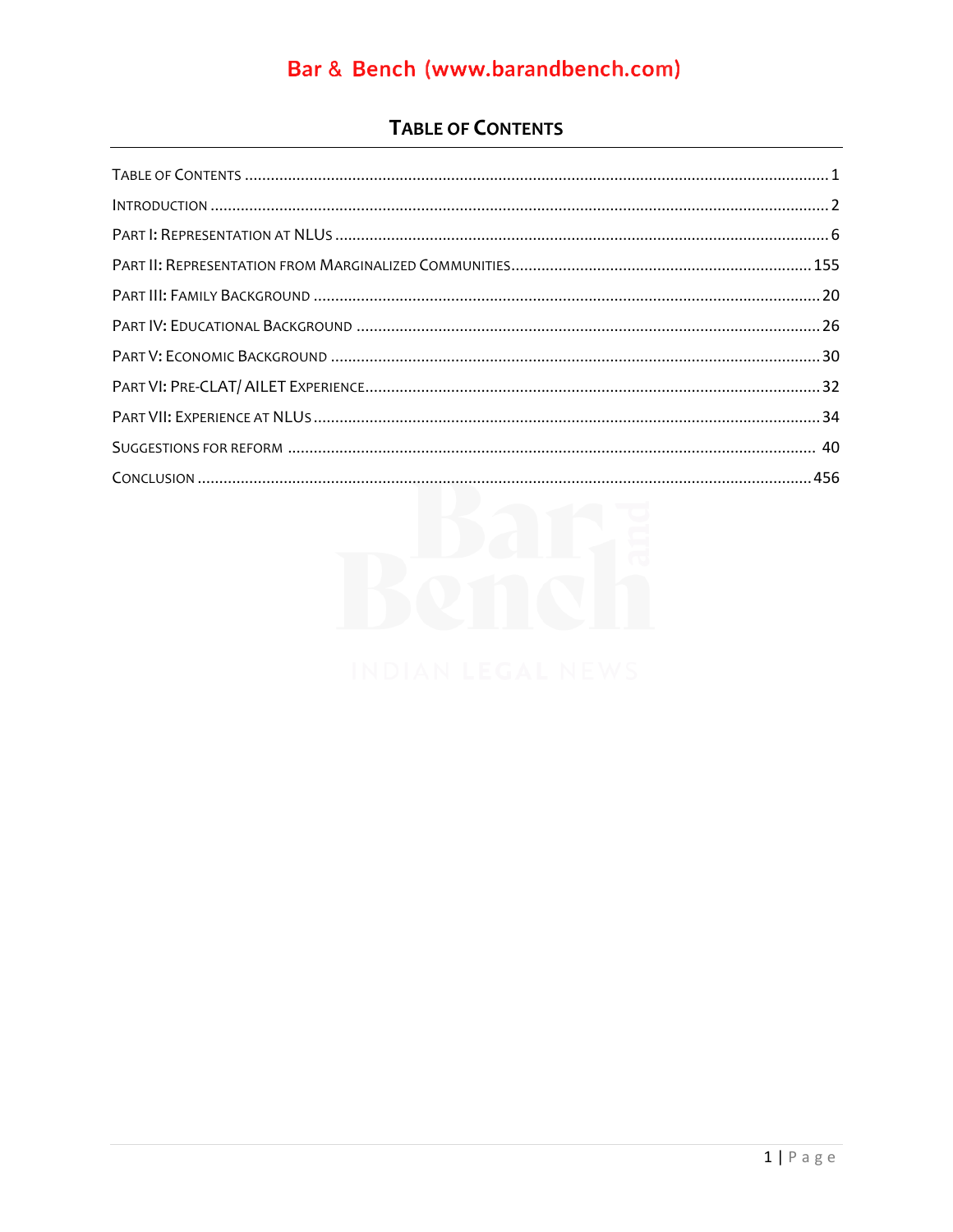#### **INTRODUCTION**

<span id="page-2-0"></span>IDIA *(Increasing Diversity by Increasing Access to Legal Education*) is a pan India project that seeks to empower underprivileged and marginalized communities by creating lawyers and community leaders from within such communities. It does this by sensitizing underprivileged children to law as a viable career option, selecting those with an aptitude for the study of law, and then rigorously training them to enter the best law schools in the country. Through this, IDIA promotes access to the leading law schools, which have over the years become bastions of elitism and homogeneity. Hence the name: "Increasing *Diversity* by Increasing *Access*".

IDIA conducts an annual diversity survey across the leading National Law Universities (NLUs) to capture the extent of diversity in Indian law schools, record the experiences of first year students and document the socio-economic profiles of students. Towards this end, the survey report also highlights potential areas for immediate attention and reform, and offers some suggestions.

This year's survey (2018-19) witnessed a 95.7% participation rate, with 515 (of 538) first-year students across the nation's top five NLUs undertaking the survey. These NLUs were selected on the basis of student preferences, i.e. college preferences listed out by students in their application forms for the Common Law Admission Test (CLAT), the annual entrance examination for admission to all NLUs in the country (with the exception of NLU Delhi that conducts its own entrance test). These preferences could be influenced by various factors such as job prospects (mainly corporate commercial law firms that are the largest hirers from NLUs), robust infrastructure, stimulating academic environment, and strong alumni networks. Although not a part of CLAT, NLU Delhi was chosen as one of the top five NLUs surveyed as it is widely regarded as a leading law school. We also base this on our internal analysis/finding that, were NLU Delhi to be a part of CLAT, it would have ranked amongst the top 5.

#### **RESEARCH METHODOLOGY**

The survey was conducted through a questionnaire administered to all first-year students at the various NLUs for the academic year 2018-19. The responses were recorded anonymously in order to encourage honest answers from students.

*Note: We're unable to compare the findings of the present survey against the survey conducted for the year 2017-18 with any precision, as the data collected during the 2017-18 survey was larger in scope and was not analyzed with respect to top 5 law schools. We have therefore compared this survey data against the Diversity Survey results from 2016-17, which can be accessed [here.](https://www.idialaw.org/wp-content/uploads/2020/04/2016-17-diversity-survey-.pdf) Wherever appropriate, we have compared the survey data against the Diversity Survey results from 2013-14 as well. The same can be accessed* [here.](https://www.idialaw.org/wp-content/uploads/2018/06/top-5-analysis.pdf)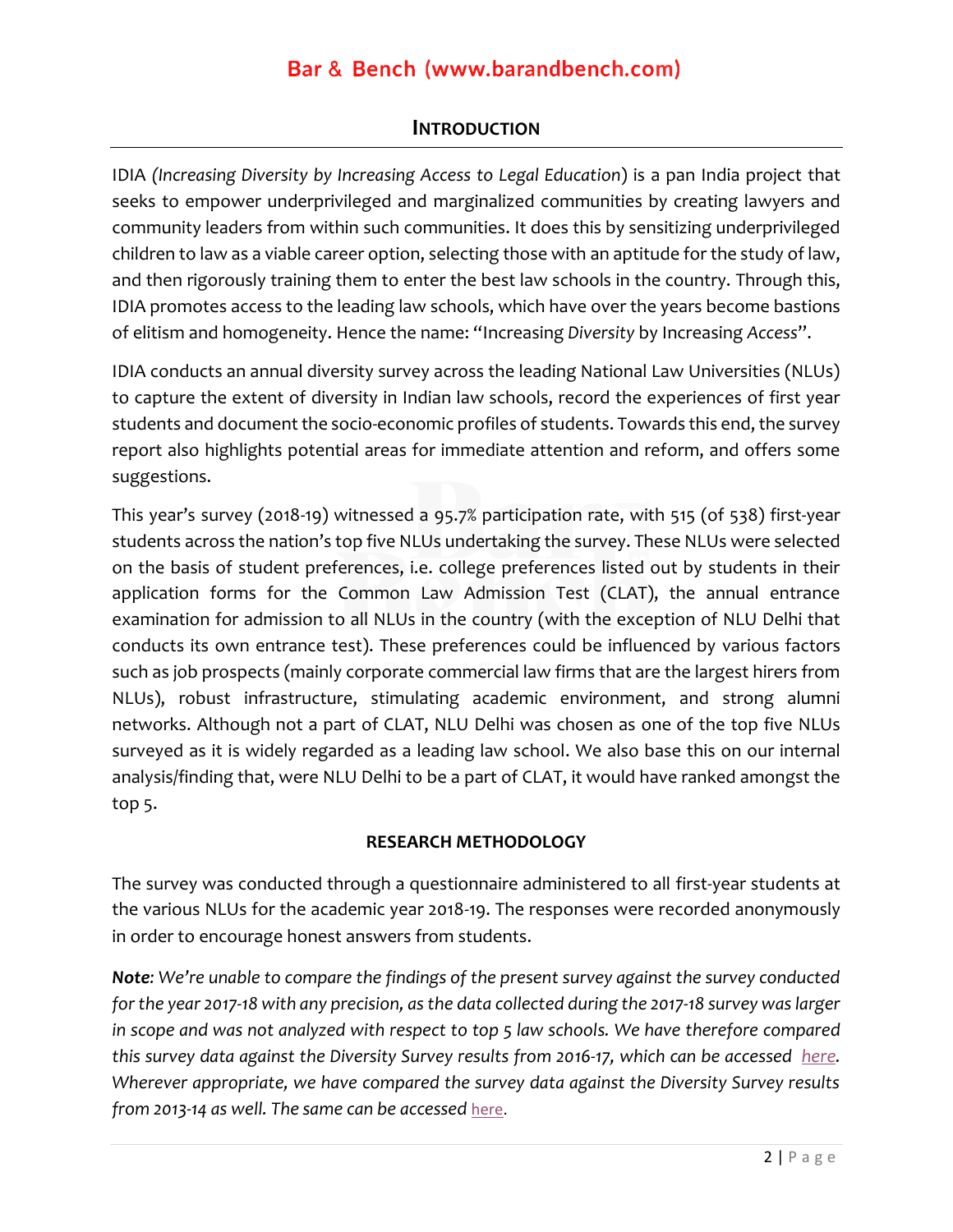*Disclaimer: The information provided by the students in the present survey has not been independently verified by us. When analysing the survey data, one should assume a certain margin of error to account for misreporting (whether deliberate or unintentional) by the students.* 

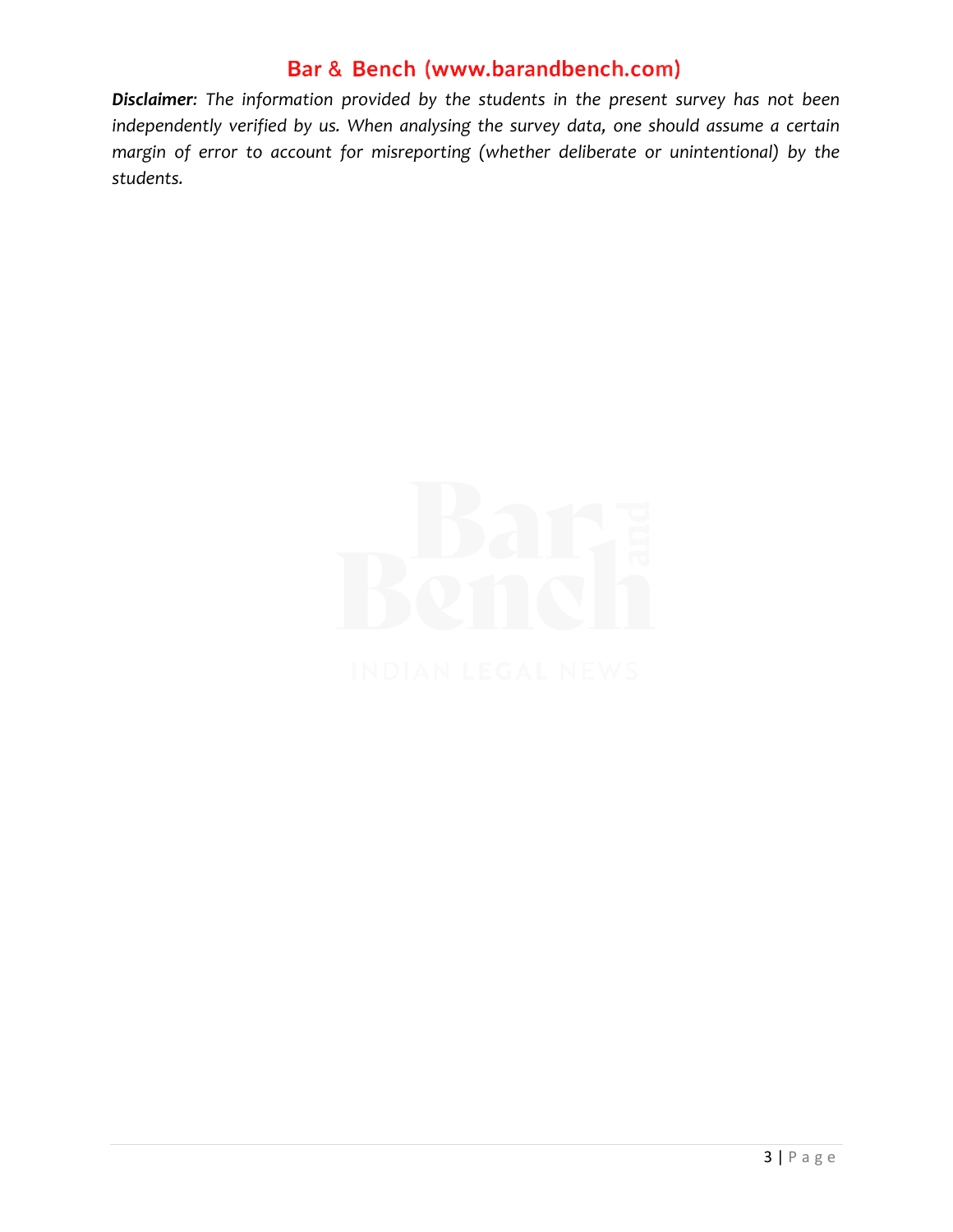#### **SUMMARY OF FINDINGS**

As with previous years, the IDIA 2018-19 diversity survey demonstrates a significant diversity deficit, as summarised below:

#### **1. Disproportionate Regional Representation:**

A majority of the students hailed from the Hindi-speaking belt of India, particularly Madhya Pradesh, Uttar Pradesh and Rajasthan. Contrast this with the abysmally low representation from the North-East of India; with states such as Arunachal Pradesh, Mizoram, Nagaland and Sikkim not being represented at all. Similarly, there was *nil* representation from states such as Himachal Pradesh and almost all of the Union Territories<sup>2</sup> (UTs), barring Delhi<sup>3</sup> and Chandigarh**.** 

#### **2. Gross Under-representation of Minorities:**

As with previous years, the survey highlights gross under-representation from minority communities, such as Muslims. Illustratively, while Muslims constitute around 14% of India's population<sup>4</sup> , less than 4% of the students admitted to the leading NLUs were Muslim.

#### **3. Skewing of Gender Ratio:**

Compared to the near-equal distribution of seats between male and female students in the years 2013-14 and 2014-15, this year recorded a decline in the number of female students at the leading NLUs. The trend remains consistent with 2016-17, which too saw a decline in the number of female students. The causative factors for this decline are not clear. This decline can no longer be brushed aside as a random occurrence and a detailed study is required to be carried out to determine whether there exist any systemic issues.

### **4. Economic/Urban Elitism:**

Most surveyed students hail from urban, privileged backgrounds and studied at leading English medium schools. Not only were their families financially well off (51% students reported an annual income of INR 10 lakhs and above); but in most cases, both parents spoke

<sup>4</sup>*See*, *State Census 2011*, available a[t http://www.census2011.co.in/religion.php](http://www.census2011.co.in/religion.php) (Last visited on June 11, 2019).

<sup>2</sup>Union territories form an administrative division in India, similar to states; but unlike states that have their own elected governments with significant powers, union territories fall directly under the jurisdiction of the Central Government. At the time this survey was carried out, there were seven union territories in India, namely Delhi, Chandigarh, Andaman & Nicobar Islands, Daman & Diu, Lakshwadeep, Dadra & Nagar Haveli, and Puducherry. Pursuant to the Jammu and Kashmir Reorganization Act, 2019, the State of Jammu and Kashmir has been reorganized into two new union territories, namely, Union territory of Ladakh and Union territory of Jammu and Kashmir. These union territories however came into being only on October 31, 2019, much after the survey was conducted. Therefore, for the purposes of this survey report, the position prior to the enactment of the Jammu and Kashmir Reorganization Act, 2019 is referenced i.e. Jammu and Kashmir is treated as a State. <sup>3</sup>Delhi's representation is as high as 6.02%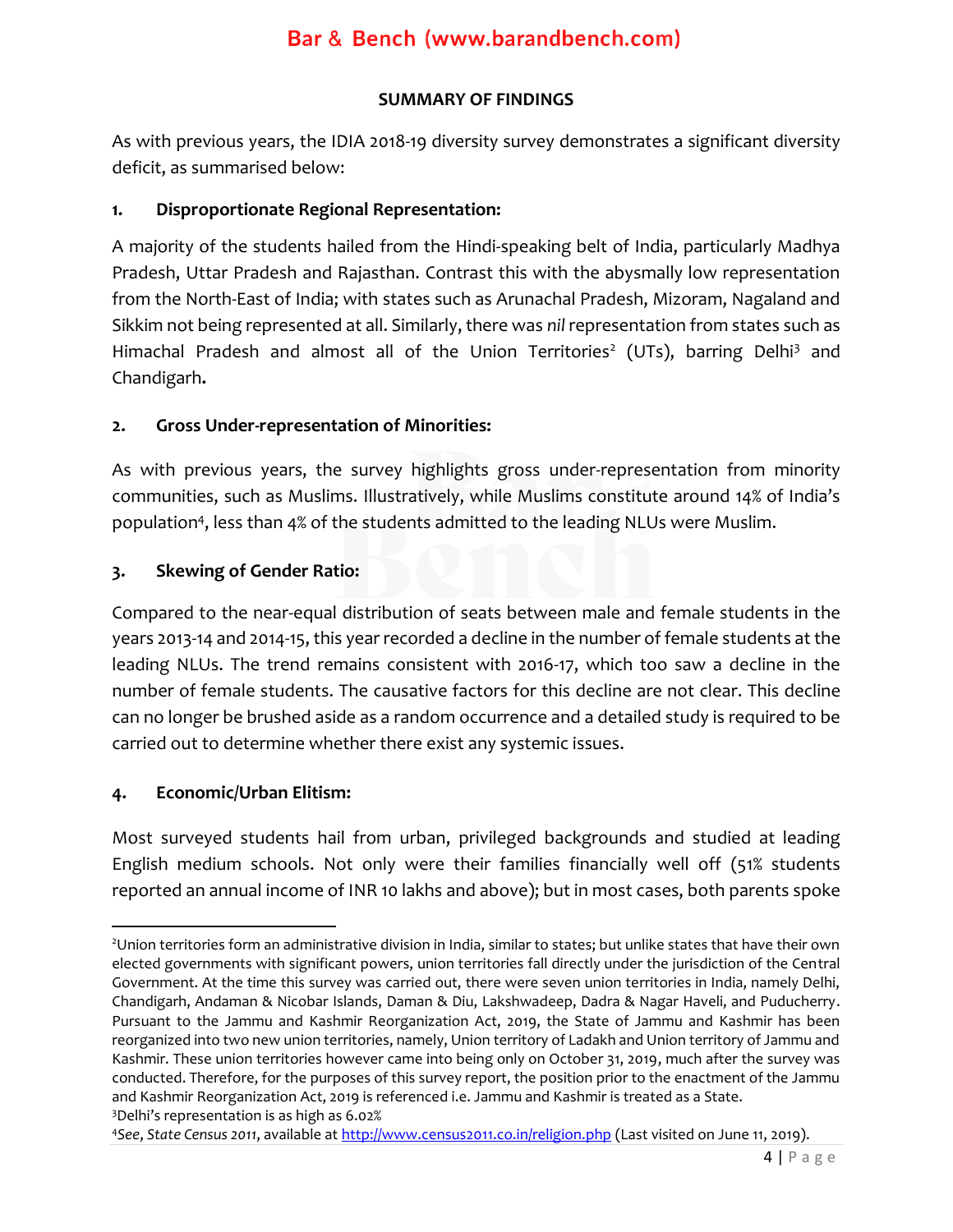good English (indicative of significant social capital and standing). Contrast this with the number of students from rural areas and those educated in vernacular medium schools: hardly around 3.4%!

#### **5. CLAT Glass Ceiling**:

More than 85% of the sampled students had enrolled themselves in expensive coaching classes/online courses to prepare for CLAT and other law entrance examinations. With leading coaching centres charging anywhere between INR 50,000 to INR 85,000 per year, this is a significant access barrier for underprivileged students.

#### **6. Discrimination and Social Isolation:**

A number of students alleged discrimination and insulting/disparaging remarks against them on grounds of political/religious beliefs and/or socio-economic backgrounds. Students also reported "fitting in" problems and social stigma, *inter alia* because of their lack of fluency in English.

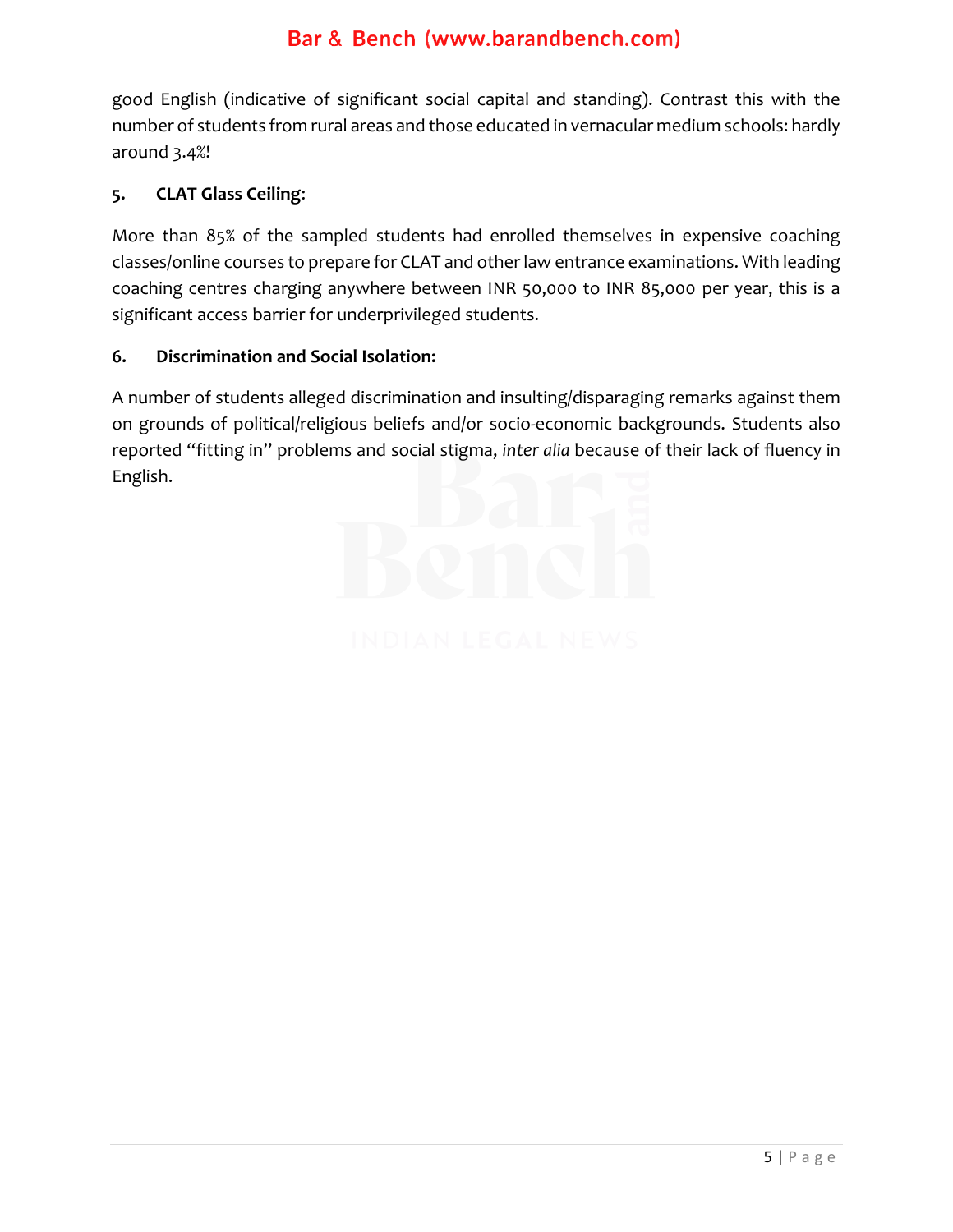### **PART I: REPRESENTATION AT NLUS**

<span id="page-6-0"></span>The following are the top five NLUs in which the survey was conducted:

| <b>NAME OF THE NATIONAL LAW</b><br><b>SCHOOL</b>                                                                      | <b>ADDRESS</b>                                                                                 |
|-----------------------------------------------------------------------------------------------------------------------|------------------------------------------------------------------------------------------------|
| <b>National Law School of</b><br>India University (NLSIU),<br><b>Bangalore</b>                                        | P.O. Bag 7201, Nagarbhavi, Bengaluru, Karnataka 560072.                                        |
| <b>National Academy of</b><br><b>Legal Studies and</b><br><b>Research (NALSAR)</b><br>University of Law,<br>Hyderabad | Post Box No. 1, Justice City, Shameerpet, Medchal District,<br>Hyderabad, Telangana 500078.    |
| <b>National Law Institute</b><br>University (NLIU), Bhopal                                                            | Kerwa Dam Road, Bhopal, Madhya Pradesh 462044.                                                 |
| <b>West Bengal National</b><br><b>University of Juridical</b><br>Sciences (WBNUJS),<br><b>Kolkata</b>                 | Dr. Ambedkar Bhavan, 12, LB Block, Sector III, Salt Lake City,<br>Kolkata, West Bengal 700098. |
| <b>National Law University</b><br>(NLU), Delhi                                                                        | Sector 14, Dwarka, New Delhi110078.                                                            |

Table 1: *Participating NLUs*

#### **1. COLLEGE REPRESENTATION**

The number of students who participated in the survey is stated as under:

| <b>PARTICIPATING NLUS</b> | <b>TOTAL BATCH STRENGTH</b> | <b>SURVEYED STUDENTS</b> |
|---------------------------|-----------------------------|--------------------------|
| NLU-Delhi                 | 83                          | 82                       |
| NLIU-Bhopal               | 122                         | 111                      |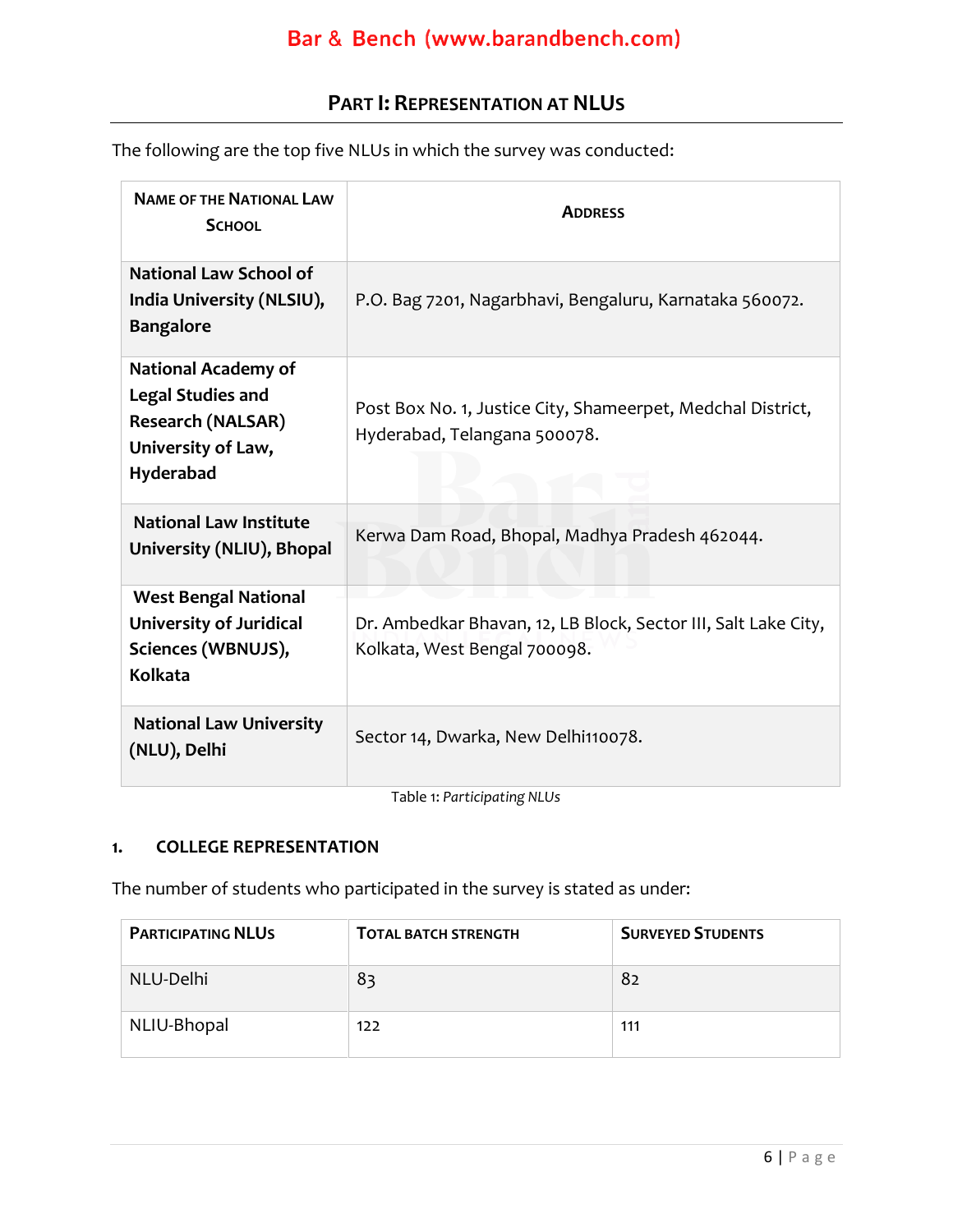| <b>PARTICIPATING NLUS</b> | <b>TOTAL BATCH STRENGTH</b> | <b>SURVEYED STUDENTS</b> |
|---------------------------|-----------------------------|--------------------------|
| NLSIU-Bangalore           | 83                          | $84^{5}$                 |
| NALSAR-Hyderabad          | 123                         | 117                      |
| WBNUJS-Kolkata            | 127                         | 121                      |
| <b>TOTAL</b>              | 538                         | $515^6$                  |

Table 2*: Participating NLUs and Surveyed Students*

#### **2. CATEGORY OF SEATS**

CLAT is the common entrance examination for all NLUs (National Law Universities), with NLU Delhi being an outlier and conducting its own entrance examination (AILET). Below are the categories under which the surveyed students secured admission to the NLUs through the CLAT and the AILET:

| <b>CATEGORY</b>                      | <b>PERCENTAGE OF REPRESENTATION</b> |
|--------------------------------------|-------------------------------------|
| All India General                    | 58.83%                              |
| Scheduled Caste (SC)                 | 13.79%                              |
| Scheduled Tribe (ST)                 | 7.18%                               |
| <b>State Domicile</b>                | 7.18%                               |
| Non-Resident Indian (NRI) Sponsored  | 5.63%                               |
| Foreign National                     | 5.44%                               |
| Physically Handicapped/ Persons with |                                     |
| <b>Disabilities</b>                  | 3.30%                               |
| Other Backward Class (OBC)           | 1.94%                               |
| <b>NRI</b>                           | 0.19%                               |

<sup>5</sup>There seems to be an error accounting for some volunteer/ non-first year student having taken the survey, mistakenly.

<sup>6</sup>For the purpose of this report, we only considered the responses of students who answered all the questions in the survey. Out of all the students who took the survey, only 515 answered all questions (as applicable to them). As such, we considered only these 515 students when drawing up this survey report.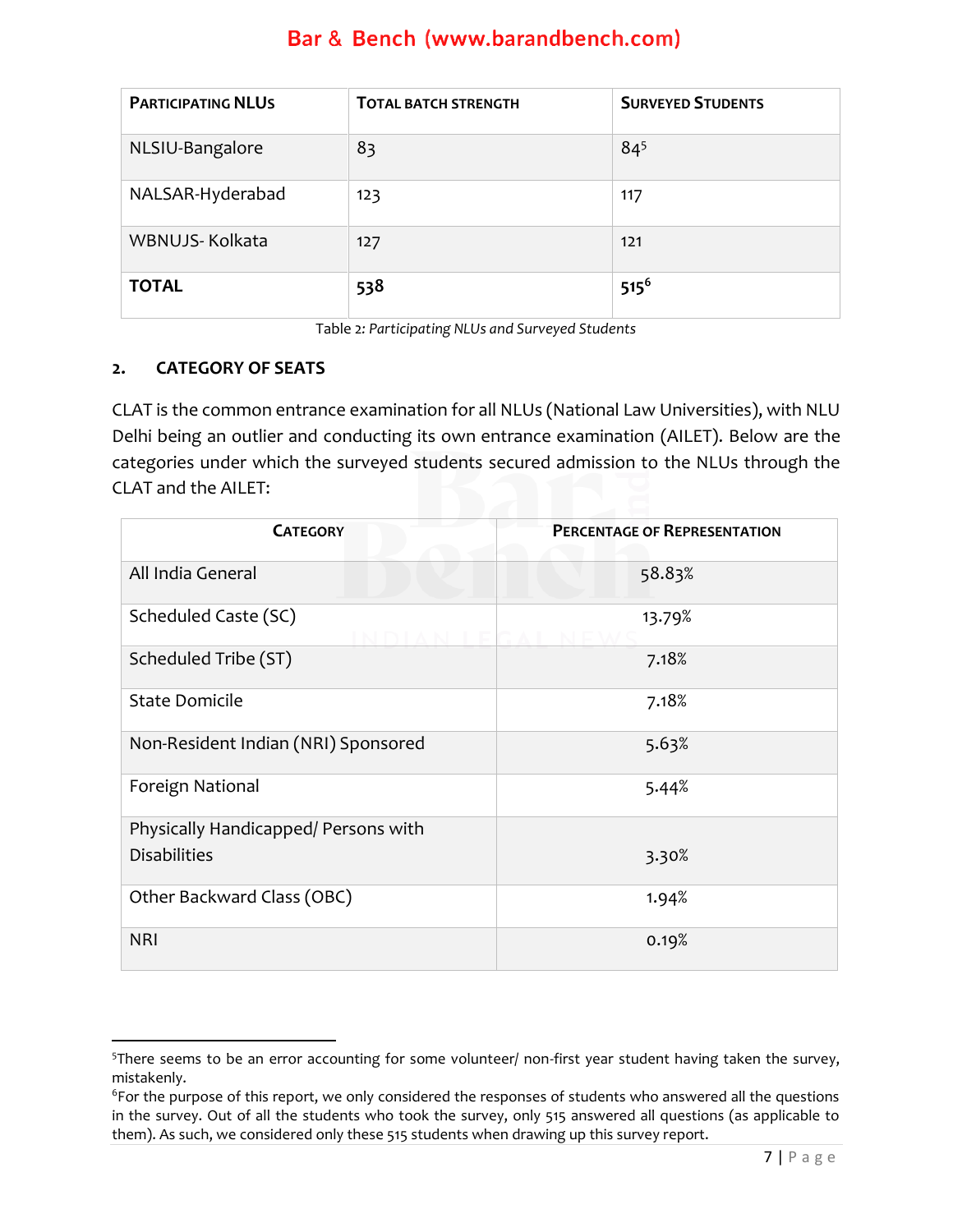| Others <sup>7</sup> (Jammu & Kashmir Resident, or |       |
|---------------------------------------------------|-------|
| North-East Domiciled etc.)                        | 1.17% |
|                                                   |       |
| Kashmiri Migrant                                  | 0.39% |
| Son/Daughter of Defence Personnel                 | 0.19% |
| <b>Economically Backward Class</b>                | 0.00% |
| <b>Backward Class</b>                             | 0.00% |

Table 3: *Category of Seats*

#### i) **NRI Seats**

In continuation of the trend seen in the 2016-17 survey, a significant number of students continue to secure admission under the NRI sponsored category. Specifically, 5.63% of the surveyed students secured admission under this category.

The current structure of "NRI sponsored" seats at the various NLUs violates the Supreme Court ruling in the P.A. Inamdar case<sup>8</sup>,wherein the Supreme Court clearly held that NRI quota must be utilized in a *bonafide* manner for admitting only the children/ward of NRIs. In blatant contravention of this norm, a number of NLUs have illegally admitted students who boast only a far-flung nexus to an NRI. As pointed out before the Supreme Court in a petition filed by IDIA's founder (hereafter referred to as "**CLAT PIL**"), 9 such admissions are illegal, blatantly discriminatory, and unfair to those who are forced to compete through the rigorous CLAT exam on merit.

#### ii) **State Domicile Seats**

The number of state domicile seats continues to remain on a higher side with the inclusion of NLIU Bhopal in the survey as 40% of its seats (excluding seats reserved for NRI/NRI Sponsored

 $<sup>7</sup>$  The survey merely mentions the category 'Others', Students are free to describe the parameters they wish to</sup> include under this category. In the present survey, the students who've filled up data under the category 'Others' have done so under the sub-head State domicile – J&K, North East etc.

<sup>8</sup>A 7 judge bench of the Supreme Court in *P.A. Inamdar and Ors. v. State of Maharashtra and Ors.*, AIR 2005 SC 3226, held that: "*By and large, we have noticed in cases after cases coming to this Court, neither the students who get admissions under this category nor their parents are NRIs. In effect and reality, under this category, less meritorious students, but who can afford to bring more money, get admission… A limited reservation of such seats, not exceeding 15%, in our opinion, may be made available to NRIs depending on the discretion of the management subject to two conditions. First, such seats should be utilized bona fide by the NRIs only and for their children or wards. Secondly, within this quota, the merit should not be given a complete go-by. The amount of money, in whatever form collected from such NRIs, should be utilized for benefiting students such as from economically weaker sections of the society, whom, on well-defined criteria, the educational institution may admit on subsidized payment of their fee."*(emphasis supplied)

<sup>9</sup>*Shamnad Basheer v. Union of India & Ors.*, W.P. (C) No. 600 of 2015.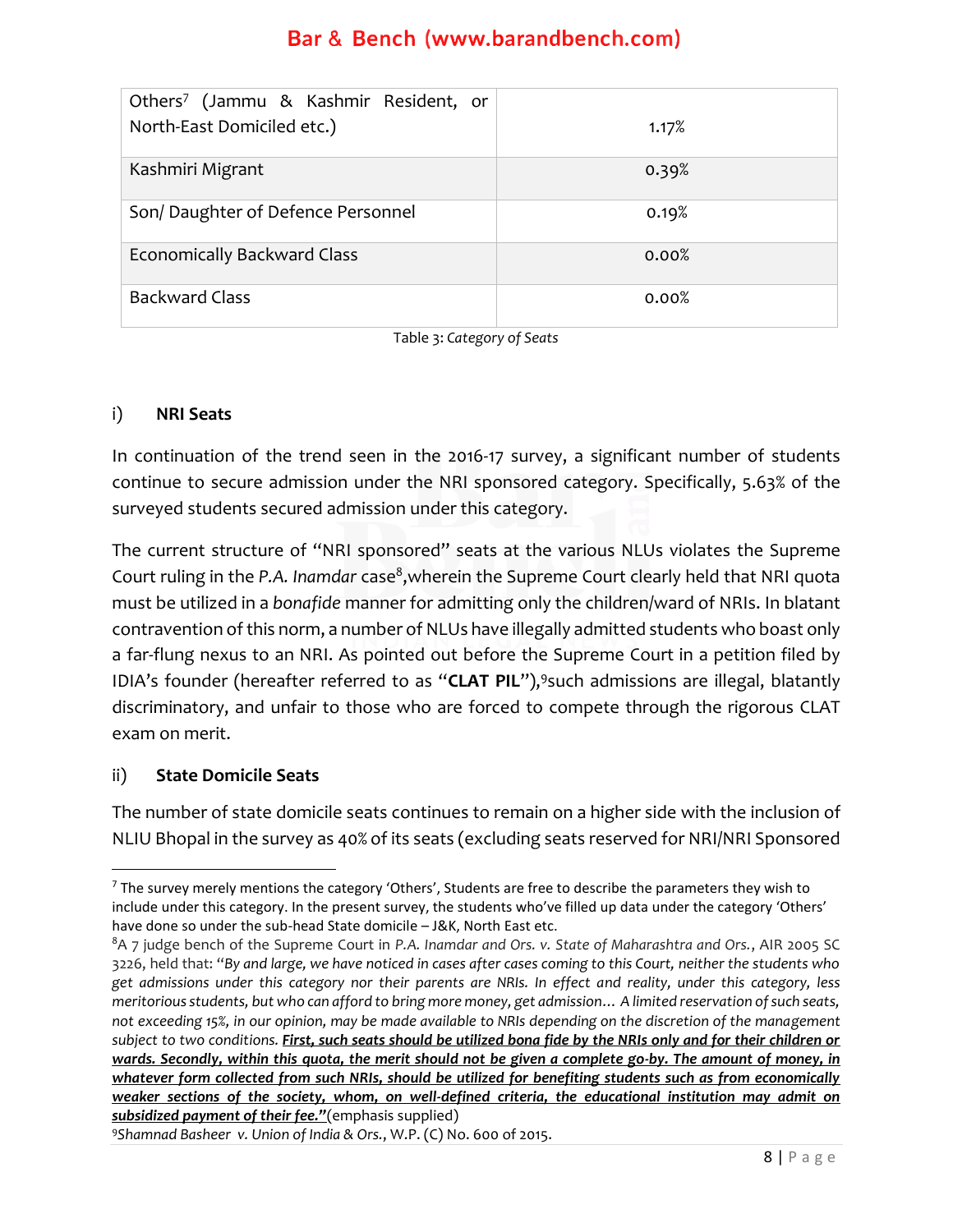and J&K students) are reserved for students domiciled within Madhya Pradesh.<sup>10</sup> In comparison to 2016-17, there has been an increase by almost 1% (7.18% in 2018-19 as opposed to 6.24% in 2016-17) in the number of students who represented gaining admission under the state domicile category in the top 5  $NLUs.^{11}$ 

| <b>STATE</b>                 | <b>PERCENTAGE OF</b><br><b>REPRESENTATION</b> | <b>NUMBER OF RESPONSES</b><br><b>RECORDED</b> |
|------------------------------|-----------------------------------------------|-----------------------------------------------|
| Madhya Pradesh               | 18.64%                                        | 96                                            |
| <b>Uttar Pradesh</b>         | 13.59%                                        | 70                                            |
| Rajasthan                    | 12.04%                                        | 62                                            |
| Maharashtra                  | 6.21%                                         | 32                                            |
| <b>National Capital</b>      |                                               |                                               |
| Territory(NCT) of Delhi (UT) | 6.02%                                         | 31                                            |
| Telangana                    | 5.83%                                         | 30                                            |
| Karnataka                    | 4.85%                                         | 25                                            |
| West Bengal                  | 4.47%                                         | 23                                            |
| <b>Bihar</b>                 | 3.88%                                         | 20                                            |
| Haryana                      | 3.69%                                         | 19                                            |
| Not an Indian Resident       | 3.50%                                         | 18                                            |
| Punjab                       | 3.30%                                         | 17                                            |

#### **3. GEOGRAPHICAL REPRESENTATION OF FIRST YEAR STUDENTS**

<sup>&</sup>lt;sup>10</sup> This figure includes 25 out of 63 general category seats reserved for state domiciled candidates and another 25 seats reserved for state domiciled SCs, STs and OBCs from a total of 120 seats. For the number of seats reserved at NLIU Bhopal, see *Common Law Admission Test 2018* (CLAT Brochure) at P. 29.

<sup>11</sup>The question allowed students to choose more than one option, however, it is likely that students did not choose all the options that applied to them which may have resulted in some underreporting. For example, where law schools have state domiciliary reservations (such as NLU, Bhopal), students could fall under two categories of seats: SC/ST/OBC and State Domicile. In other words, students who gain admission under the SC quota at NLIU, Bhopal could fall under the SC quota as well as the State Domiciliary quota. However, some students are likely to have omitted choosing all the relevant options resulting in some underreporting of data under the other category.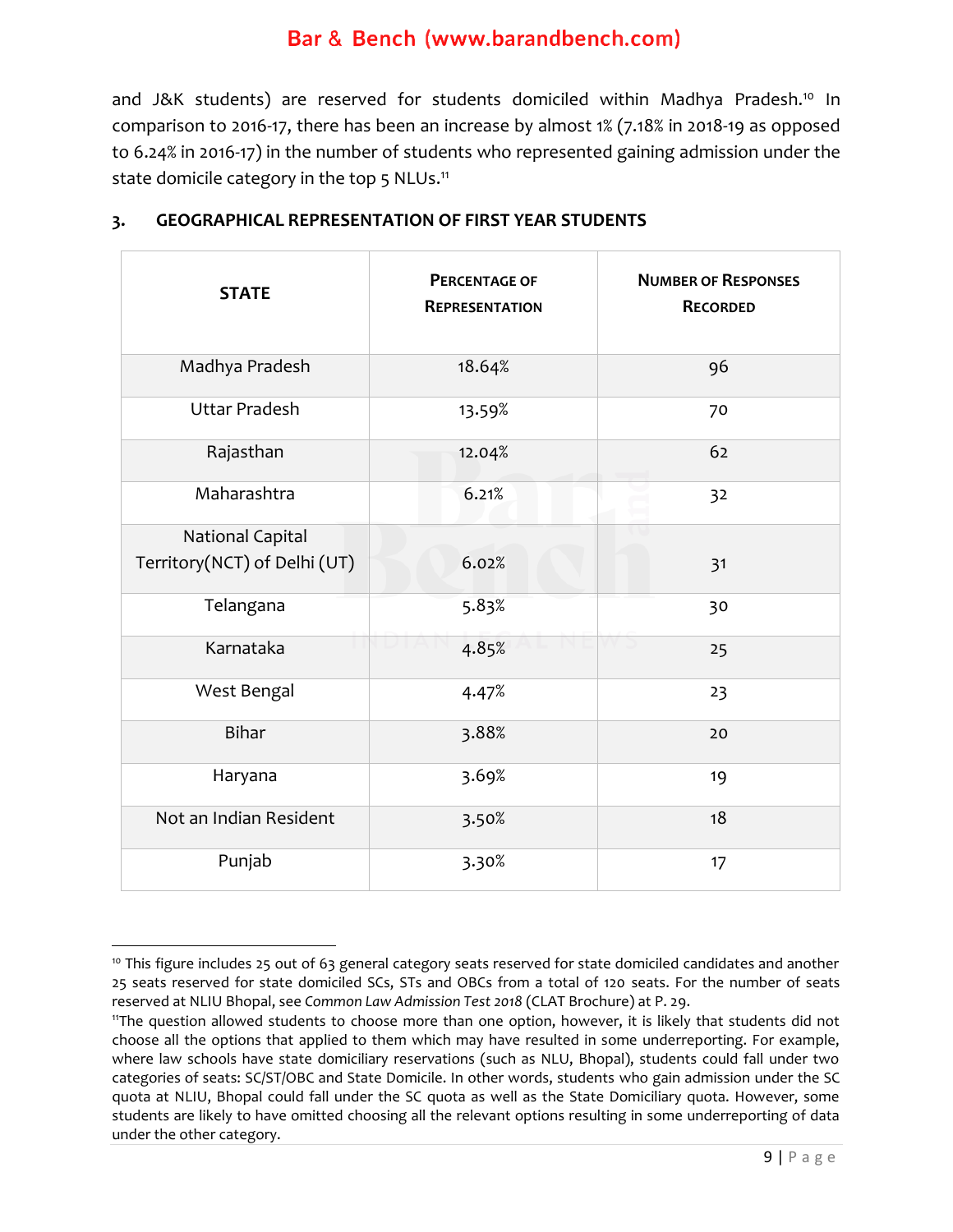| <b>STATE</b>                        | <b>PERCENTAGE OF</b><br><b>REPRESENTATION</b> | <b>NUMBER OF RESPONSES</b><br><b>RECORDED</b> |
|-------------------------------------|-----------------------------------------------|-----------------------------------------------|
| Kerala                              | 2.72%                                         | 14                                            |
| Odisha                              | 1.94%                                         | 10                                            |
| Jammu and Kashmir                   | 1.36%                                         | $\overline{7}$                                |
| Uttarakhand                         | 1.36%                                         | $\overline{7}$                                |
| <b>Tamil Nadu</b>                   | 1.17%                                         | 6                                             |
| Chhattisgarh                        | 0.97%                                         | 5                                             |
| Chandigarh (UT)                     | 0.97%                                         | 5                                             |
| Gujarat                             | 0.97%                                         | 5                                             |
| Jharkhand                           | 0.78%                                         | $\overline{4}$                                |
| Andhra Pradesh                      | 0.58%                                         | l.<br>$\overline{\mathbf{3}}$                 |
| Assam                               | 0.39%                                         | $\overline{2}$                                |
| Goa                                 | 0.19%                                         | $\mathbf{1}$                                  |
| Manipur                             | 0.19%                                         | $\mathbf{1}$                                  |
| Meghalaya                           | 0.19%                                         | $\mathbf{1}$                                  |
| Tripura                             | 0.19%                                         | $\mathbf{1}$                                  |
| Arunachal Pradesh                   | 0.00%                                         | $\mathsf{O}\xspace$                           |
| Andaman and Nicobar<br>Islands (UT) | 0.00%                                         | $\mathsf{O}\xspace$                           |
| Dadra and Nagar Haveli (UT)         | 0.00%                                         | $\mathbf O$                                   |
| Daman and Diu (UT)                  | 0.00%                                         | $\mathsf{O}\xspace$                           |
| Himachal Pradesh                    | 0.00%                                         | $\mathsf{o}\xspace$                           |
| Lakshadweep (UT)                    | 0.00%                                         | $\mathsf{O}\xspace$                           |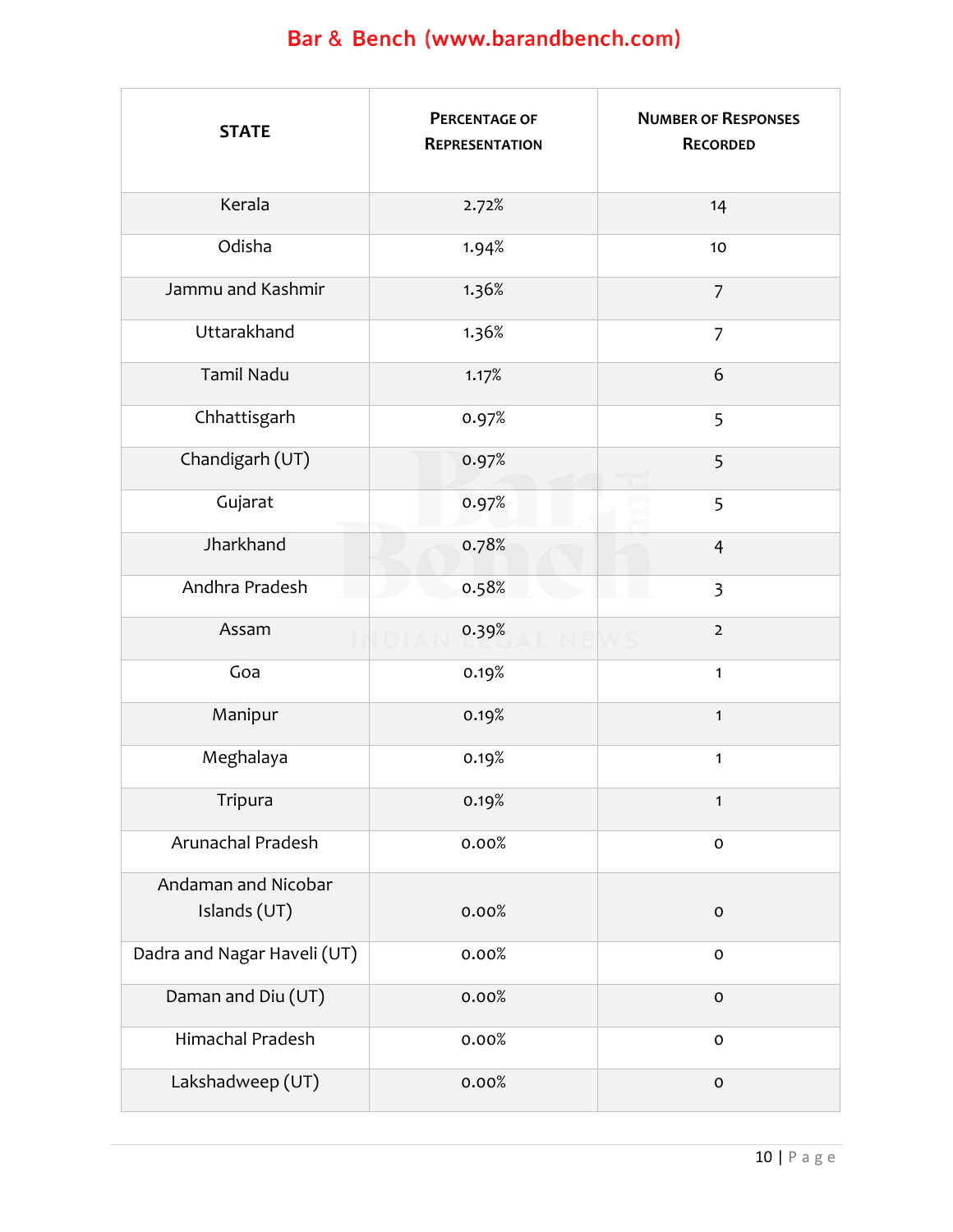| <b>STATE</b>     | <b>PERCENTAGE OF</b><br><b>REPRESENTATION</b> | <b>NUMBER OF RESPONSES</b><br><b>RECORDED</b> |
|------------------|-----------------------------------------------|-----------------------------------------------|
| Mizoram          | 0.00%                                         | O                                             |
| Nagaland         | 0.00%                                         | $\Omega$                                      |
| Pondicherry (UT) | 0.00%                                         | O                                             |
| <b>Sikkim</b>    | 0.00%                                         | $\Omega$                                      |

Table 4*: Participating NLUs and Surveyed Students [Geographical Representation]*

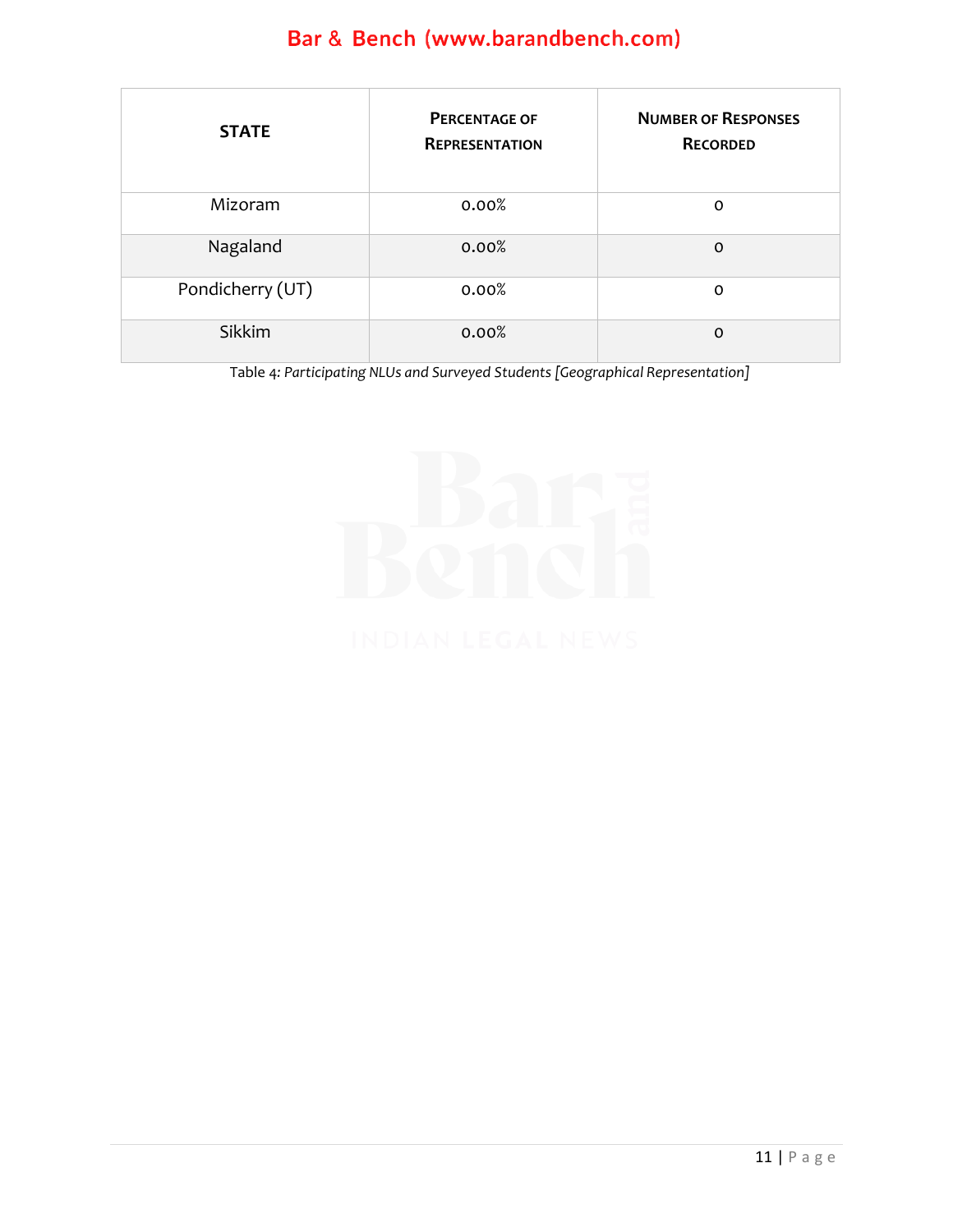

*Chart 1: Geographical Representation of Surveyed Students*

As can be seen from the above, the highest regional representation is from Madhya Pradesh (MP), followed by Uttar Pradesh (UP), Rajasthan and Maharashtra. This could partly be explained by the relatively higher populations in states such as UP compared to the rest of India (approximately 199.8 million persons in UP, accounting for 16.50 percentage of the country's total population).<sup>12</sup>As for MP and its relatively higher representation, this could be due to several factors as below:

<sup>12</sup>*See*, *State Census 2011*, available a[t http://www.census2011.co.in/states.php](http://www.census2011.co.in/states.php) (Last visited on June 11, 2o19).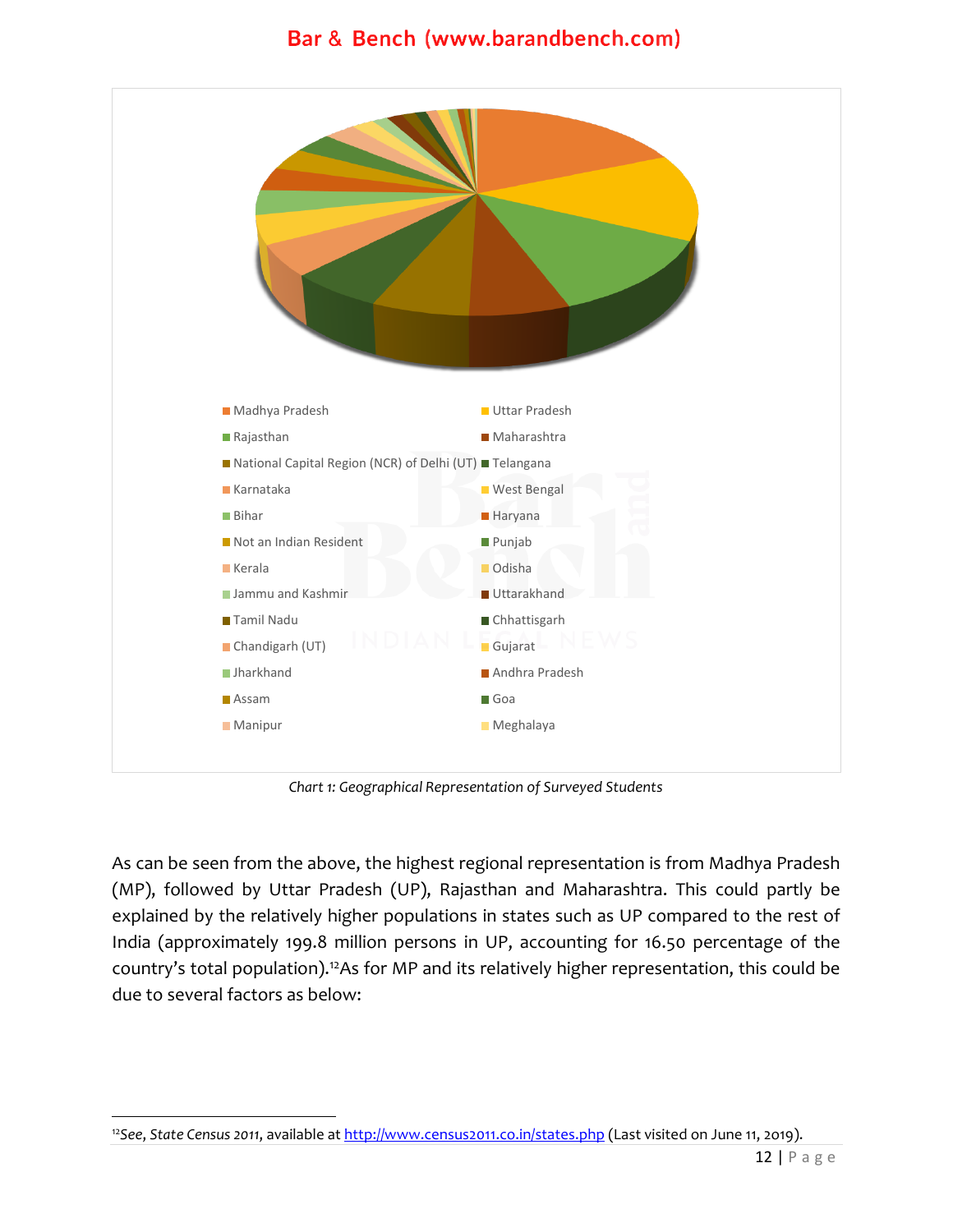- i) NLIU Bhopal has a significant reservation for state domiciled students  $(40\%)$ , a fact that might have enticed more students from Madhya Pradesh to write the CLAT exam.
- ii) A large number of CLAT coaching centres have mushroomed in Bhopal over the years. These centres have contributed to greater sensitization about law as a career amongst various school students in the area.<sup>14</sup>

Other striking points to note from the above figures:

- i) None of the UTs apart from the NCR of Delhi and Chandigarh find representation in the top five NLUs.
- ii) The North-Eastern states continue to be under-represented, with only 5 students: two from Assam and one each from Manipur, Meghalaya and Tripura. When compared with the 2016-17 survey, Assam's representation has increased: from 0 to 2 students. Similarly, Manipur and Tripura which had no representation in 2016-17, have one student each this year. On the other hand, the representation from Arunachal Pradesh, Nagaland and Sikkim, which had one student each in 2016-17, has declined to *nil* in 2018-19.



#### **iii) AGE REPRESENTATION OF FIRST YEAR STUDENTS**

Chart 2: *Age Representation of First Year Students*

<sup>13</sup> *Supra,* note 10 .

<sup>14</sup> The Times of India, *Bhopal cements its place as major hub to crack law test*, May 24, 2016, available at [https://timesofindia.indiatimes.com/city/bhopal/Bhopal-cements-its-place-as-major-hub-to-crack-law](https://timesofindia.indiatimes.com/city/bhopal/Bhopal-cements-its-place-as-major-hub-to-crack-law-test/articleshow/52409918.cms)[test/articleshow/52409918.cms](https://timesofindia.indiatimes.com/city/bhopal/Bhopal-cements-its-place-as-major-hub-to-crack-law-test/articleshow/52409918.cms) (Last visited on June 11, 2019).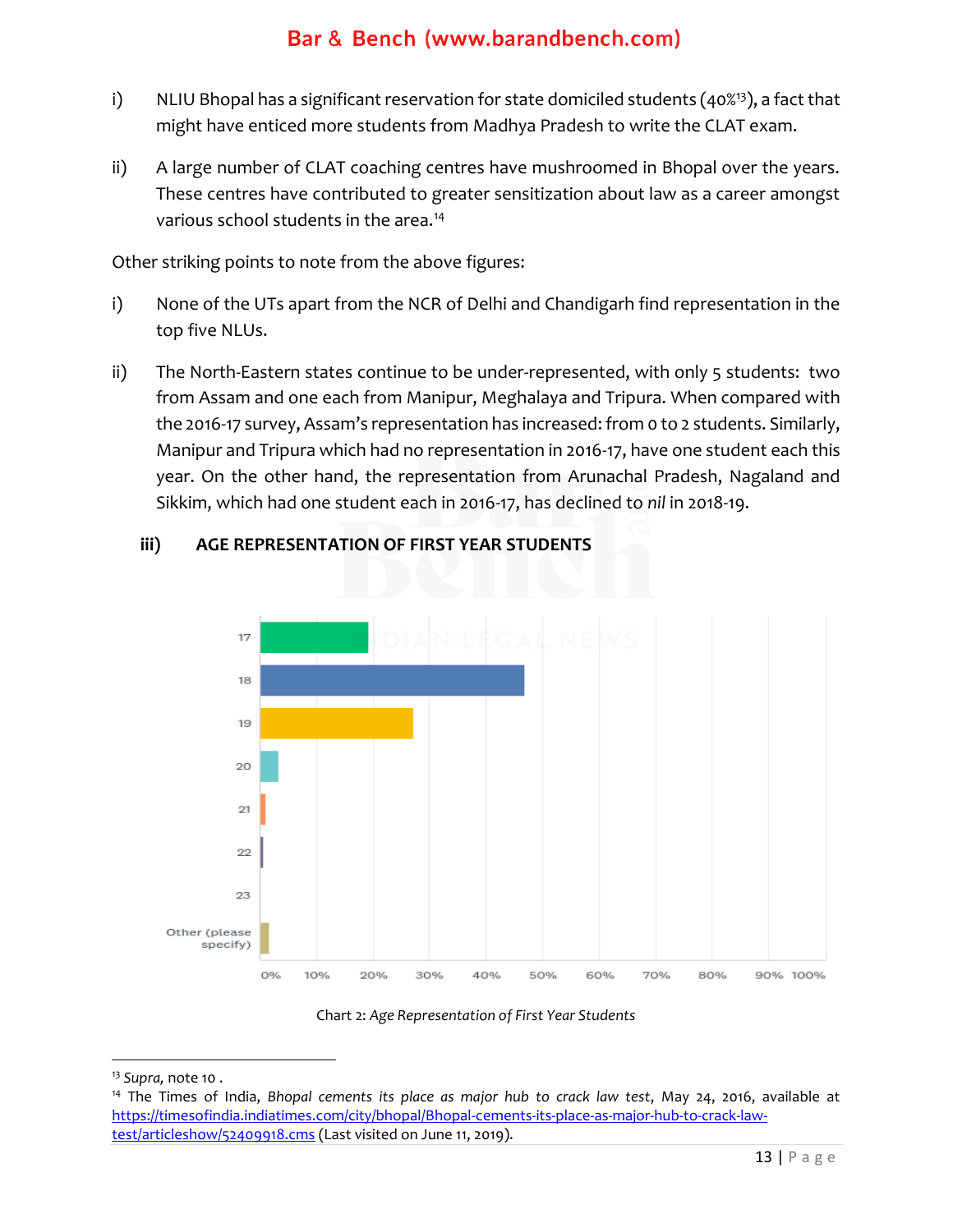As with previous years, students between the age group of 17- 19 are in a clear majority.

Earlier in 2017, the Hon'ble Supreme Court of India stayed the Bar Council of India's attempt to introduce an upper age limit for LLB admissions (including admissions to NLUs through the CLAT).<sup>15</sup> And more recently in March, 2019, the Supreme Court asked the Bar Council of India to reconsider the age limit in the interest of justice. 16



<sup>&</sup>lt;sup>15</sup>This was pursuant to a Writ Petition instituted by several students, including an intervention petition by Michael Sam, an IDIA scholar. *See,*Prabhati Nayak Mishra, *Age no bar for studying Law: SC stays BCI notification,* March 3, 2017, available at http://www.livelaw.in/age-no-bar-studying-law-sc-stays-bci-notification/ (Last visited on June 11, 2019).

<sup>&</sup>lt;sup>16</sup> Supreme Court Order dated 12<sup>th</sup> March 2019 in Rishabh Duggal v. Bar Council of India & Anr. The matter is now tentatively listed for hearing on 21<sup>st</sup> January, 2020.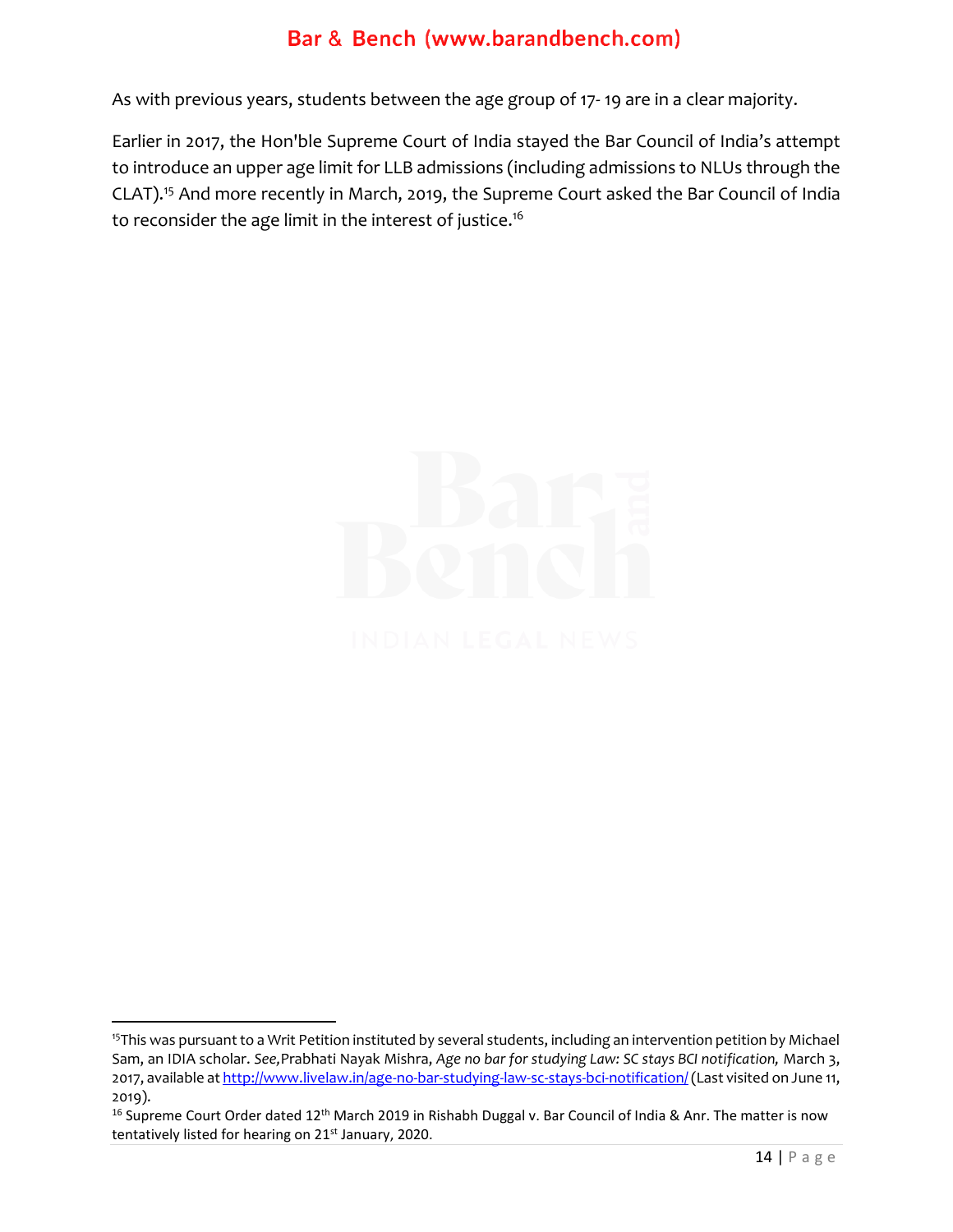### **PART II: REPRESENTATION FROM MARGINALIZED COMMUNITIES**

#### <span id="page-15-0"></span>**4. GENDER DIVERSITY**

| <b>CATEGORIES</b>   | <b>RESPONSES RECORDED</b> | <b>PERCENTAGE OF</b><br><b>REPRESENTATION</b> |
|---------------------|---------------------------|-----------------------------------------------|
| <b>Male</b>         | 295                       | 57.28%                                        |
| Female              | 218                       | 42.33%                                        |
| <b>Third Gender</b> | $\overline{2}$            | 0.39%                                         |
| <b>TOTAL</b>        | 515                       | 100%                                          |

Table 5: *Participating NLUs and Surveyed Students [Gender Representation- Responses]*

As can be seen from the above, in continuation of the trend witnessed in 2016, there are a greater proportion of male students than females, when compared with earlier years. One estimate suggests that of the 2141 candidates who were allotted a seat in the third allotment list across 19 NLUs under CLAT, only 43.34% were females.<sup>17</sup> While the overall female representation has increased from 2016-17<sup>18</sup> (from 41% to 43.34%), there has been a decline in the gender ratio in the top NLUs with only 36 girls appearing in the top 100 rank holders.

More specifically, the percentage of female students that made it to individual law schools is as under $19$ :

| <b>LAW SCHOOL</b> | FEMALE REPRESENTATION IN 2018-19 |
|-------------------|----------------------------------|
| NLSIU, Bangalore  | 36%                              |
| NALSAR, Hyderabad | 40.74%                           |
| NLIU, Bhopal      | 46%                              |
| WBNUJS, Kolkata   | 35.9%                            |

Table 6: *Female Representation in 2018-19*

<sup>17</sup>Bar & Bench, *CLAT 2018: Gender Ratios and Rank Cut-Offs at the 19 NLUs*, June 29, 2018, available at <https://barandbench.com/clat-2018-gender-ratios-rank-cut-offs-19-nlus/> (Last visited on June 10, 2019). When compared with the NLUs (that use CLAT), NLU Delhi (which uses AILET) also saw a huge decline in the female representation ratio: from nearly 50% in 2016-17 to 34.15% this year.

<sup>18</sup> Bar & Bench, *CLAT 2016 results: First look at candidate preferences and more*, June 1, 2016, available at <https://barandbench.com/clat-2016-results-first-look-candidate-preferences/> (Last visited on June 14, 2019). The estimate in 2016-17 was based on the first allotment list.

<sup>19</sup>Supra Note17.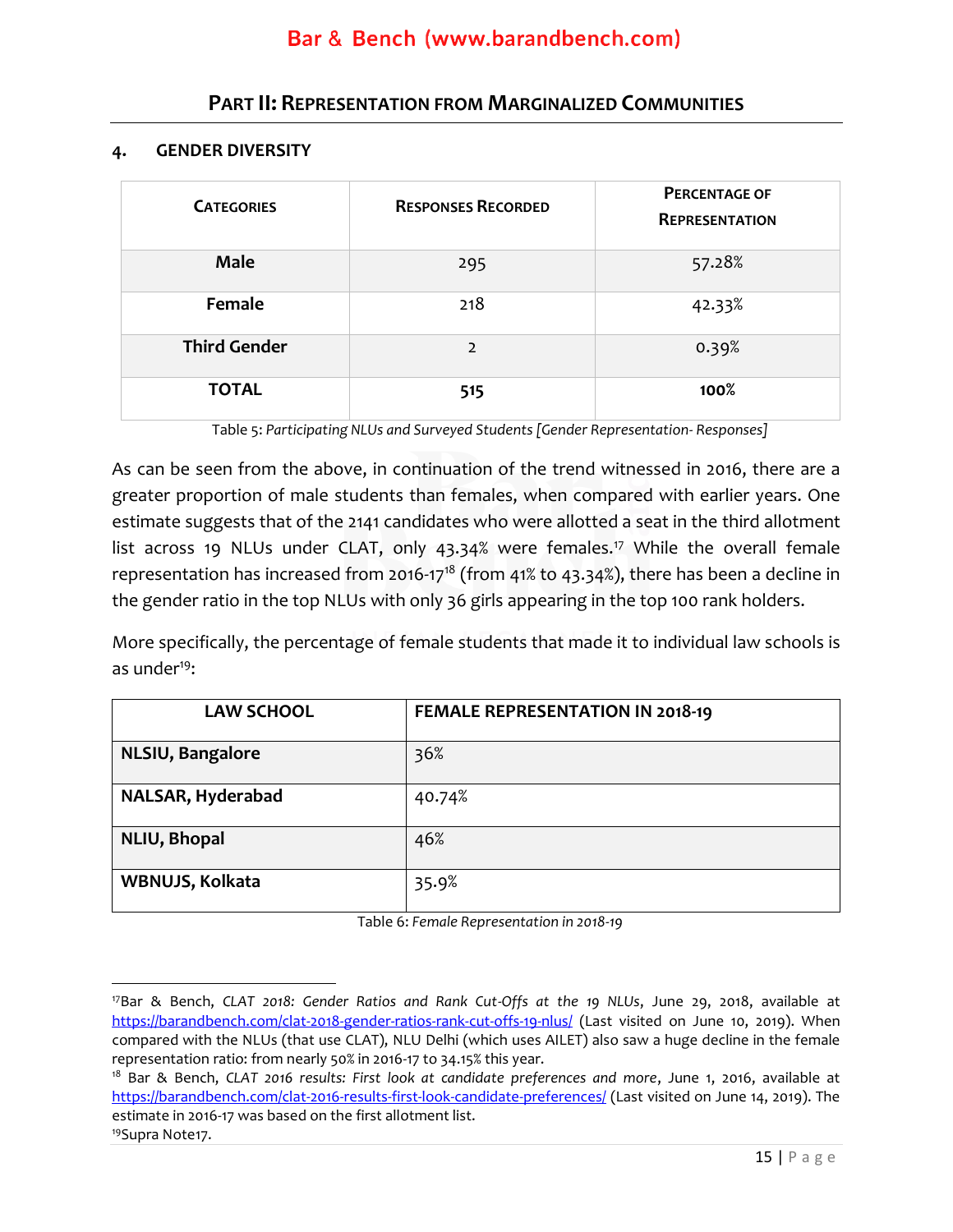It bears noting that even in the aftermath of a path breaking Supreme Court decision that explicitly recognized the marginalized transgender community as a third gender,<sup>20</sup>only two students have identified themselves as belonging to a 'Third Gender'. It is a matter of grave concern that despite the time span that has lapsed since the judgment, the representation from the Third Gender in the leading law schools remains skewed.

| <b>TYPE OF DISABILITY</b>                                | <b>PERCENTAGE OF REPRESENTATION</b> |
|----------------------------------------------------------|-------------------------------------|
| Nil                                                      | 93.79%                              |
| Hearing impairment                                       | 0.39%                               |
| Speech impairment                                        | 0.39%                               |
| Visual impairment                                        | 1.17%                               |
| Locomotor or orthopedic disability                       | 1.55%                               |
| Learning disability                                      | 1.17%                               |
| Other disability                                         | 0.39%                               |
| Mental disability (depression, bipolar disorder<br>etc.) | 2.52%                               |

#### **5. PERSONS WITH DISABILITIES**

Table 7: *Participating NLUs and Surveyed Students [Persons with disabilities]*

6.21% of the surveyed students identified themselves as Persons with Disabilities (PWD). According to Section 32 of the *Right of Persons with Disabilities Act, 2016* ("**2016 Act**"), all government educational institutions and other educational institutions receiving aid from the government must reserve not less than five per cent seats for persons with disabilities. Unfortunately, in practice, not all NLUs (all of which have been created through state legislations and are eligible for Central assistance under Section 12(B) of the University Grants Commission Act, 1956<sup>21</sup>) comply with this requirement.

<sup>20</sup> See, *National Legal Services Authority v. Union of India*, (2014) 5 SCC 438, where the court issued directions to the government to treat the third gender as a socially and educationally backward class of citizens.

<sup>21</sup>For the full list of State Universities eligible for central assistance, *see*, *List of State Universities which are included under Section 12 (B) of the UGC Act, 1956, and are eligible to receive Central assistance, available at* [https://www.ugc.ac.in/oldpdf/State%20University/State%20University%2012\(B\)%20as%20on%2026-06-2018.pdf](https://www.ugc.ac.in/oldpdf/State%20University/State%20University%2012(B)%20as%20on%2026-06-2018.pdf)  (Last visited on June 13, 2019).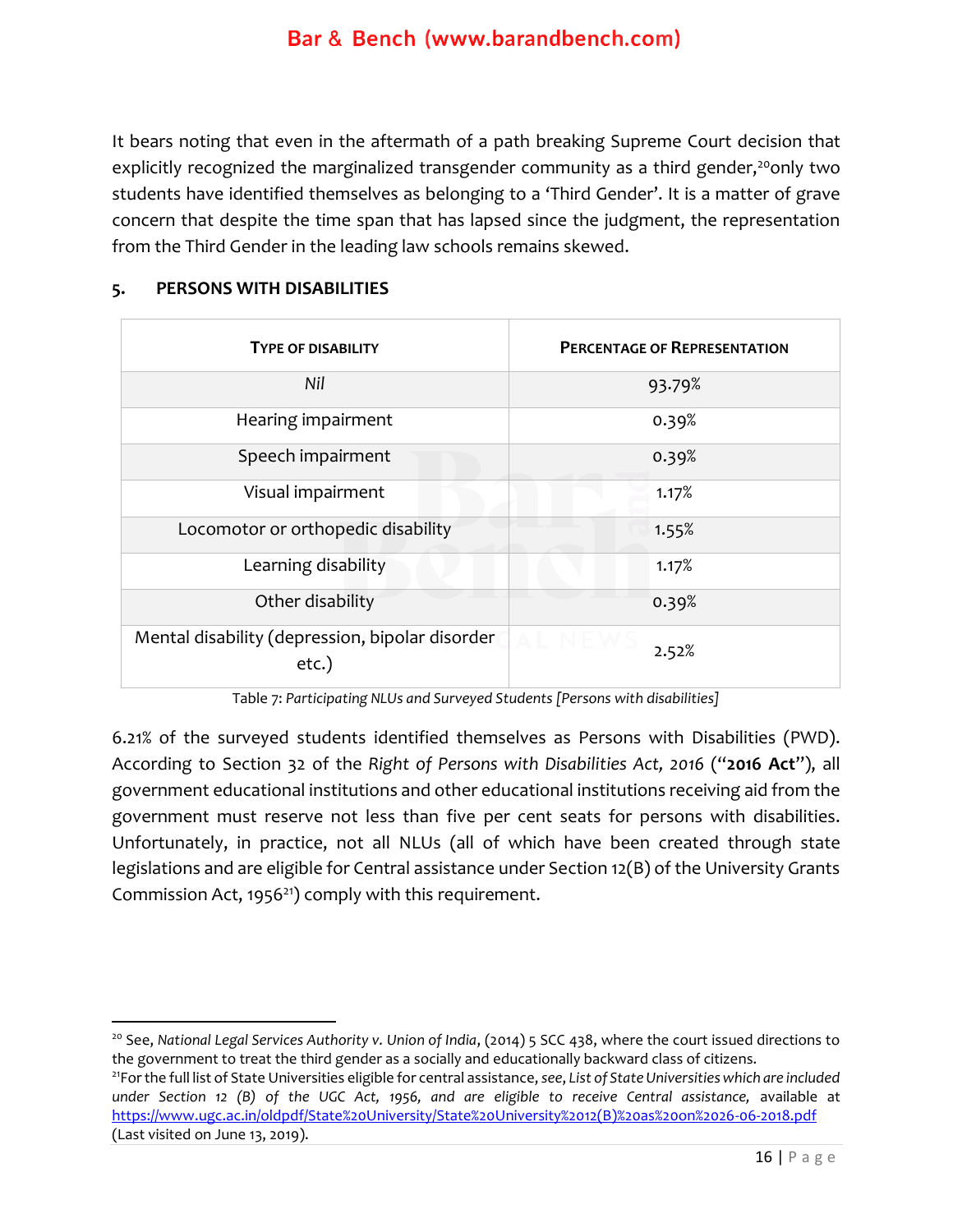This has been documented in various pleadings filed in the CLAT PIL. More specifically, the CLAT PIL alleged that $22$ :

- i) No seats were horizontally reserved for PWD by National University of Study and Research in Law (NUSRL), Ranchi until June 28, 2018 (nearly 1.5 years after the 2016 Act was enacted). Even after issuing an office order to reserve seats for the PWD candidates, the requirement for reserving at least 5% seats under the 2016 Act has not been met;
- ii) 9 Universities, including NALSAR, Hyderabad and NLIU, Bhopal, did not include the Foreign National/ NRI/ NRI Sponsored seats for the purpose of calculating the total number of seats reserved for PWD candidates, thus lowering the number of seats available for PWD candidates. <sup>23</sup>Illustratively, NLIU reserved 5 seats for PWD candidates by calculating the 5% reservation requirement against an intake of 100 seats and excluded the additional 20 'Special Category Seats' reserved for Foreign National/ NRI/ NRI Sponsored candidates and J&K candidates; 24
- iii) Prior to the enforcement of the 2016 Act, while calculating the seats to be horizontally reserved for PWD, NALSAR Hyderabad, NLIU Bhopal, and WBNUJS Kolkata rounded down the decimal figures to the nearest lowest integer, violating a previous apex court decision<sup>25</sup> which held that while rounding off, if part is one half or more, its value shall be increased to one. Illustratively, although 3% of the seats at WBNUJS equals to 3.81 seats, only 3 instead of 4 seats were reserved for the PWD category as part of CLAT 2016. Even post the enactment of the 2016 Act, universities such as DSNLU, Vishakapatnam have violated the Apex Court's decision by rounding down the decimal figures to the nearest lower integer; and
- iv) While 6.21% of the surveyed students indicated that they had some form of disability, only 3.3% of the surveyed students secured a seat under the PWD category (see Table 3). This could be due to a number of applicants being unaware of the change in the position of law (shift from 1995 Act<sup>26</sup> to 2016 Act, which expanded the categories to include intellectual/ learning disabilities as well as mental illnesses) <sup>27</sup> and not knowing if their condition qualified as a disability for seeking admission under the PWD category.

<sup>22</sup>*Supra*, note 8.More about this can be read at: [http://www.livelaw.in/clat-pil-law-schools-flout-pwd-nri](http://www.livelaw.in/clat-pil-law-schools-flout-pwd-nri-admission-norms-alleges-prof-shamnad-sc/)[admission-norms-alleges-prof-shamnad-sc/](http://www.livelaw.in/clat-pil-law-schools-flout-pwd-nri-admission-norms-alleges-prof-shamnad-sc/) (Last visited on June 13, 2019).

 $^{23}$ Id.

<sup>&</sup>lt;sup>24</sup>The Kerala High Court in *Hailin Jacob K v. State of Kerala* (2004 (3) KLT 934), held that universities are supposed to include special category reservation seats (special reservation, special nominee for Union of India, exservicemen etc.) in order to calculate the legally mandated quota for PWD candidates.

<sup>&</sup>lt;sup>25</sup>State of U.P & Anr. v. Paswan Kumar Tiwari and Ors., (2005) 2 SCC 10.

<sup>&</sup>lt;sup>26</sup>The (erstwhile) Persons with Disabilities (Equal Opportunities, Protection of Rights and Full Participation) Act, 1995.

 $27$  The Rights of Persons with Disabilities Act, 2016, recognizes, among others, (i) speech and language disability;(ii) intellectual disabilities that include (a) specific learning disabilities, including perceptual disabilities,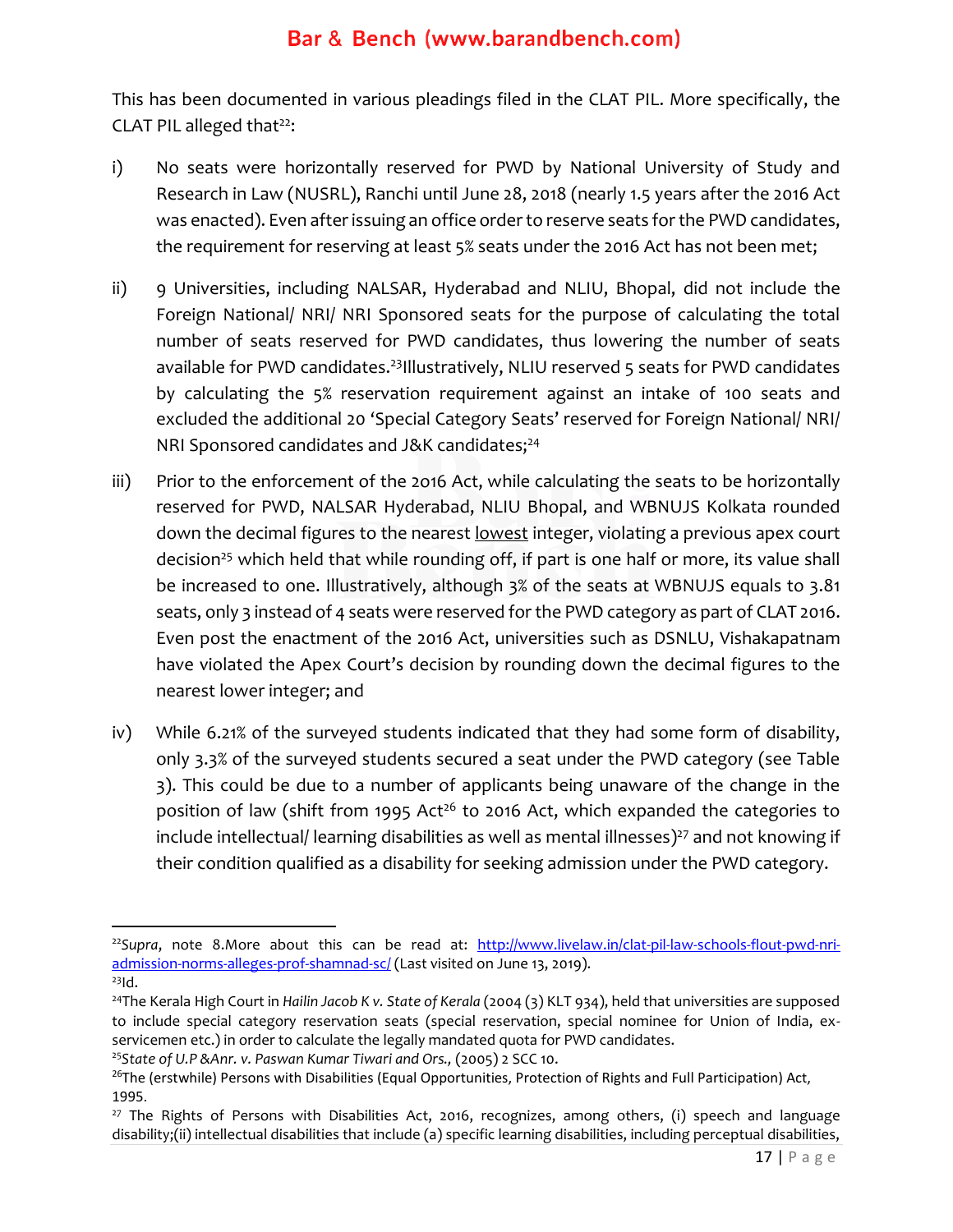While only 2.52% of the students in our survey reported some form of mental illness, including depression, anxiety, bipolar disorder and post-traumatic stress disorder (PTSD) in the context of "disability", as many as 23.88% (123) students have reported to be facing some mental health issue in the context of a more generic question. <sup>28</sup> Such a high number of reported cases of mental health issues raises serious concerns regarding the environment in our top NLUs, and we fear that the number may still be underreported owing to the stigma attached to mental illnesses. Whatever be the precise number of students suffering from mental health issues, there is no doubt about the fact that there is negligible institutional support for such students in the vast majority of NLUs. 29

| <b>RELIGION</b> | <b>PERCENTAGE OF REPRESENTATION</b><br>(MOTHER) | <b>PERCENTAGE OF REPRESENTATION</b><br>(FATHER/ GUARDIAN)** |
|-----------------|-------------------------------------------------|-------------------------------------------------------------|
| <b>Buddhism</b> | 0.78%                                           | 0.97%                                                       |
| Christianity    | 3.69%                                           | 3.50%                                                       |
| Hinduism        | 85.44%                                          | 87.57%                                                      |
| Islam           | 3.88%                                           | 3.88%                                                       |
| Jainism         | 2.52%                                           | 2.33%                                                       |
| Sikhism         | 1.94%                                           | 1.36%                                                       |
| Zoroastrianism  | 0.00%                                           | $0\%$                                                       |
| Other           | 0.19%                                           | 0.39%                                                       |
| 30              |                                                 |                                                             |

#### **6. RELIGION**

Table 8: *Religious representation of first year students*

\*\* In the case of students whose mother was their guardian, the students provided the answer to the religion of their mother in response to the question on the religion of their father/guardian. The answer provided by these students is reflected accordingly under the heading of the religion of father/guardian. A total of 8 students (1.55%) selected this option.

dyslexia, dysgraphia, dyscalculia, dyspraxia, and developmental aphasia, and (b) autism spectrum disorder; (ii) disability caused due to chronic neurological conditions such as multiple sclerosis, Parkinson's disease.

 $28$ It bears noting that the survey did not create a distinction between self-diagnosis and clinical diagnosis of mental health issues. Nonetheless, the sheer percentage of persons surveyed reporting having experienced mental health issues is a red flag that requires immediate attention.

<sup>&</sup>lt;sup>29</sup>Some NLUs such as NALSAR Hyderabad, WBNUJS Kolkata, and NLU Jodhpur provide for counselling services for their students. *See,* <https://www.nalsar.ac.in/counselling-centre> (for NALSAR, last visited on June 13, 2019); <http://www.nujs.edu/nujs-university-college-campus-facilities.html> (for WBNUJS, last visited on June 13, 2019); and<http://nlujodhpur.ac.in/cwc.php> (for NLU Jodhpur, last visited on June 13, 2019).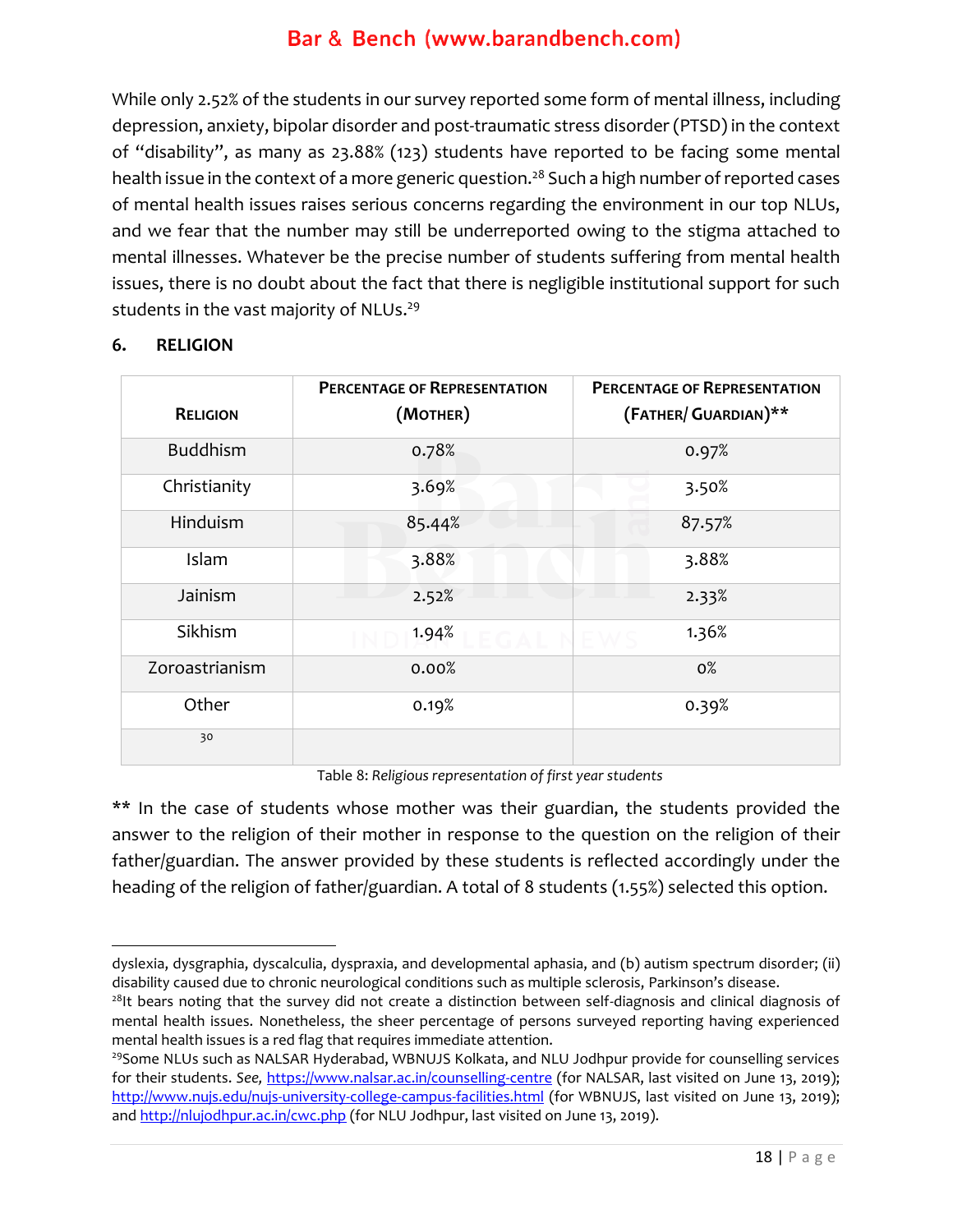As can be seen from the above table, most students (nearly 88%) belong to a Hindu household.<sup>31</sup>Certain minority communities are severely underrepresented. Illustratively, while Muslims constitute  $14.23\%$  of the national population<sup>32</sup>, only 3.88% of surveyed students reported their father's and mother's religion as Islam. At the same time, it bears noting that this number is an increase from the 2016-17 survey, wherein, only 1.51% of surveyed students reported their father's and mother's religion as Islam. The increase seen this year could well be a random occurrence and requires close attention to be paid in the years to come.

The relative increase of Muslims at the top law schools notwithstanding, the representation of the minority communities at the leading law schools continues to be negligible and is a serious cause for concern.

On the other hand, while Christians constitute only 2.30% of the national population, nearly 3.5% reported their parental religion as Christianity.<sup>33</sup> The survey demonstrates an incline in the percentage of representation of Christians; in the 2016-17 survey, only 1.6% (approx.) reported their parental religion as Christianity.

#### **7. CASTE BACKGROUND**

As far as caste is concerned, a considerable number of Hindu students identified themselves as Brahmin, one of the most privileged castes in India.<sup>34</sup>

| <b>PARENT</b> | <b>PERCENTAGE OF STUDENTS WHOSE</b><br><b>PARENTS ARE HINDU</b> | <b>PERCENTAGE OF STUDENTS WHOSE</b><br><b>PARENTS ARE BRAHMIN</b> |
|---------------|-----------------------------------------------------------------|-------------------------------------------------------------------|
| Father        | 87.57%                                                          | 31.93%                                                            |
| Mother        | 85.44%                                                          | 33.26%                                                            |

Table 9: *First Year Students from Brahmin Caste Background*

<sup>31</sup>While Hindus make up 79.80% of the population of India, they constitute close to 88% of the population of law schools surveyed. See Supra, Note 4.

<sup>&</sup>lt;sup>32</sup>Supra, Note 4.

 $33$ Supra, Note 4; 3.69% reported their mother's religion and 3.5% their father's religion as Christianity.

<sup>34</sup>*See,* Sonali Desai and Amaresh Dubey, *Caste in 21st Century India: Competing Narratives*, Econ Polit Wkly. 2012 Mar 12; 46(11): 40-49, available at<https://www.ncbi.nlm.nih.gov/pmc/articles/PMC3379882/#FN1> (Last visited on June 13, 2019) who note that Brahmins "appear to be uniquely privileged" and "are more likely to have high education… higher incomes and…greater social connections than other forward castes."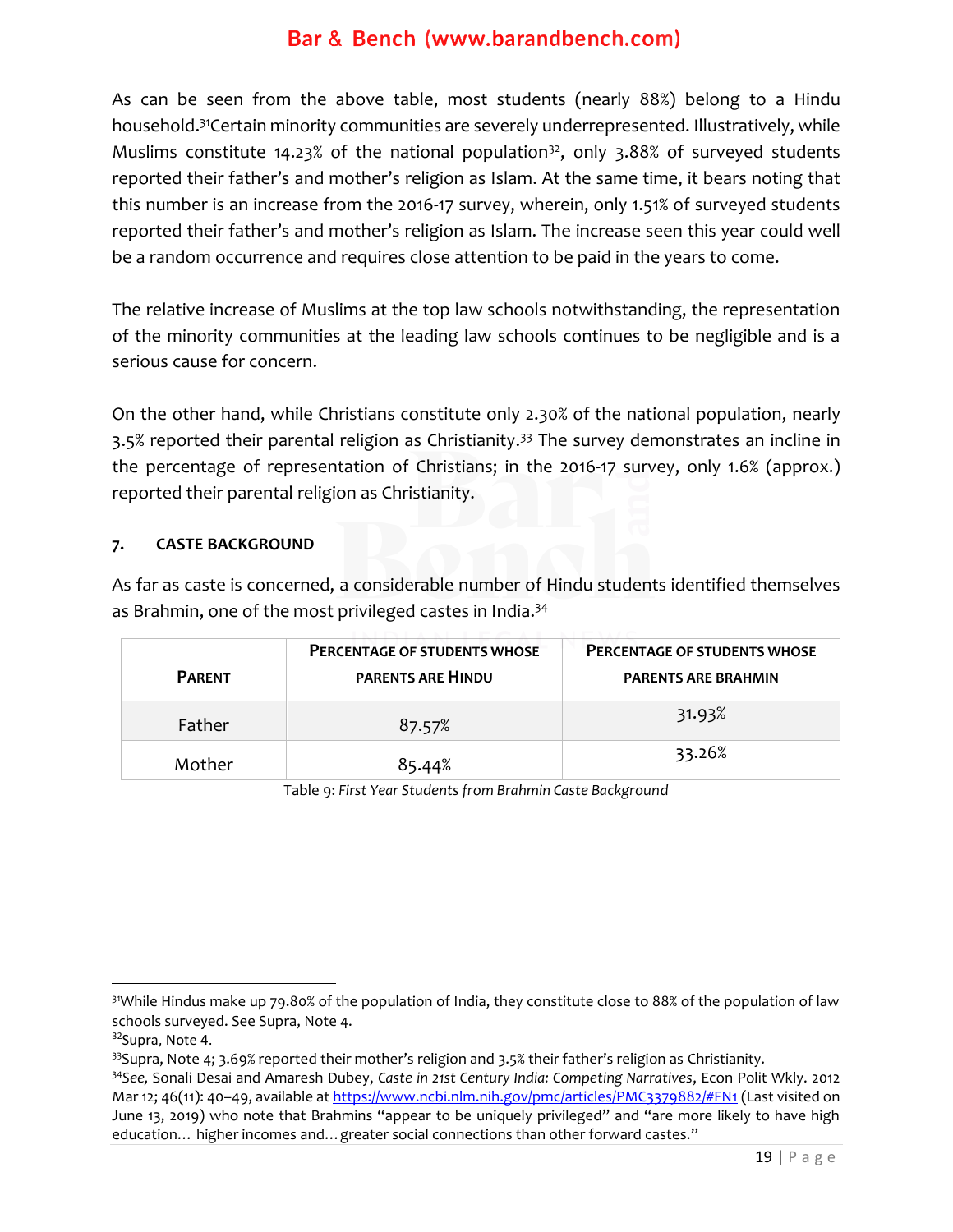### **PART III: FAMILY BACKGROUND**

#### <span id="page-20-0"></span>**8. FAMILY'S EDUCATIONAL BACKGROUND**

| <b>GRADUATED FROM UNIVERSITY</b> | <b>PERCENTAGE OF REPRESENTATION</b> |
|----------------------------------|-------------------------------------|
| <b>Both</b>                      | 77.86%                              |
| Only one                         | 13.79%                              |
| <b>Neither</b>                   | 8.35%                               |

Table 10: *First Year Students with Parents who have a Higher Education*

An overwhelming majority of the students' parents (77.86%) were graduates. Only a tiny minority (8.35%) reported being first generation learners; this however appears to be a slight improvement from the 6.05% of first-generation learners reported in 2016-17.

#### **9. LANGUAGE**

#### **i) Family's Proficiency in English**

| <b>ENGLISH PROFICIENCY OF PARENT</b> | <b>PERCENTAGE OF REPRESENTATION</b> |
|--------------------------------------|-------------------------------------|
| Both of them proficient              | 49.90%                              |
| Only one of them proficient          | 20.78%                              |
| Neither of them proficient           | 29.32%                              |

Table 11: *Family's Proficiency in English*

Nearly fifty percent of surveyed students hailed from families where both parents spoke fluent English. Proficiency in English is a mark of privilege, and codes for a high degree of professional and social success.<sup>35</sup>

Conversely, lack of English proficiency serves to disadvantage students, who end up falling behind in their classes and not participating in co-curricular activities. However, when

<sup>35</sup>*See,* David Gradoll, *English Next India*, (British Council 2010), available at [https://www.britishcouncil.in/sites/default/files/english\\_next\\_india\\_-\\_david\\_graddol.pdf](https://www.britishcouncil.in/sites/default/files/english_next_india_-_david_graddol.pdf) (Last visited on June 13, 2019); Also *see* Swati Mathur, *KanchaIlaiah: Even if 10% Dalit Children got English Education, India would change,*  (February 15, 2013), available at [https://timesofindia.indiatimes.com/interviews/Kancha-Ilaiah-Even-if-10-dalit](https://timesofindia.indiatimes.com/interviews/Kancha-Ilaiah-Even-if-10-dalit-children-got-English-education-India-would-change/articleshow/18503625.cms)[children-got-English-education-India-would-change/articleshow/18503625.cms](https://timesofindia.indiatimes.com/interviews/Kancha-Ilaiah-Even-if-10-dalit-children-got-English-education-India-would-change/articleshow/18503625.cms) (Last visited on June 13, 2o19); Also *see,* Sahith Aula, *The Problem with the English Language in India*, (November 6, 2014), available at [https://www.forbes.com/sites/realspin/2014/11/06/the-problem-with-the-english-language-in](https://www.forbes.com/sites/realspin/2014/11/06/the-problem-with-the-english-language-in-india/#2cb7028c403e)[india/#2cb7028c403e](https://www.forbes.com/sites/realspin/2014/11/06/the-problem-with-the-english-language-in-india/#2cb7028c403e) (Last visited on June 13, 2019).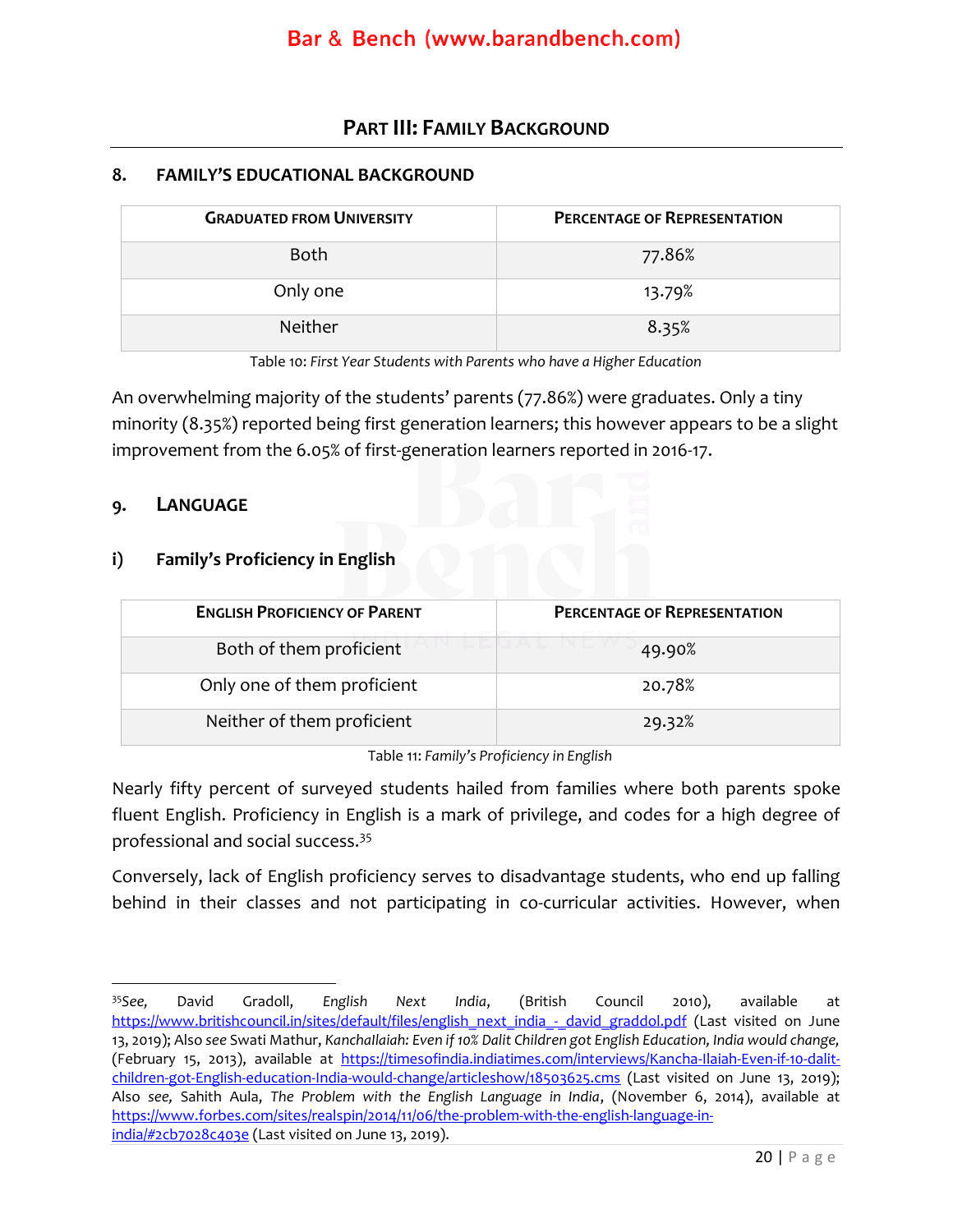compared with the earlier survey i.e. 2016-17 (22.50% of students), this year marks an increase in the number of students from non-English speaking backgrounds (29.32%).

#### **ii) Language of Communication with Family**

| LANGUAGE | <b>PERCENTAGE OF REPRESENTATION</b> |
|----------|-------------------------------------|
| Hindi    | 65.44%                              |
| English  | 18.25%                              |
| Other    | 34.37%                              |

Table 12: *Language of Communication with Family*

The fact that a large majority of students hail from Hindi speaking households (65.44%) speaks to the dominance of the Hindi belt (mainly Madhya Pradesh, Uttar Pradesh and Rajasthan) in this year's CLAT intake as well. 36

The "Other" category, comprising over a quarter of the surveyed students, includes various regional languages such as Gujarati, Punjabi, Marwari, Marathi, Tamil, Malayalam, and Bengali. Here again, it bears noting that there is hardly any representation from students speaking the language of marginalized states such as the North-Eastern States or Jammu and Kashmir (corresponding to the almost *nil* representation of students from those states).

#### **10. LINK WITH LAW**

## **TYPE OF OCCUPATION MOTHER (PERCENTAGE OF REPRESENTATION) FATHER/GUARDIAN (PERCENTAGE OF REPRESENTATION)\*\*** Lawyer 1.1 3.50% 3.93% Doctor  $4.85\%$   $2.88\%$ Engineer 11.07% 11.07% Elite Government Service (Indian Administrative Service, Indian Police Service, etc.) 1.55% 1.55% 6.41% Other Government Service 22.33% Businessperson and 2.72% and 19.61% Banking/Finance 1.75% 1.75% 3.88%

#### **i) Parents' Occupation**

<sup>&</sup>lt;sup>36</sup> As reflected in the analysis of geographical representation of States in Part I.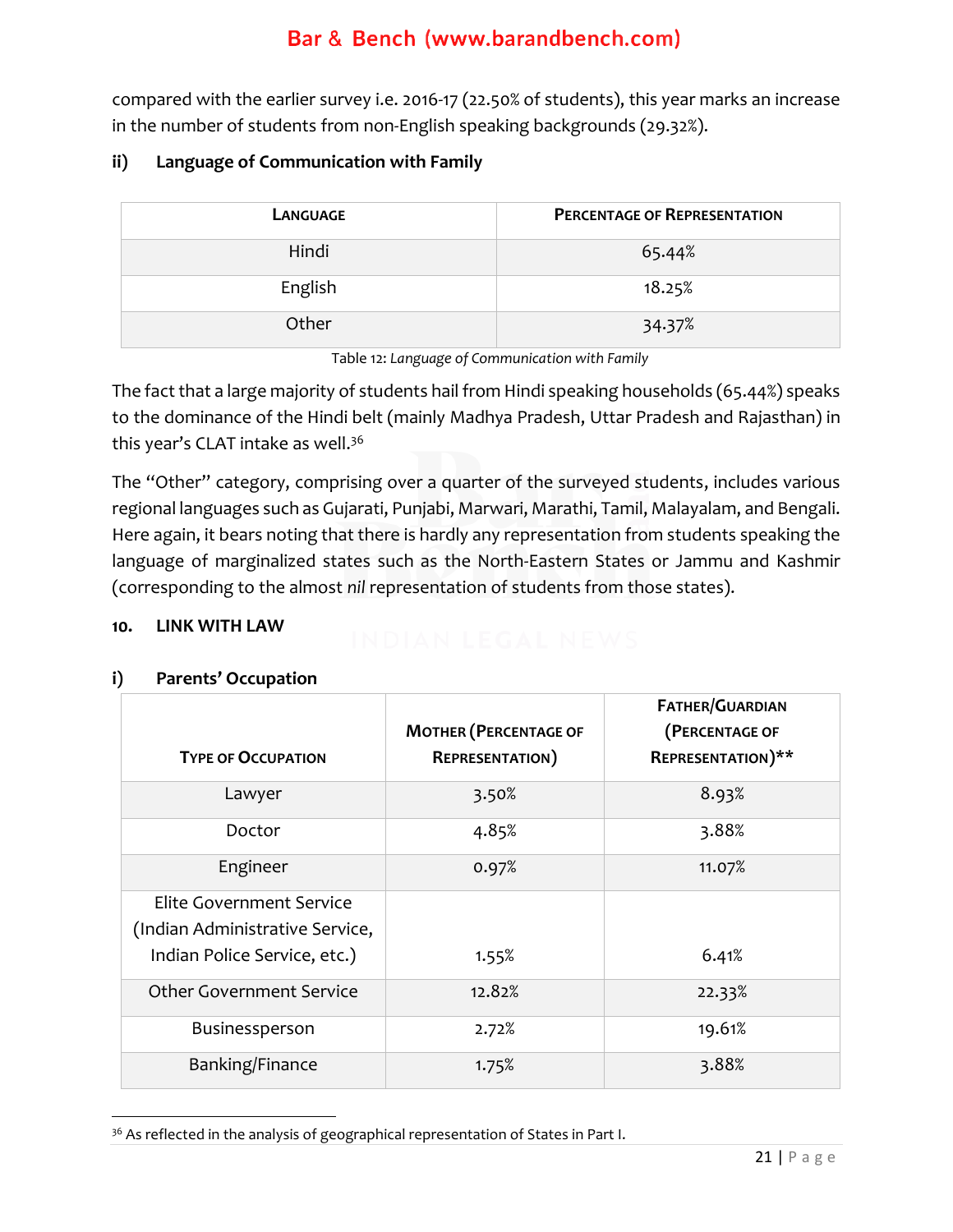| <b>TYPE OF OCCUPATION</b>       | <b>MOTHER (PERCENTAGE OF</b><br><b>REPRESENTATION</b> ) | <b>FATHER/GUARDIAN</b><br>(PERCENTAGE OF<br><b>REPRESENTATION)**</b> |
|---------------------------------|---------------------------------------------------------|----------------------------------------------------------------------|
| Corporate Executive             | 0.97%                                                   | 4.85%                                                                |
| Academic/Researcher/Policy      | 5.24%                                                   | 2.72%                                                                |
| Consultant                      | 1.17%                                                   | 1.17%                                                                |
| Agriculturist                   | 0.19%                                                   | 0.97%                                                                |
| Scientist                       | 0.39%                                                   | 0.58%                                                                |
| Arts                            |                                                         |                                                                      |
| (Painter/Musician/Singer/Actor) | 0.19%                                                   | 0.19%                                                                |
| Homemaker                       | 48.16%                                                  | 0.58%                                                                |
| N/A                             | 4.47%                                                   | 2.91%                                                                |
| Other (please specify)          | 9.90%                                                   | 9.90%                                                                |
|                                 |                                                         |                                                                      |

Table 13: *Parents' Occupation*

\*\*In the case of students whose mother was their guardian, the students provided the answer to the occupation of their mother in response to the question on the occupation of their father/guardian. The answer provided by these students is reflected accordingly under the heading of the occupation of father/guardian. A total of 6 (1.17%) students selected this option.

As can be seen from the above table, a majority of the students' fathers (around 50%) are government employees or businessmen, and a majority of the students' mothers (48.16%) are homemakers. This is consistent with the broad ground level reality that a large number of Indian mothers are homemakers.<sup>37</sup>The "Other" category includes a wide diversity of careers including Chartered accountants, defense personnel, politicians etc. Further, 8.93% of the students' fathers and 3.50% of the students' mothers are lawyers, which mark an increase from 2016-17, when the corresponding figures were 5.86% and 2.27%, respectively. It is worth noting that less than 2% of the parents (mothers and fathers combined) are agriculturists, indicating again that the vast majority of students are from urban centres.<sup>38</sup>

<sup>37</sup>*See,* Government of India, Ministry of Statistics & Program Implementation, National Sample Survey Office, *Participation of Women in Specified Activities along with Domestic Duties*, NSS Report No. 559 (68/10/3), July 2011 to June 2012, available at at [http://www.mospi.gov.in/sites/default/files/publication\\_reports/nss\\_report\\_559\\_10oct14.pdf](http://www.mospi.gov.in/sites/default/files/publication_reports/nss_report_559_10oct14.pdf) (Last visited on June 13, 2019). As per this Report (page 18), during 2011-12, about 42 percent of females in rural areas and 48 percent of females in urban areas were engaged in domestic duties.

<sup>&</sup>lt;sup>38</sup> This becomes particularly striking when viewed against the fact that the agriculture sector contributes to nearly 50% of the workforce in India. See, *Employment in agriculture*, available at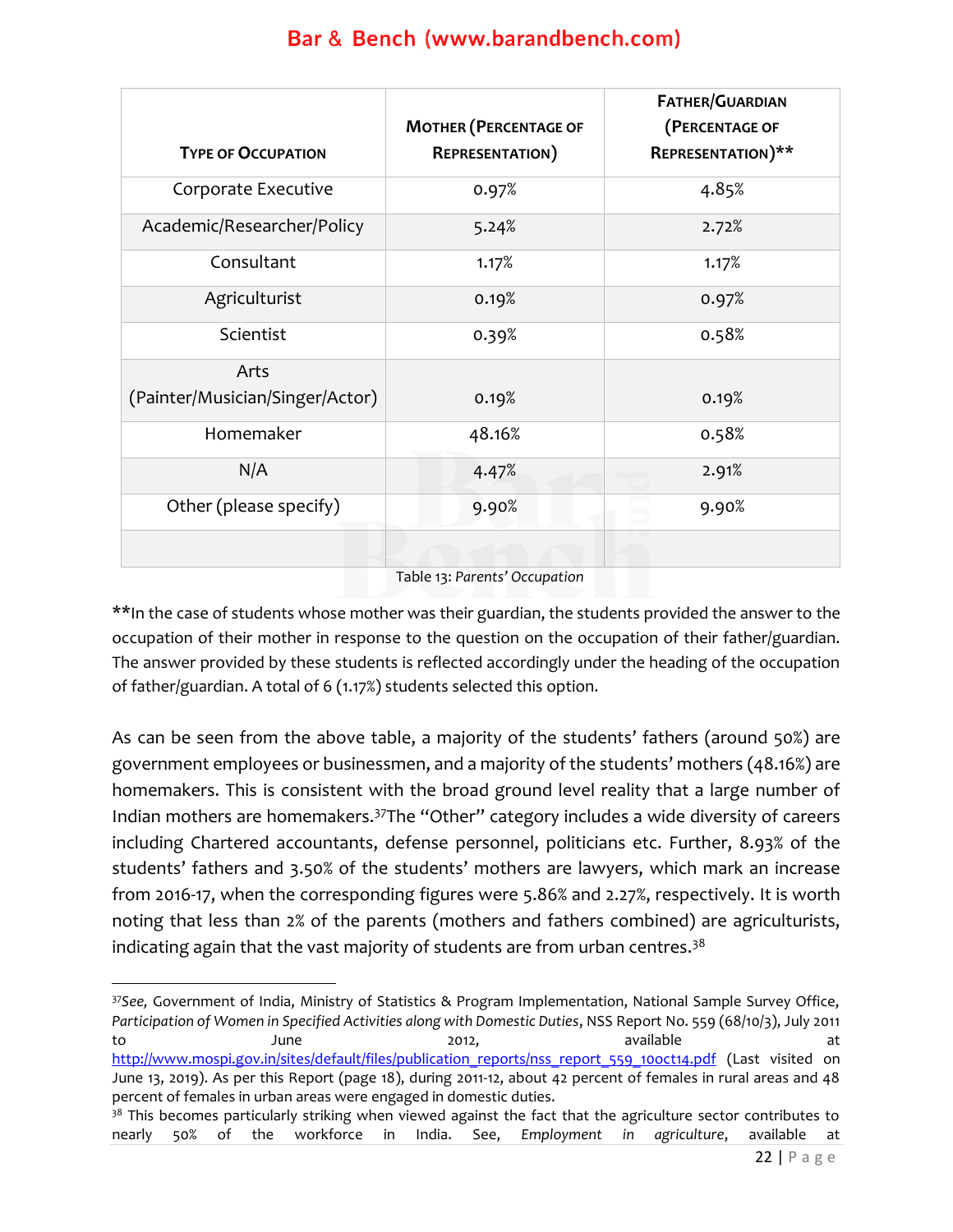#### **ii) Whether any member of the student's immediate or close family holds a degree in law**

Table 14: *Students from Families of Lawyer(s)*

| LINK WITH LAW                             | <b>PERCENTAGE OF REPRESENTATION</b> |
|-------------------------------------------|-------------------------------------|
| Students whose near relatives are lawyers | 37.28%                              |
| Students whose near relatives are not     |                                     |
| lawyers                                   | 62.72%                              |

Compared to the 2016-17 survey, this year's data reveals a lesser number of admitted students with a link to law (37.28% vs. 38.19%in 2016-17).

The fact that 62.72% of students reported no such link is indicative of the fact that the NLUs now attract a significant number of students from non-legal backgrounds as well.

#### **11. CHOOSING LAW AS A CAREER**

#### i) **Parental Support**

| <b>NATURE OF SUPPORT</b>        | <b>PERCENTAGE OF REPRESENTATION</b> |  |
|---------------------------------|-------------------------------------|--|
| Parents supported               | 93.98%                              |  |
| Parents did not support or were |                                     |  |
| indifferent                     | 6.02%                               |  |

Table 15: *Parental support in pursuing Legal Education*

An overwhelming majority of students (93.98%) reported being supported by their parents in their decision to pursue law. When compared with the 2016-17 survey, there is a negligible decrease of 0.35%; a trend that shows that law continues to be an attractive career option.

#### ii) **Reasons for choosing law<sup>39</sup>**

| <b>NATURE OF CHOICE</b>              | <b>PERCENTAGE OF REPRESENTATION</b> |
|--------------------------------------|-------------------------------------|
| Law is a good match for my skill set | 37.28%                              |

<https://data.worldbank.org/indicator/SL.AGR.EMPL.ZS?end=2010&locations=IN&start=2005&view=chart> (Last visited on June 13, 2019).

<sup>39</sup>Please note that this question allowed the participant to choose multiple options for choosing to study law.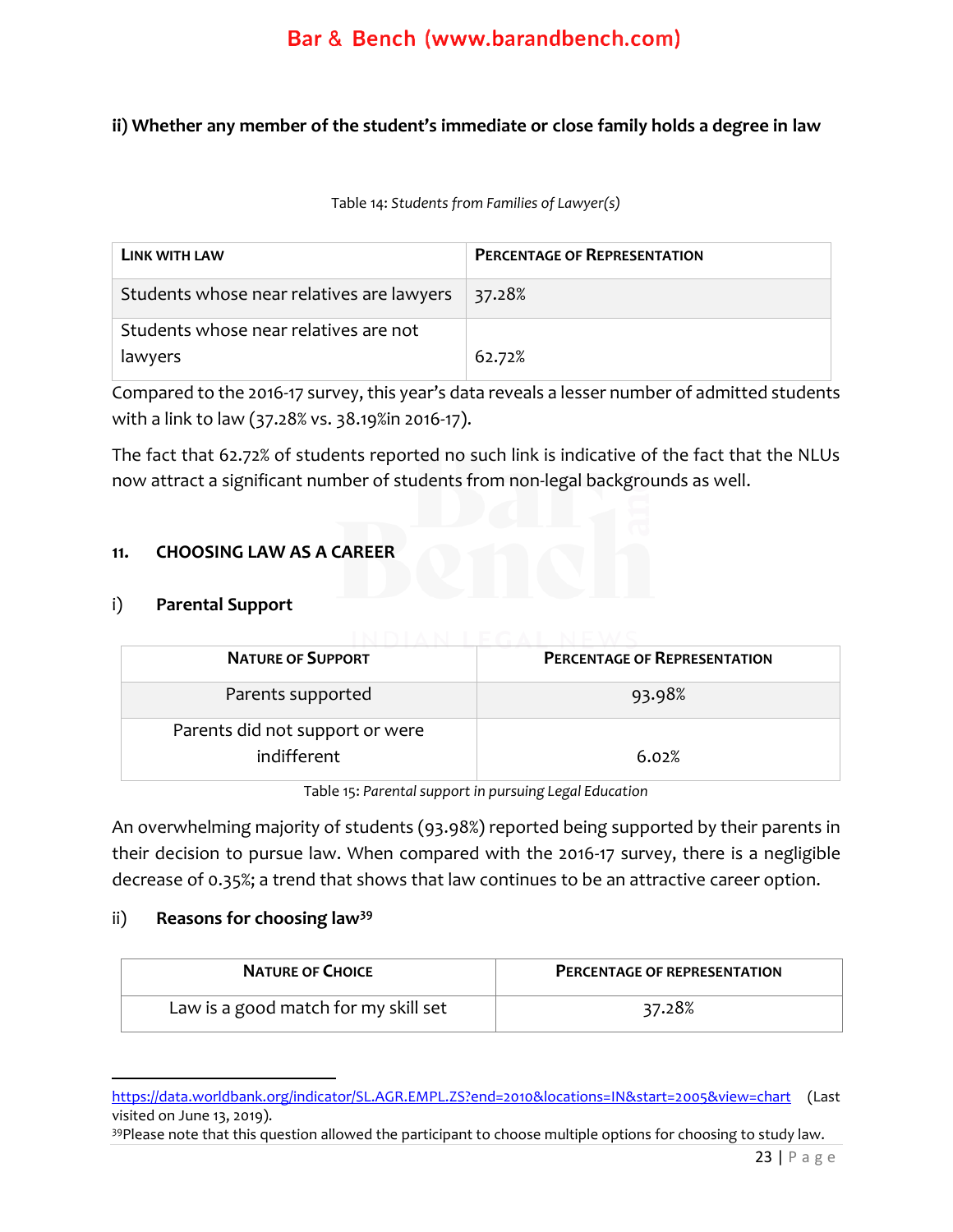| <b>NATURE OF CHOICE</b>          | PERCENTAGE OF REPRESENTATION |
|----------------------------------|------------------------------|
| Good job prospects               | 33.40%                       |
| Law helps with other fields      | 35.53%                       |
| To achieve high standard of life | 36.12%                       |
| To fight for social justice      | 26.99%                       |
| Parental/Family advice           | 20.78%                       |
| Parental/Family compulsion       | 2.14%                        |
| Real life role model             | 15.15%                       |
| Unsure                           | 13.59%                       |
| Reel life role model             | 9.13%                        |
| Other                            | 6.60%                        |

Table 16: *Reasons for Choosing Law*

The survey results demonstrate that a majority of the respondents chose law as a career option out of self-motivation and only around 2.14% did so out of parental/family compulsion. This is a healthy trend and perhaps attributable to the growing popularity of the law<sup>40</sup> and the greater autonomy enjoyed by students in making career choices. One hopes that this level of awareness and autonomy also extends to marginalized and under-represented sections of India's population.

<sup>40</sup>See, Bar and Bench, *AILET 2018: NLU Delhi Entrance Exams Results Released,* (May 25, 2018) available at <https://barandbench.com/ailet-2018-nlu-delhi-entrance-exam-results-released/> (Last visited: June 14, 2019). As per AILET 2018 results, over 17,000 students appeared for the NLU Delhi entrance exam which is a significant increase from the previous years. Whereas in 2011, 7,814 candidates applied for AILET and 23,875 for CLAT, in 2012, AILET saw an increase in number of applicants, up to 12,000. *See,* Prachi Shrivastava, *NLU Delhi's AILET admissions competition grows to 1 v. 182, similar to CLAT's top 3*, May 16, 2013, available at [http://www.legallyindia.com/pre-law/nlu-delhi-ailet-2013-competition-increases-20130516-3676\(](http://www.legallyindia.com/pre-law/nlu-delhi-ailet-2013-competition-increases-20130516-3676)Last visited: June 14, 2019).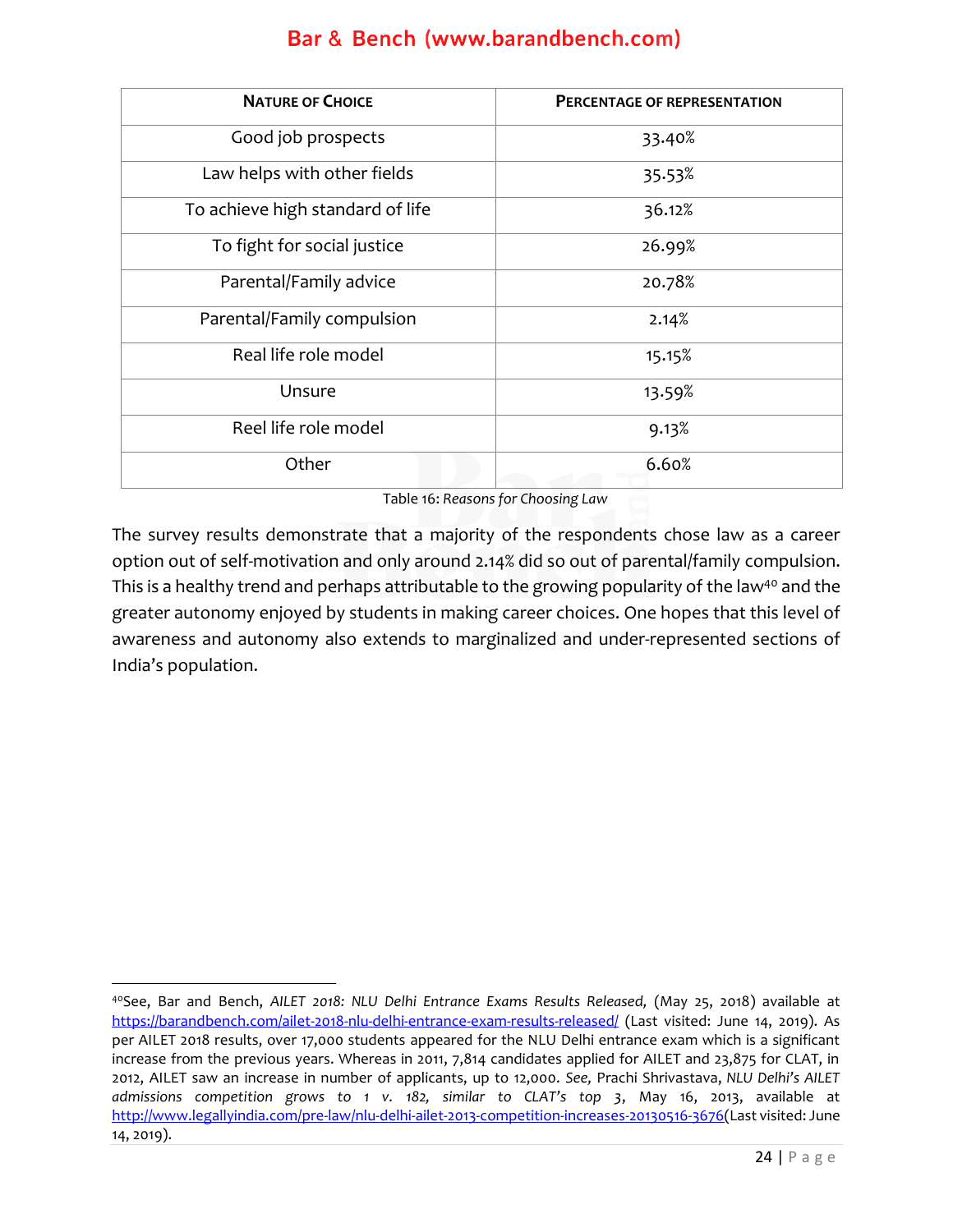### **PART IV: EDUCATIONAL BACKGROUND**

<span id="page-25-0"></span>For the purposes of analyzing the educational background of the students, a host of parameters were factored in such as: medium of instruction, location of school, score in Class XII board examinations, etc.

#### **12. SCHOOLING BACKGROUND**

#### i) **Medium of Instruction at Schools of Surveyed Students**

| <b>MEDIUM OF INSTRUCTION</b> | <b>RESPONSES</b> | <b>PERCENTAGE</b> |
|------------------------------|------------------|-------------------|
| English                      | 497              | 96.50             |
| Hindi                        | 11               | 2.14              |
| Other vernacular language    |                  | 1.36              |

Table 17: *Medium of Instruction at Schools* 

As with previous years, an astonishingly large number of students (497/ 515 or 96.50% of all students) came from schools where the medium of instruction was English. This is again a mark of privilege. Needless to state, candidates who lack such English proficiency are disadvantaged at two levels: firstly, at the level of CLAT, an entrance examination that demands a high degree of proficiency in English; and secondly, at the level of the law school (in the event that they gain entry), given that most classes are conducted in fairly sophisticated English.

#### ii) **Where First Year Students went to School**

| <b>LOCATION OF THE SCHOOL</b> | <b>RESPONSES</b> | PERCENTAGE |
|-------------------------------|------------------|------------|
| City                          | 427              | 82.91      |
| Town                          | 71               | 13.79      |
| Rural Area                    | 17               | 3.30       |

Table 18: *Location of School from which First Year Students Hail*

Out of the 515 responses recorded, students from cities dominated (427), followed distantly by those from smaller towns (71). Not too surprisingly, only 17 students (hardly over 3%) hailed from rural areas. This again reinforces the severe lack of diversity and needs to be redressed urgently.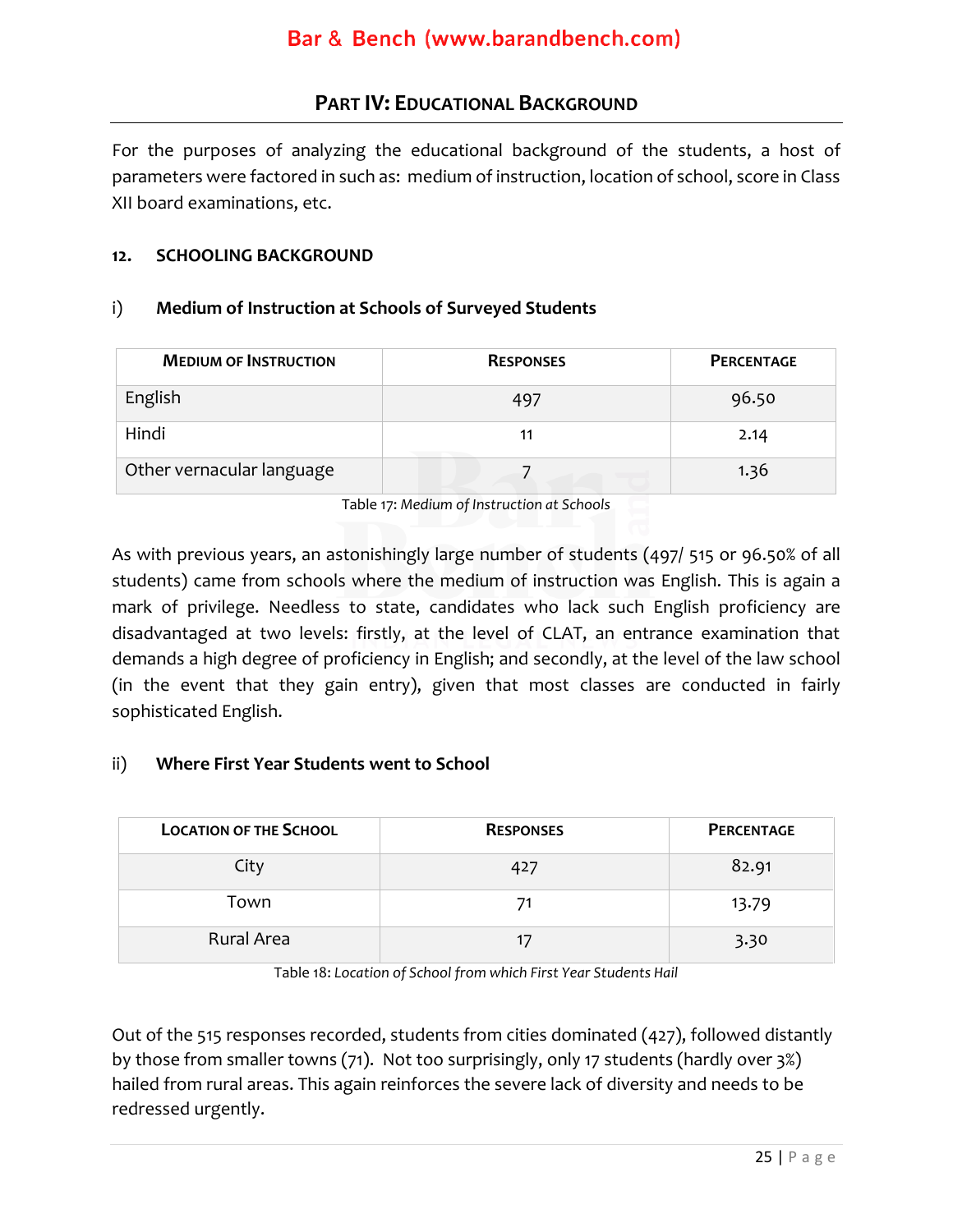

#### iii) **Score in Standard XII**

Out of 515 responses recorded, close to 50% of the students scored more than 90% in their Class XII board examinations, indicating that students with higher academic proficiency were making it to the higher ranked NLUs.

| <b>RANGE OF PERCENTAGE SCORE IN</b><br>XII | <b>RESPONSES</b> | <b>PERCENTAGE</b> |
|--------------------------------------------|------------------|-------------------|
| 90% and above                              | 250              | 48.54             |
| Between 80% to 90%                         | 151              | 29.32             |
| Between 70% to 80%                         | 90               | 17.48             |
| Below 70%                                  | 24               | 4.66              |

Table 19: *Class XII Academic Performance of First Year Students*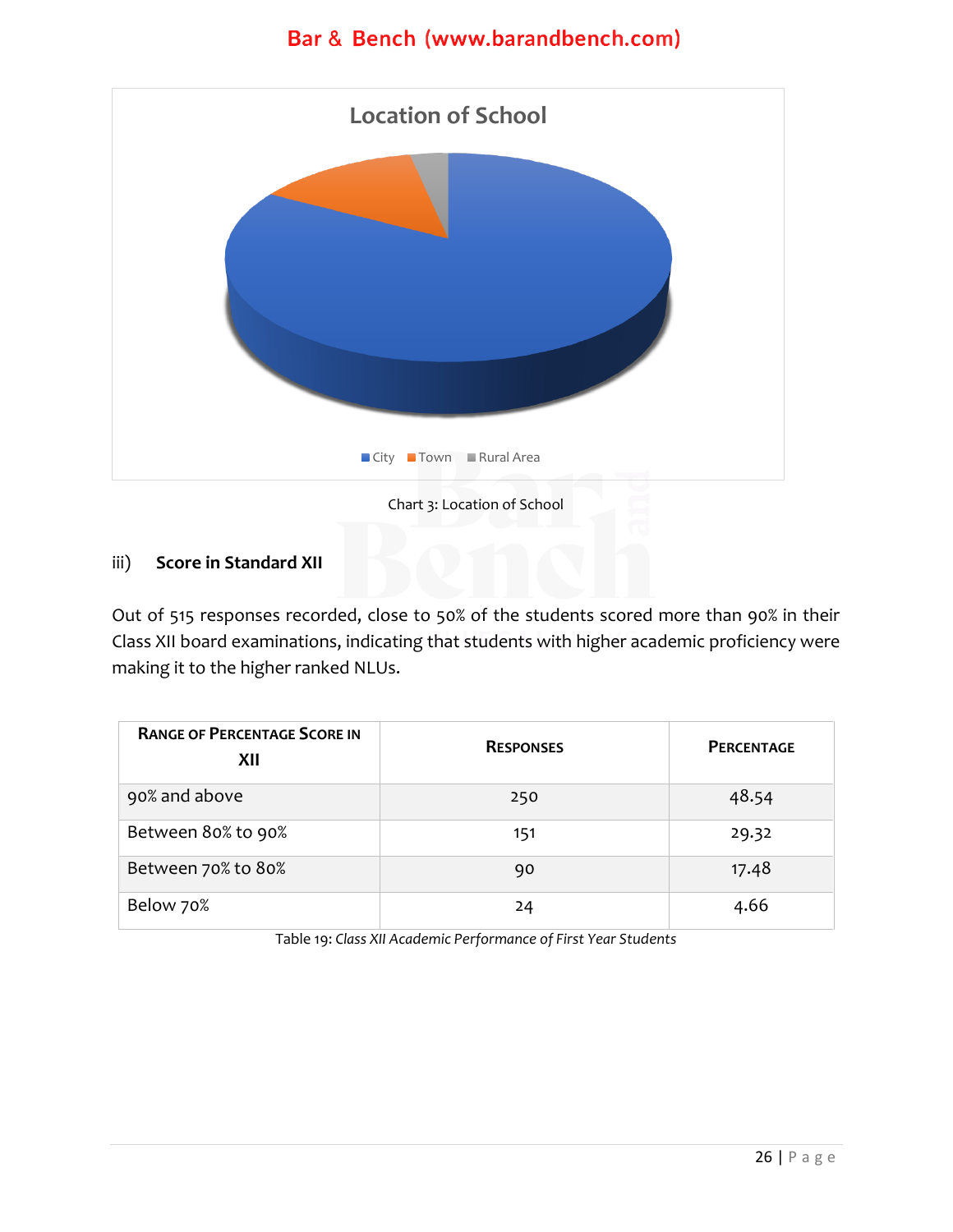

Chart 4: *Score in Standard XII*

In 2016-17,about 50% of the surveyed students had secured over 90% in their Class XII board examinations. These figures indicate that high scorers in school tend to do well in the law entrance exam as well.

#### iv) **Academic Stream Opted**

As with previous years, the majority of students hail from the science stream (various science subjects studied in class 11 and 12 as opposed to arts/humanities), followed by commerce.

| <b>ACADEMIC STREAM</b> | <b>RESPONSES</b> | <b>PERCENTAGE</b> |
|------------------------|------------------|-------------------|
| Science                | 231              | 44.85             |
| Commerce               | 181              | 35.15             |
| Humanities             | 99               | 19.22             |
| Others                 |                  | 0.78              |

<span id="page-27-0"></span>Table 20: *Academic Background of First Year Students*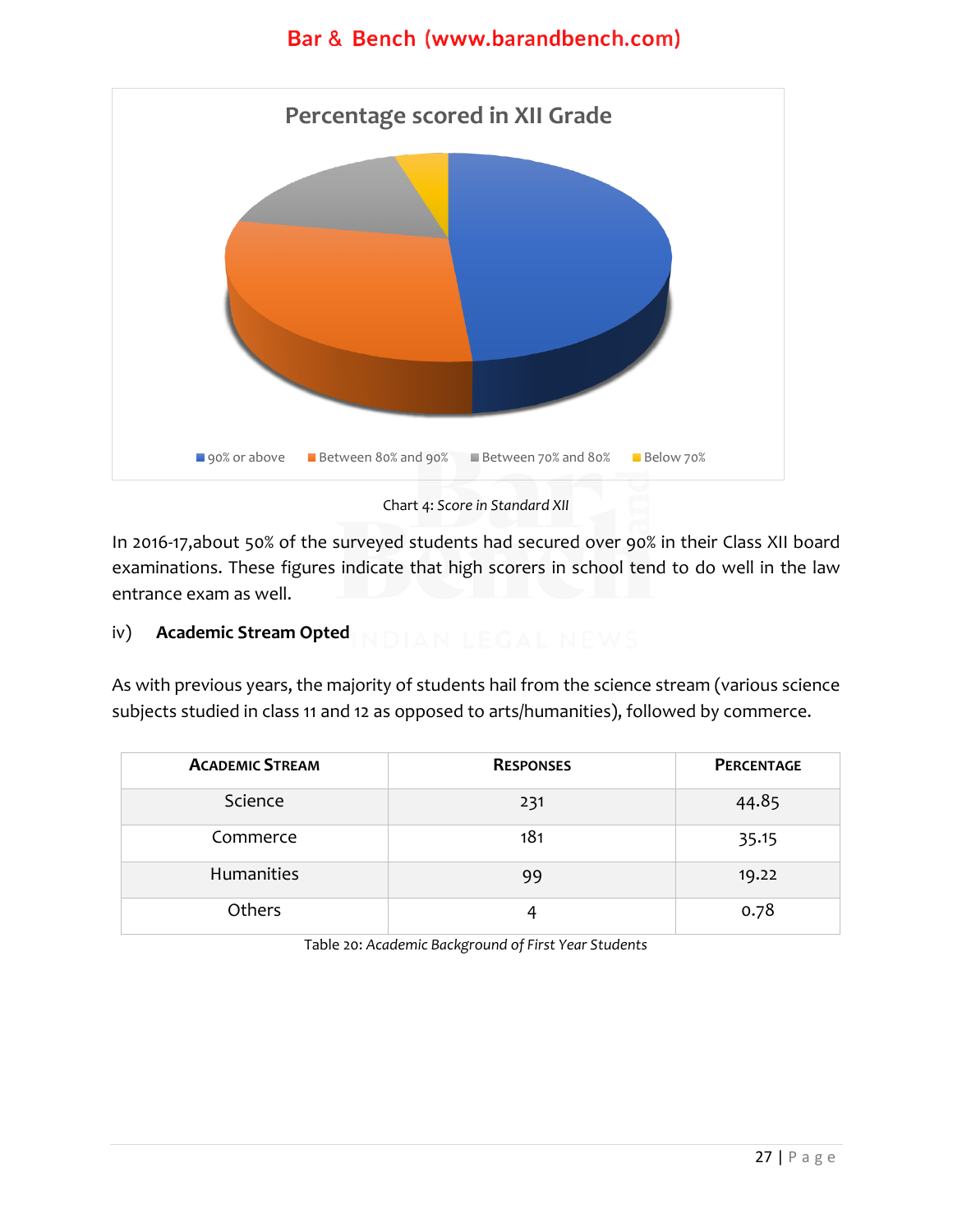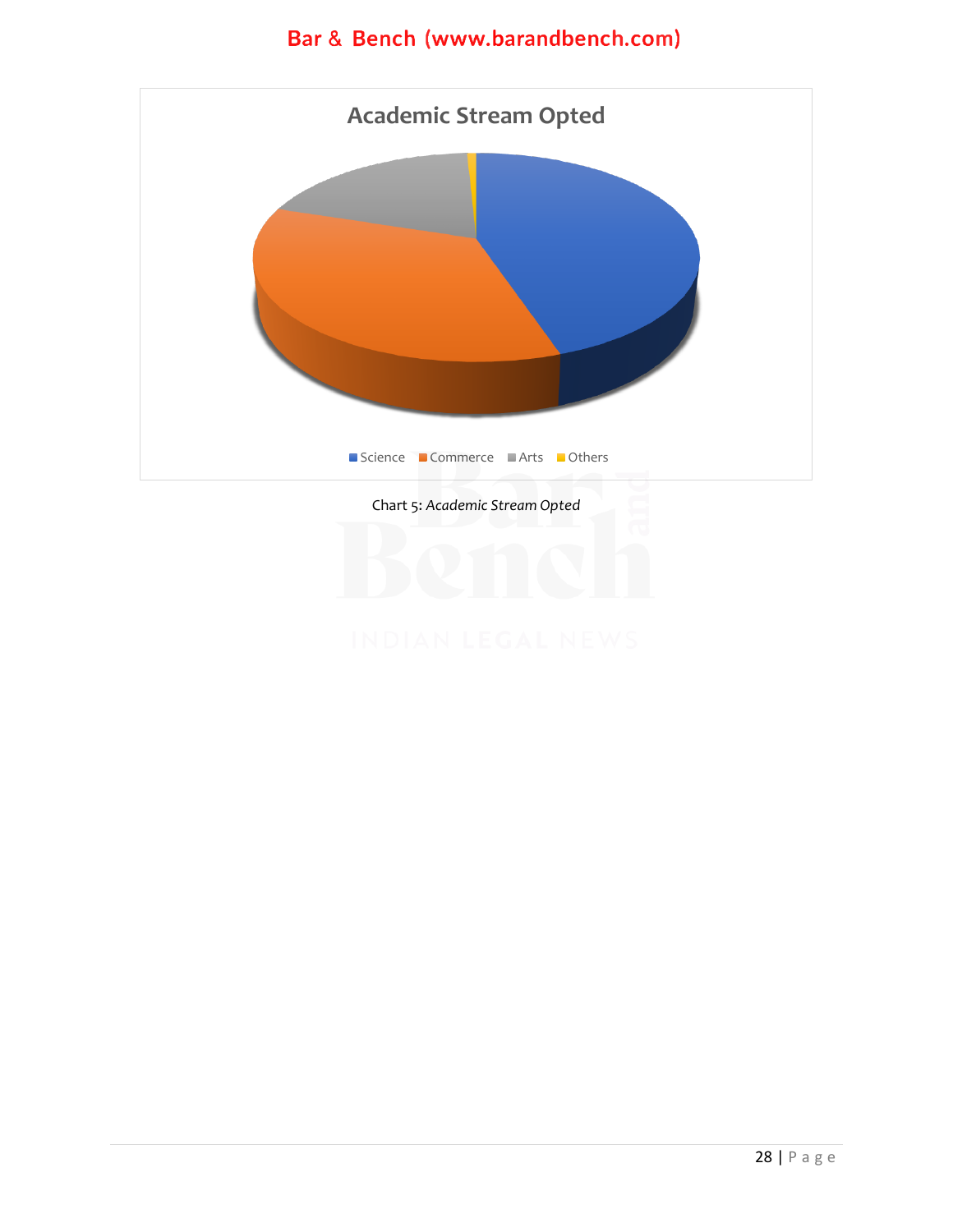| •רי<br><b>ANNUAL INCOME OF THE FAMILI</b> |                                     |  |
|-------------------------------------------|-------------------------------------|--|
| <b>ANNUAL INCOME (IN INR)</b>             | <b>PERCENTAGE OF REPRESENTATION</b> |  |
| Below 50,000                              | 2.14%                               |  |
| From 50,000 to 1 lakh                     | 5.44%                               |  |
| From 1 lakh to 3 lakhs                    | 8.16%                               |  |
| From 3 lakhs to 7 lakhs                   | 16.70%                              |  |
| From 7 lakhs to 10 lakhs                  | 16.50%                              |  |
| From 10 lakhs to 15 lakhs                 | 17.86%                              |  |
| Above 15 lakhs                            | 33.20%                              |  |

### **PART V: ECONOMIC BACKGROUND**

#### <span id="page-29-0"></span>**13. ANNUAL INCOME OF THE FAMILY**

Table 21: *Annual Household Income of First Year Students*

As evident from the above, the largest proportion of students (33.20%) hail from households boasting an annual income of over INR 15 lakhs. If one were to consider INR 10 lakhs or higher as the relevant cut off, then the figure jumps to a significant 51.06% of the surveyed students. Hardly 7.5% of students belong to households earning an income of below INR 1 lakh.

The costs of legal education at the top law schools (including all ancillary expenses) typically range between INR 3-3.5 lakhs per annum, adding up to INR 15-18 lakhs for a 5-year education. It is therefore not surprising that low-income students find very little representation in these institutions.<sup>41</sup>

The poor representation of students in absolute terms from low income households notwithstanding, a comparison with 2016-17 reveals some positive signs. In 2016-17, nearly 60% of the surveyed students hailed from households boasting an annual income of INR 10 lakhs or higher and hardly 5% of the students belonged to households earning an income of below INR 1 lakh. The increase in 2018-19 of students from low income households and the corresponding decrease of those from high income households signifies a greater democratization of student representation and is a welcome change.

**A note of caution**: these income levels have not been independently verified and run the risk of under-reporting by students keen on applying for scholarships, fee waivers etc. It bears noting that a large number of students (about 87%) indicated that they relied on financial support from their parents to pay the required fees. This clearly suggests that most such parents are in the high(er) income brackets. Consequently, there is a strong likelihood of a number of students falsely reporting low parental incomes.

<sup>41</sup>Prachi Shrivastava, *Cost of Legal Education shoots up as younger colleges struggle*, (July 28, 2015)available at [http://www.livemint.com/Politics/Fl8PoH4CjdAbBAtLNrhecN/Cost-of-legal-education-shoots-up-as-younger](http://www.livemint.com/Politics/Fl8PoH4CjdAbBAtLNrhecN/Cost-of-legal-education-shoots-up-as-younger-colleges-strugg.html)[colleges-strugg.html\(](http://www.livemint.com/Politics/Fl8PoH4CjdAbBAtLNrhecN/Cost-of-legal-education-shoots-up-as-younger-colleges-strugg.html)Last visited on June11, 2019).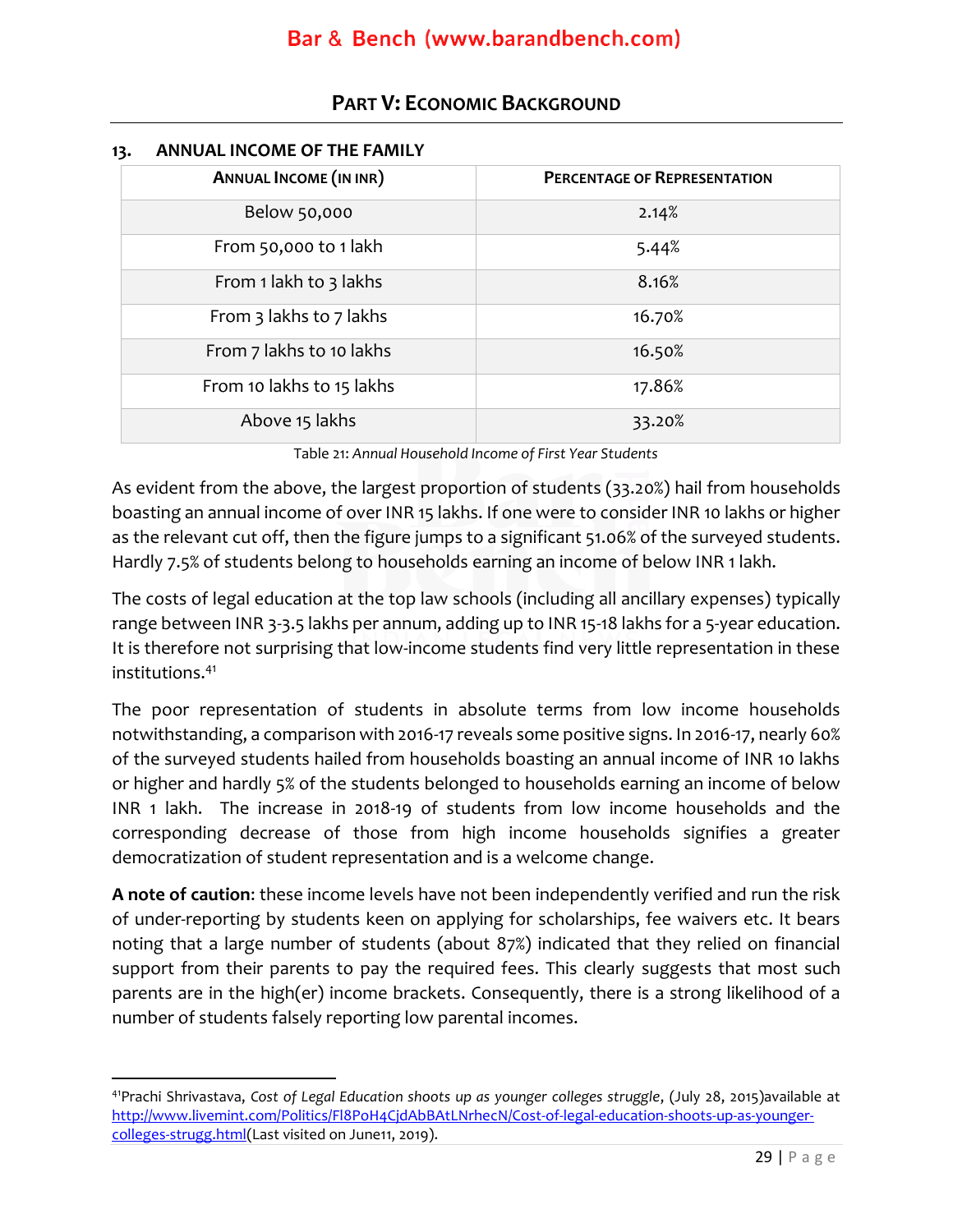| <b>FUNDING</b>           | <b>PERCENTAGE OF REPRESENTATION</b> |
|--------------------------|-------------------------------------|
| Parents                  | 87.38%                              |
| Bank loan                | 8.93%                               |
| Scholarship              | 8.35%                               |
| Relatives/Family Friends | 4.85%                               |
| Others                   | 1.36%                               |

#### **14. FUNDING OF LEGAL EDUCATION<sup>42</sup>**

Table 22: *How First Year Students Sponsor their Education*

As noted earlier, a vast majority of students (87.38%) fund their education through parental support. This figure has a marginal increase from 2016-17, when the corresponding percentage was 86.39%, but still lower than 2013-14, when the corresponding percentage was 89%. Other data worth noting are as below:

- a) While 7.55% and 11.72% of surveyed students were dependent on loans in 2013-14 and 2016-17 respectively, that number is presently at 8.93%.
- b) A large number of students indicated multiple sources of funding to support their education.
- c) The number of students who benefitted from scholarships increased from 2.57% in 2013- 14 and 5.86% in 2016-17 to8.35% this year. Notably, students indicated support through scholarships such as Central/State Government scholarships, Aditya Birla scholarships, bank scholarship, ICCR scholarships, IDIA scholarships as well as internal college scholarships. While this increase in the availability of scholarships for law students is a welcome trend, one must not lose sight of the fact that there is still a huge gap and many students continue to face significant hardships in securing financial assistance.

<sup>&</sup>lt;sup>42</sup>Please note that this question allowed the participant to choose multiple options.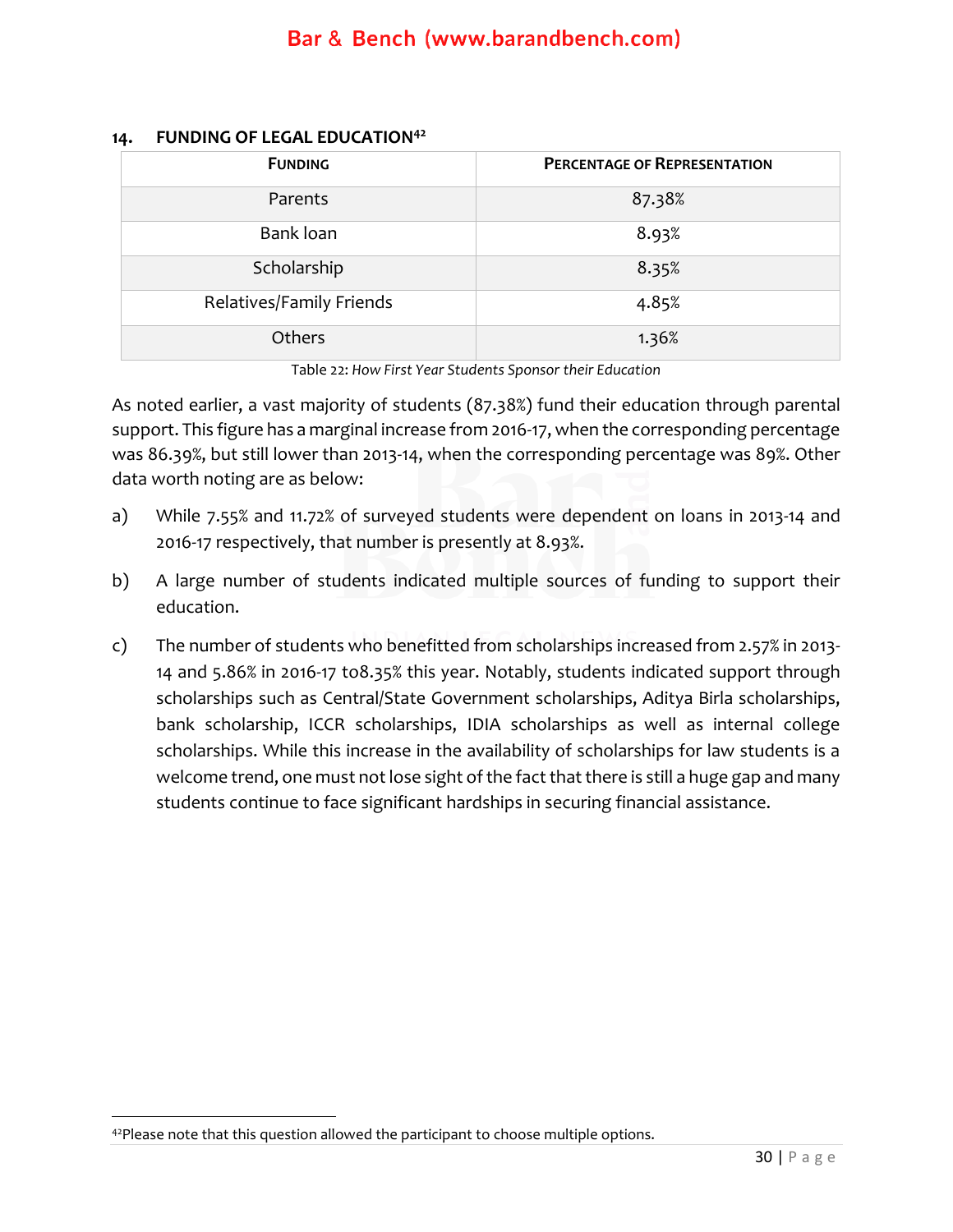### **PART VI: PRE-CLAT/ AILET EXPERIENCE**

#### <span id="page-31-0"></span>**15. PREPARATION FOR CLAT/ AILET**

| <b>COACHING</b>                                                                                    | <b>PERCENTAGE</b> |
|----------------------------------------------------------------------------------------------------|-------------------|
| Yes, I went for coaching classes                                                                   | 79.03%            |
| Yes, I took a correspondence/ online course                                                        | 6.80%             |
| No, I opted to prepare on my own                                                                   | 8.54%             |
| I am a foreign national therefore I am not required to write the<br>law entrance exam (CLAT/AILET) | 4.47%             |
| I wanted to, but could not find a centre close to where I lived                                    | 0.97%             |
| I wanted to, but could not afford it                                                               | 0.19%             |

Table 23*: Role of Coaching and Training in Preparation*

The 2018-19 survey results closely resemble the 2016-17 figures and demonstrate that most students avail of coaching classes in one form or the other to prepare for CLAT/AILET. These figures demonstrate that coaching classes have now become an entrenched component of the exam preparatory process. This again serves as a marker of privilege, given the high costs associated with coaching.

#### **i) Coaching Centers**

| <b>COACHING CENTRES</b>                         | <b>PERCENTAGE OF REPRESENTATION</b> |
|-------------------------------------------------|-------------------------------------|
| Career Launcher (Law School Tutorials<br>(LST)) | 46.15%                              |
| Crack CLAT                                      | 0.68%                               |
| <b>IMS</b>                                      | 3.62%                               |
| Sriram                                          | 6.56%                               |
| Paradigm                                        | 0.68%                               |
| Law Prep                                        | 7.47%                               |
| <b>Bharat/AB Tutorials</b>                      | 0.90%                               |
| <b>CLAT Possible</b>                            | 14.25%                              |
| Heritage                                        | 2.04%                               |
| CLATapult                                       | 1.81%                               |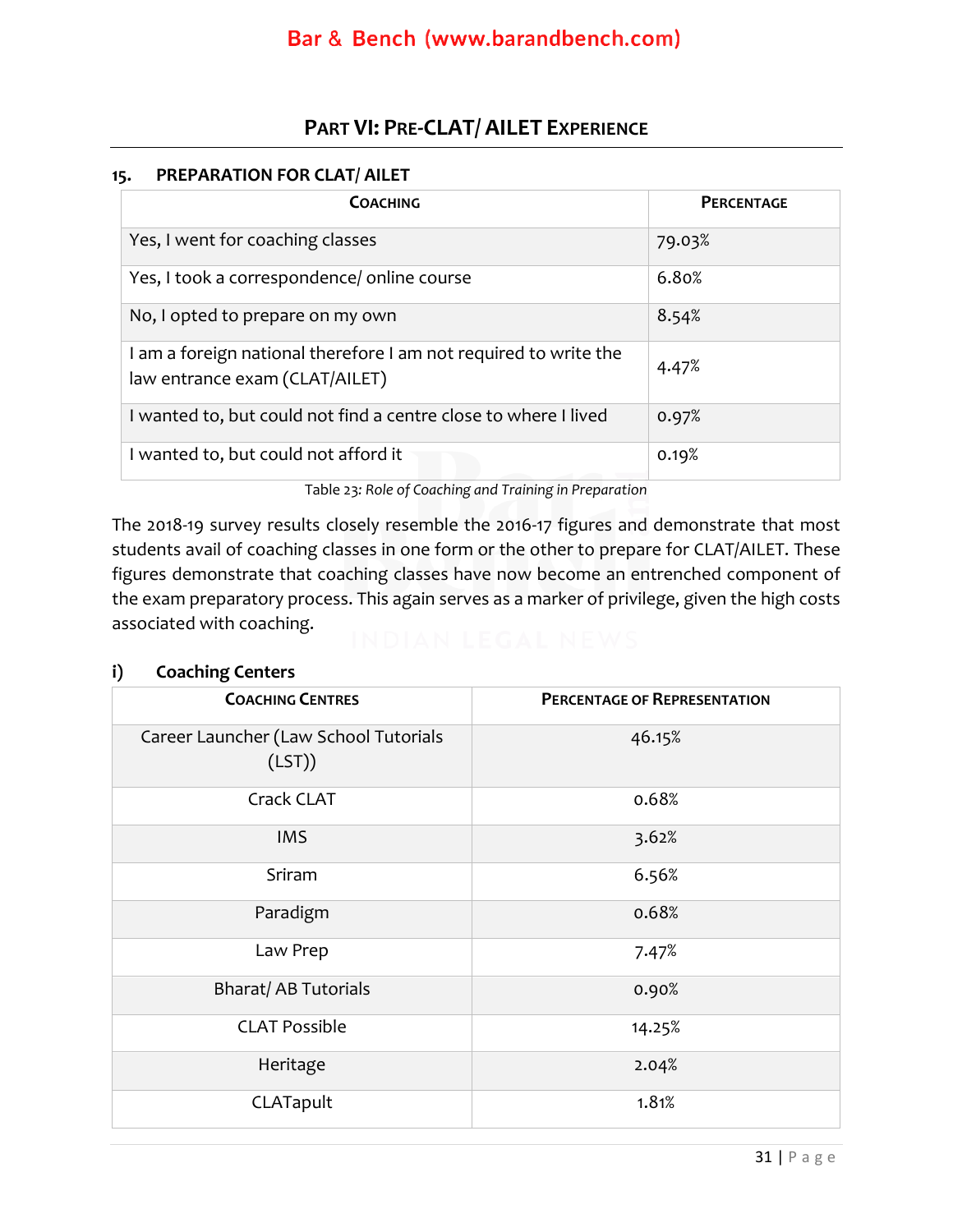| <b>COACHING CENTRES</b> | <b>PERCENTAGE OF REPRESENTATION</b> |
|-------------------------|-------------------------------------|
| Others.                 | 37.10%                              |

Table 24: *Who Coached First Year Students for CLAT/AILET*

LST continues to be the preferred coaching centre for students in the top five NLUs, However, only 46.15% students availed of LST coaching this year as against 54.27% students who availed of LST Coaching in 2016-17. The decrease in LST's dominance points to the increased competition in the coaching space. This again points to the increased significance which coaching centres have come to acquire in the law entrance exam preparation process.

While a majority of students (54.98%) opted for the year - long course, a significant number of students opted for the two-year course (26.02%) and the one-month crash course (8.82%). A number of students even opted for a combination of all these. Popular coaching centres such as LST charge fees ranging between INR 60,000 and 90,000 for their classroom courses.<sup>43</sup> They also offer online learning, test preparation packages and correspondence courses.<sup>44</sup>These fees, coupled with other CLAT costs, most notably the application form which costs INR 4000, make the prospect of law school entry prohibitively expensive for many bright and talented students. A recent report of a government appointed committee**("MHRD Committee")**found that the costs of conducting CLAT was only 5-10% of the total income from sale of application forms, resulting in a whopping profit margin of 90-95%! 45

The MHRD Committee took serious issue with this "egregious" profit margin and recommended that the fee be set at a more reasonable INR 1,500.<sup>46</sup>

*AlsoSee,* Apoorva Mandhani, *CLAT Fee Shockingly High, Allows Profit Margin Of 90-95% For NLUs: Committee Examining CLAT-2018*, (November 1, 2018) available at [https://www.livelaw.in/clat-fee-shockingly-high-allows](https://www.livelaw.in/clat-fee-shockingly-high-allows-profit-margin-of-90-95-for-nlus-committee-examining-clat-2018-read-report/)[profit-margin-of-90-95-for-nlus-committee-examining-clat-2018-read-report/](https://www.livelaw.in/clat-fee-shockingly-high-allows-profit-margin-of-90-95-for-nlus-committee-examining-clat-2018-read-report/) (Last visited on June 13, 2019).

<sup>43</sup>*See,* <https://www.lawentrance.com/coaching-classes/> (Last visited on June11, 2019). The fee charged depends on factors such as the duration of the course and the location of the coaching centre. Illustratively, the fee charged for the two-year classroom coaching at the Bhatinda centre of LST was Rs. 1,10,708 (as of June 11, 2019). <sup>44</sup>*See,*<http://www.lawentrance.com/clat-online-classes/> (Last visited on June11, 2019).

<sup>45</sup> See, *Report of the Committee constituted to look into the matter of improper conduct of CLAT-2018 and to take remedial measures.* This committee was set up by the Ministry of Human Resource Development under the direction of the Supreme Court to examine the various issues faced by students who wrote the exam in 2018.

<sup>46</sup>*Id at P.16.* The MHRD Committee noted that "the fee charged for the examination is not in concordance with expenditure and grossly high given the expenditure incurred."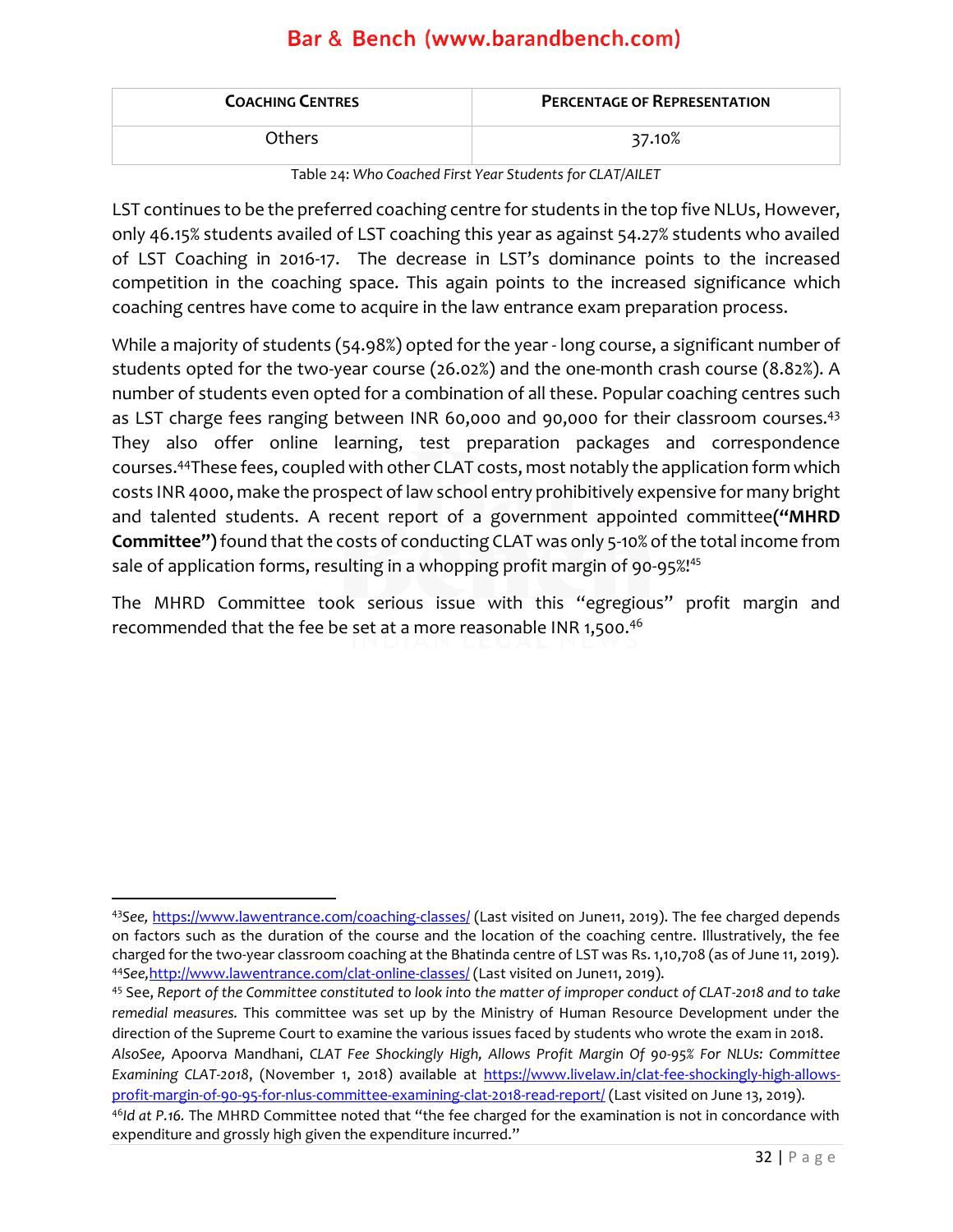### **PART VII: EXPERIENCE AT NLUS**

#### **16. DISCRIMINATION ON CAMPUS<sup>47</sup>**

#### **i) Discriminatory Behaviour and/or Disparaging Remarks by Students**

| <b>DISCRIMINATION/DISPARAGING REMARKS</b>         | <b>PERCENTAGE</b> |
|---------------------------------------------------|-------------------|
| No, I have never been subjected to/ witnessed     |                   |
| discrimination/disparaging remarks.               | 46.41             |
| Yes, because of political beliefs                 | 26.02             |
| Yes, because of language                          | 24.27             |
| Yes, because of appearance (eg.skin colour)       | 19.42             |
| Yes, because of caste                             | 18.64             |
| Yes, because of gender                            | 19.42             |
| Yes, because of religion and/ or religious belief | 13.40             |
| Yes, because of educational background            | 8.35              |
| Yes, because of economic status                   | 10.68             |
| Yes, because of race/ ethnicity                   | 7.38              |
| Yes, because of rural background                  | 13.20             |
| Yes, because of sexual orientation                | 18.83             |
| Yes, because of disability                        | 5.24              |
| Others                                            | 4.08              |

Table 25: *Types of offensive remarks and behaviour by other students*

It is extremely troubling to note the extent of social prejudice/discrimination; nearly 54% of surveyed students were subject to discrimination/disparaging remarks (based on their political beliefs, language, caste, appearance etc.)! There has been a massive surge in the

<sup>47</sup>Please note that this question allowed the participant to choose multiple options.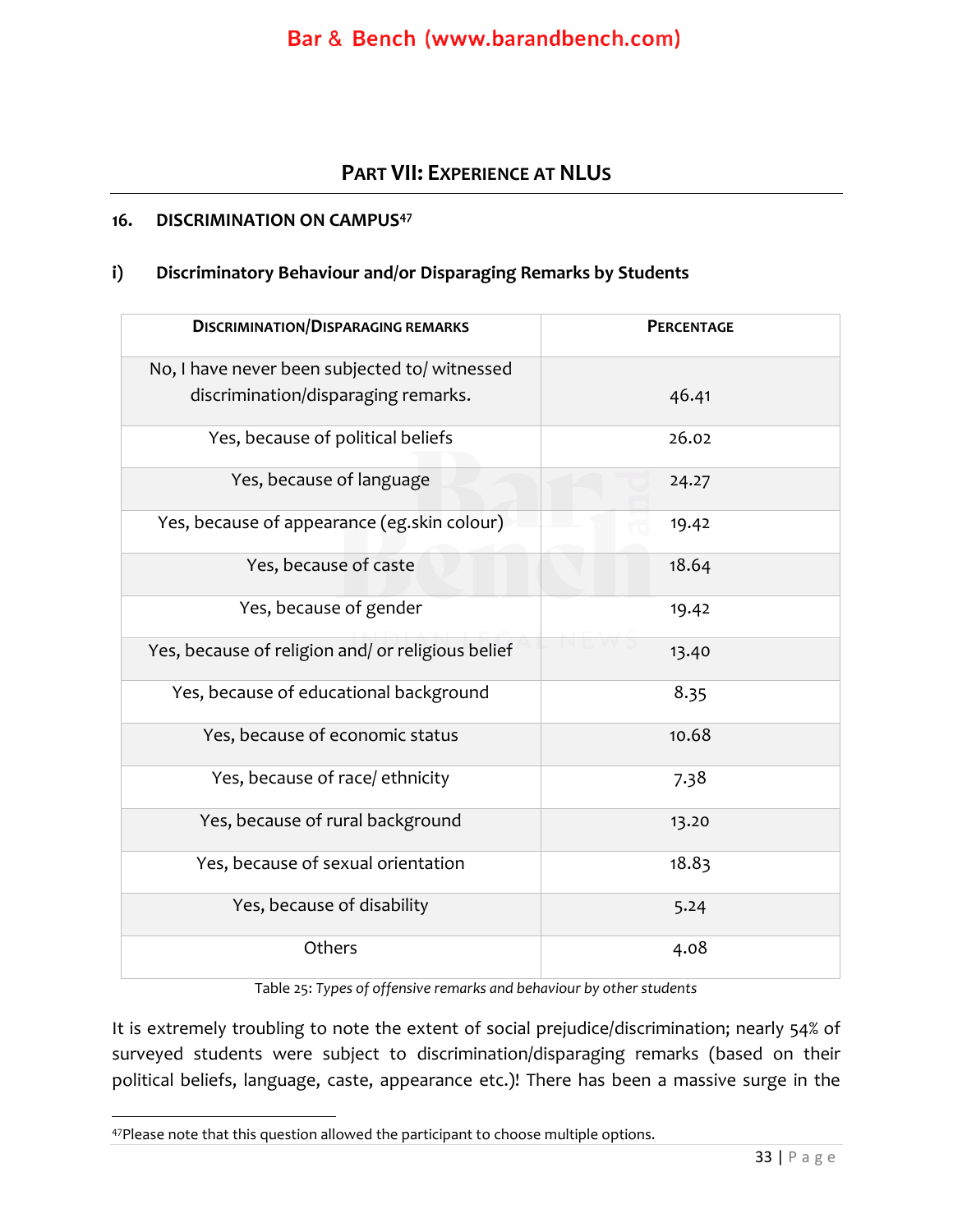figure: from nearly 28% in 2016-17 to almost 54% this year. Apart from the reasons captured in Table 24 above, some of the surveyed students also reported that such bigoted remarks stemmed from their geographical origin, their age, qualifications etc. The severity of the impact that such disparaging remarks could leave on students is evidenced from a recent tragic incident where a student of National Law University, Jabalpur, committed suicide allegedly because of his poor proficiency in English.<sup>48</sup>All of this highlights the urgency with which NLUs must mend their ecosystem to make it more diversity friendly and discrimination free.

| <b>DISCRIMINATION/DISPARAGING REMARKS</b>        | <b>PERCENTAGE</b> |
|--------------------------------------------------|-------------------|
| No, I have never been subjected to/witnessed     |                   |
| discrimination/disparaging remarks.              | 78.06             |
| Yes, because of political beliefs                | 5.83              |
| Yes, because of language                         | 7.57              |
| Yes, because of appearance (eg. skin colour)     | 1.94              |
| Yes, because of caste                            | 5.05              |
| Yes, because of gender                           | 9.32              |
| Yes, because ofreligion and/ or religious belief | 6.41              |
| Yes, because of educational background           | 2.52              |
| Yes, because of economic status                  | 2.14              |
| Yes, because of race/ ethnicity                  | 2.33              |
| Yes, because of rural background                 | 3.30              |
| Yes, because of sexual orientation               | 3.50              |
| Yes, because of disability                       | 0.97              |

#### **ii) Discrimination/Disparaging Remarks by Faculty/Staff**

<sup>48</sup> P Naveen, *Madhya Pradesh NLU VC sleeping in Hostel to ward off 'ghost Phobia'*, available at [https://timesofindia.indiatimes.com/city/bhopal/madhya-pradesh-nlu-vice-chancellor-sleeping-in-hostel-to-ward](https://timesofindia.indiatimes.com/city/bhopal/madhya-pradesh-nlu-vice-chancellor-sleeping-in-hostel-to-ward-off-ghost-phobia/articleshow/66194538.cms)[off-ghost-phobia/articleshow/66194538.cms](https://timesofindia.indiatimes.com/city/bhopal/madhya-pradesh-nlu-vice-chancellor-sleeping-in-hostel-to-ward-off-ghost-phobia/articleshow/66194538.cms) (Last visited on June 13, 2019); Legally India, *Nascent NLU Jabalpur*  VC moves to 'Haunted' Suicide Room to provide Emotional Support to Students, available at [https://www.legallyindia.com/lawschools/weak-english-stress-leads-to-student-suicide-at-nascent-nlu-jabalpur](https://www.legallyindia.com/lawschools/weak-english-stress-leads-to-student-suicide-at-nascent-nlu-jabalpur-vc-occupies-deceased-student-s-room-for-emotional-support-20181026-9627)[vc-occupies-deceased-student-s-room-for-emotional-support-20181026-9627](https://www.legallyindia.com/lawschools/weak-english-stress-leads-to-student-suicide-at-nascent-nlu-jabalpur-vc-occupies-deceased-student-s-room-for-emotional-support-20181026-9627) (Last visited on June 13, 2019).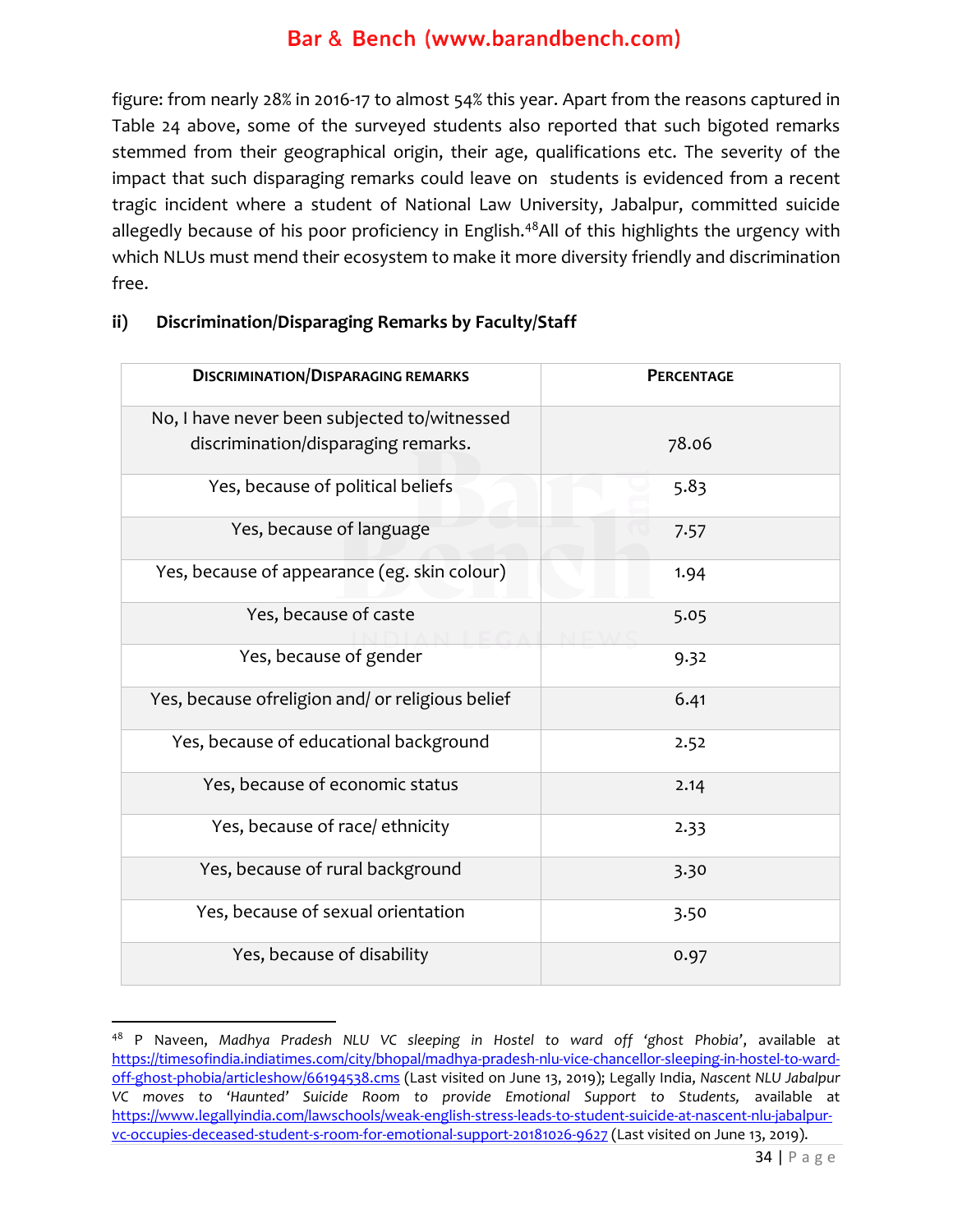| Others | $- -$ |
|--------|-------|
|        |       |

Table 26: *Types of offensive remarks made by staff/faculty*

As seen from the above, a sizeable number of students (nearly 22%) reported being at the receiving end of discriminatory remarks from even faculty members and administrative staff. Here too, a massive surge in the figure (from 6.24% in 2016-17 to nearly 22% this year), poses a matter of grave concern.

#### **17. CULTURE SHOCK<sup>49</sup>**

### **i) Students facing "culture shock"**

| <b>WHETHER THEY FACED CULTURE SHOCK?</b> | <b>PERCENTAGE</b> |
|------------------------------------------|-------------------|
| Yes                                      | 54.17             |
| Nο                                       | 45.83             |

Table 27: *Proportion of students facing culture shock*

As can be seen, a sizeable number of students reported experiencing some form of "culture shock" when they joined their university. This is particularly worrying, as this proportion has risen from 35% in 2013-14 and about 40% in 2016-17 to more than 54% now.

### **ii) Factors that resulted in "culture shock"**

| TRIGGERS FOR "CULTURE SHOCK"                        | <b>PERCENTAGE</b> |
|-----------------------------------------------------|-------------------|
| The frequency with which people go out, party, etc. | 67.74             |
| The way students converse in high level English     | 40.14             |
| The manner in which boys and girls interact         | 37.99             |
| The clothes/ dressing style of students             | 30.82             |
| The nature of student-teacher relationships         | 19.71             |
| Others                                              | 19.35             |

Table 28: *Factors attributed to culture shock*

Most of the students from vernacular medium backgrounds reported some form of "culture shock", mainly as a result of their inability to speak English proficiently and in an accent similar

<sup>49</sup>Please note that this question allowed the participant to choose multiple options.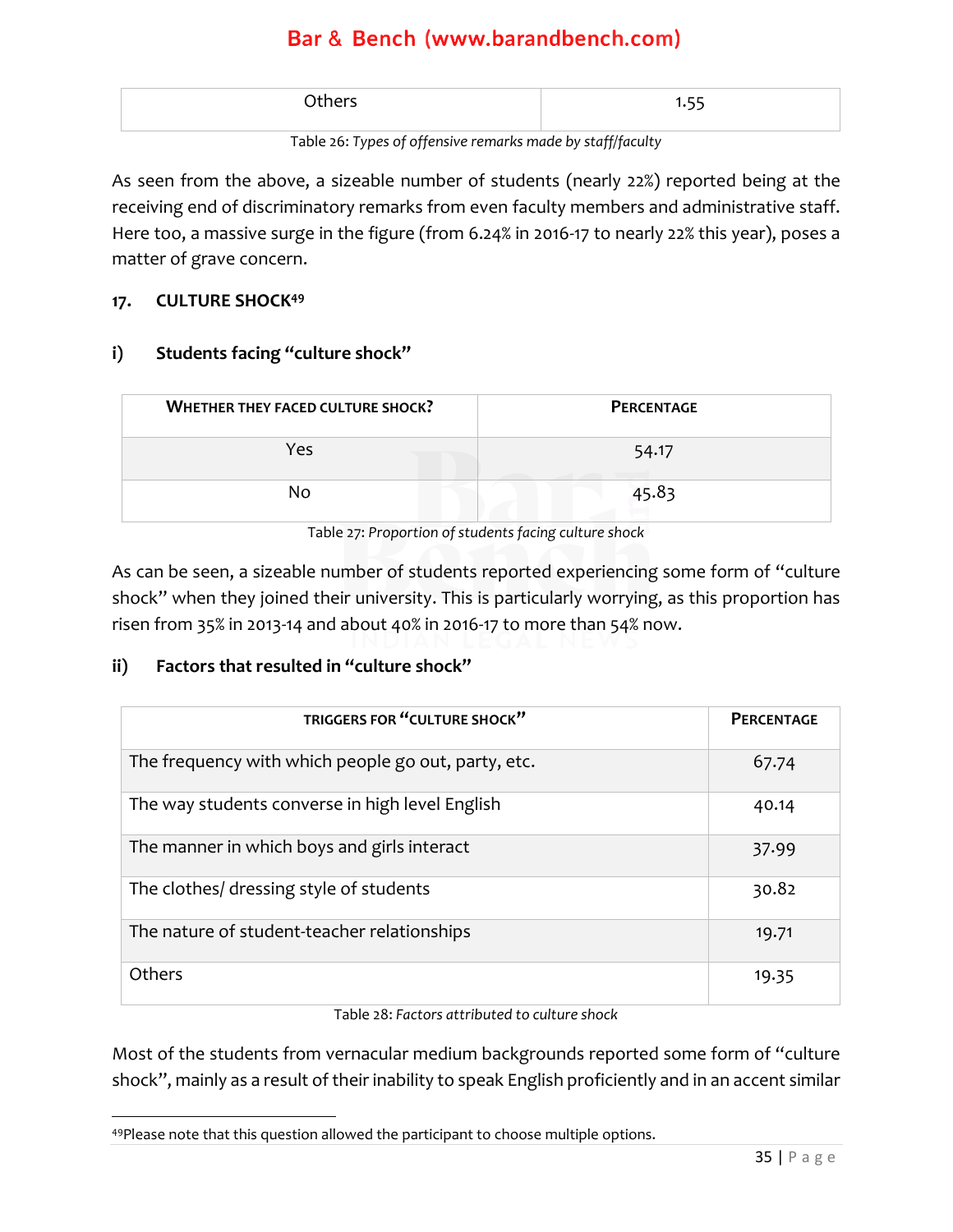to those from more privileged backgrounds. Further, more than 98% of students who reported this indicated that they did not use English as a medium of communication at home.

In the "others" category, around 17of the surveyed students attributed "culture shock" to the widespread use of alcohol, cigarettes, drugs and other contraband substances at the various law schools.

In this regard, it bears noting that peer support programmes in law schools can be of great value in helping students adapt to the law school atmosphere. It is a welcome change that in the present survey, 89.71% of the students have stated that they have a peer support programme in the law school. But the reported dissatisfaction with these programmes is indicative of the fact that there is much scope for improvement.

#### **18. DIFFICULTY IN UNDERSTANDING ACADEMIC CURRICULUM**

| <b>DIFFICULTY IN UNDERSTANDING ACADEMIC CURRICULUM</b>                                                                               | <b>PERCENTAGE</b> |
|--------------------------------------------------------------------------------------------------------------------------------------|-------------------|
| No, I did not find it hard                                                                                                           | 49.71             |
| Yes, due to the poor quality of teaching by the faculty                                                                              | 13.20             |
| Yes, due to my fear, inhibitions in seeking clarifications<br>from faculty members                                                   | 16.89             |
| Yes, due to the difficult reading material provided                                                                                  | 17.67             |
| Yes, due to the high level of teaching by faculty and their<br>inability to explain in simple language, break down<br>concepts, etc. | 17.67             |
| Yes, due to difficulty in understanding English                                                                                      | 7.77              |
| <b>Others</b>                                                                                                                        | 8.93              |

Table 29: *What First Year Students Report as Obstacles in Academic Performance*

Over 50% of students reported difficulties in coping with/understanding the academic curriculum. In fact, most of the students whose schooling was in a vernacular tongue found the curriculum to be difficult.

Of the students who did not find the curriculum difficult:

- i) 98.04% had English as their primary medium of instruction in school.
- ii) 86.72% went to good schools in the cities.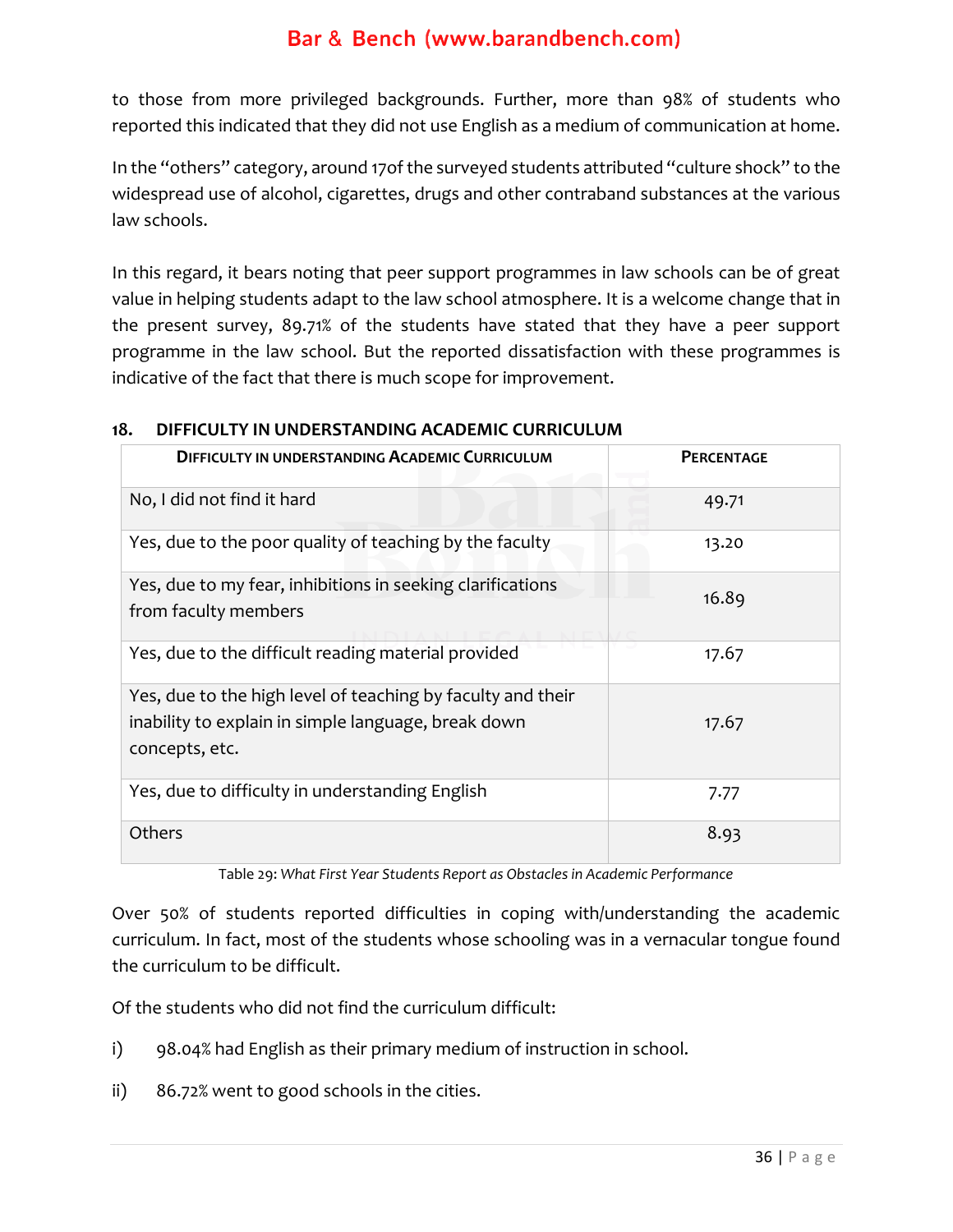All of this again points to the systemic issues of academic exclusion faced by those less proficient in English.

#### **19. PARTICIPATION IN CO-CURRICULAR AND EXTRA- CURRICULAR ACTIVITIES**

| PARTICIPATION IN CO-CURRICULAR ACTIVITIES (DEBATES, MOOTS ETC) | <b>PERCENTAGE</b> |
|----------------------------------------------------------------|-------------------|
| Yes                                                            | 53.40             |
| No, because studies take up most of my time                    | 16.12             |
| No, because I lack the confidence                              | 22.33             |
| No, because I am socially awkward and shy                      | 18.06             |
| No, because I am not interested                                | 8.16              |
| No, because my English is not good enough                      | 10.49             |
| Other                                                          | 4.66              |

Table 30: *Participation of First Year Students in co-curricular activities*

| <b>PARTICIPATION IN EXTRA-CURRICULAR ACTIVITIES</b> | <b>PERCENTAGE</b> |
|-----------------------------------------------------|-------------------|
| Yes                                                 | 60.00             |
| No, because studies take up most of my time         | 9.71              |
| No, because I lack the confidence                   | 10.68             |
| No, because I am socially awkward and shy           | 10.10             |
| No, because I am not interested                     | 18.45             |
| Other                                               | 2.33              |

Table 31: *Participation of First Year Students in extra-curricular activities*

53.40% of the surveyed students participated regularly in co-curricular activities and 60% participated in extra-curricular activities. A large proportion of this cohort of students also found the academic curriculum to be relatively easy.

The fact that a large number of students cited a lack of confidence, social awkwardness and language barriers as reasons for not participating in these activities is a cause for concern. Universities must do a better job of providing additional academic support, counselling and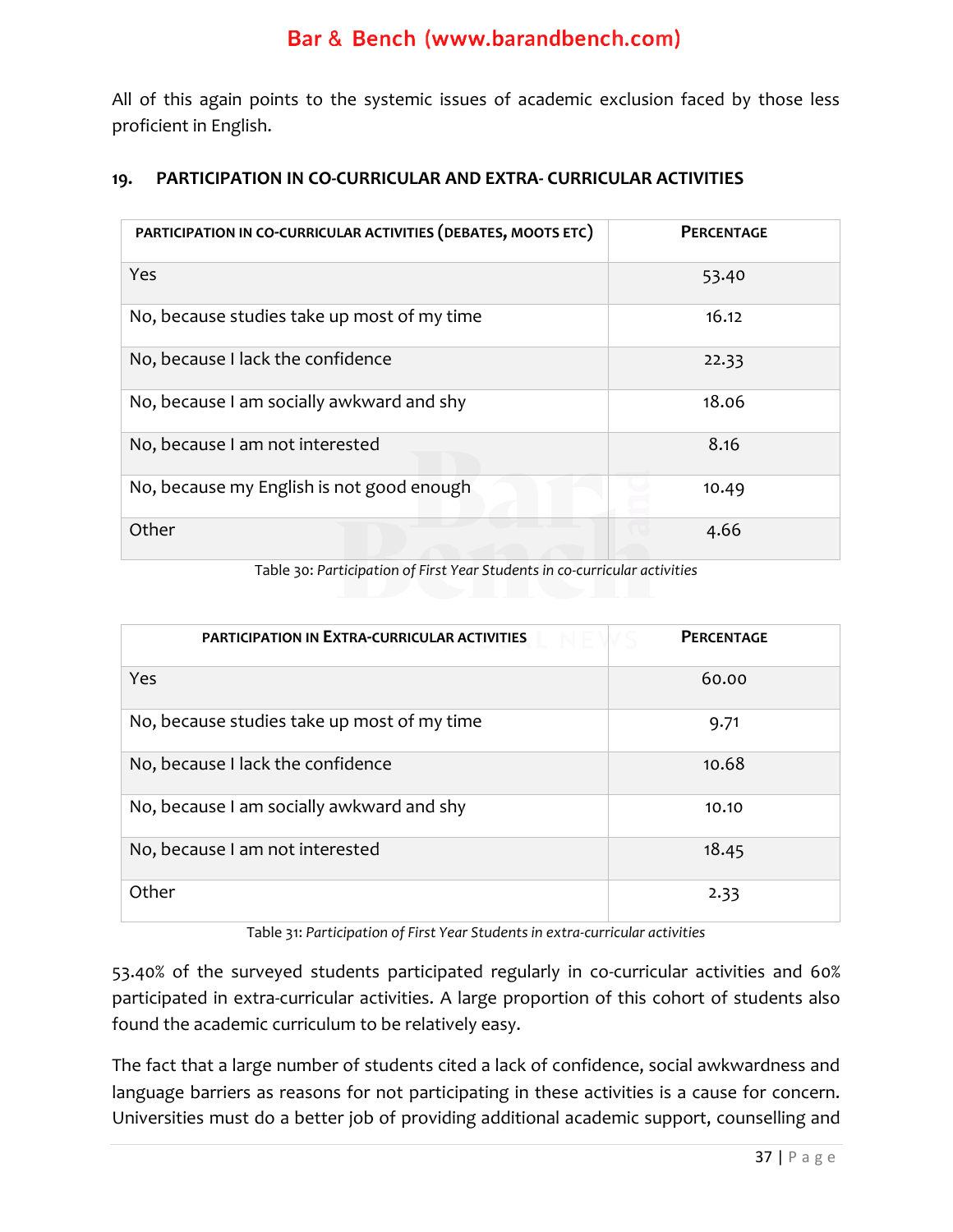mentorship to underprivileged students, to help boost their confidence/self-esteem. More specifically, they need to be provided English language and soft skills training sessions so as to help them participate more effectively in law school.

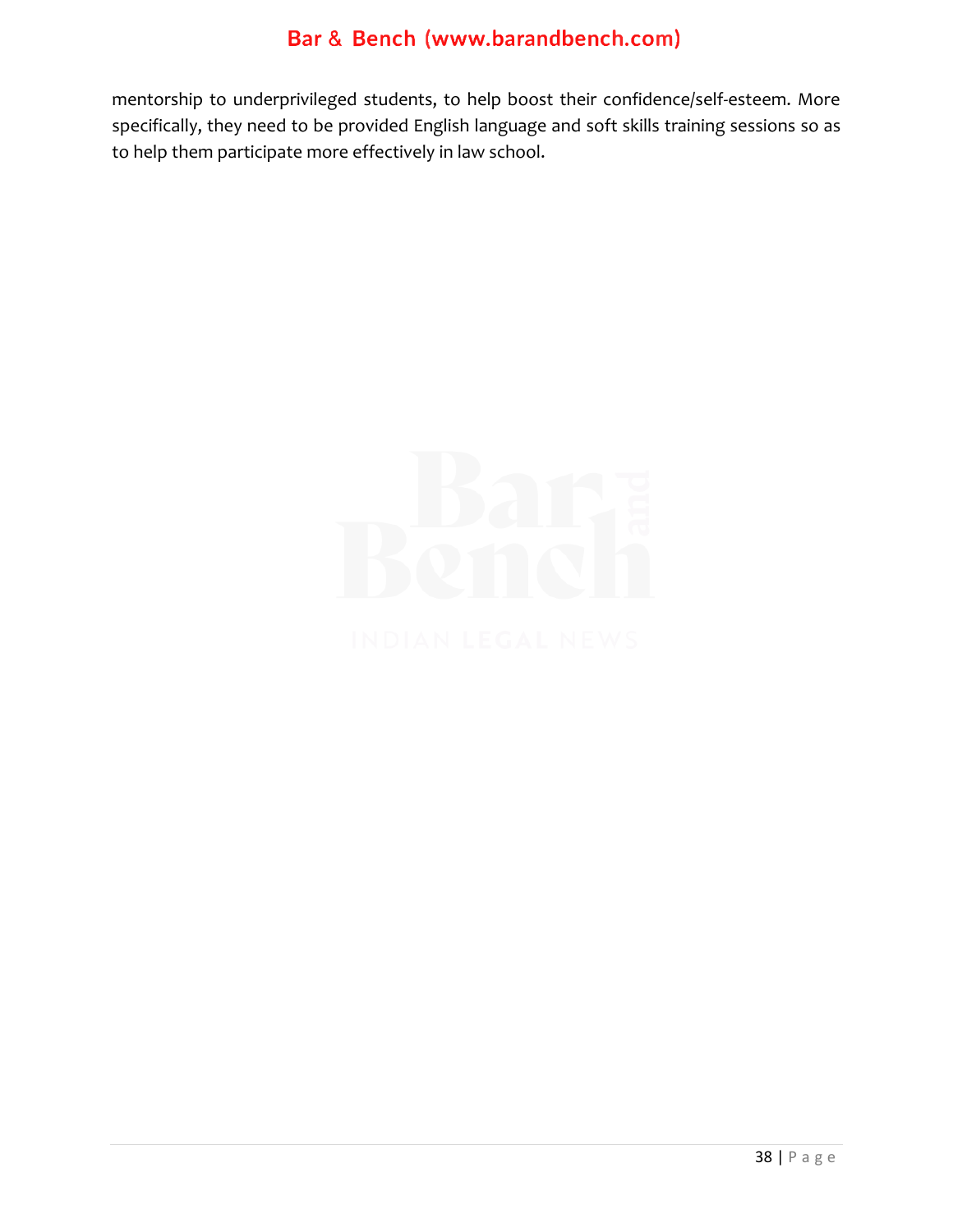### **SUGGESTIONS FOR REFORM**

<span id="page-39-0"></span>As with previous years, this year's survey also reflects a stark diversity deficit at the leading NLUs. Listed below are some broad suggestions for reform:

#### **1. Financial Inclusion (Fee Waivers, Scholarships etc.)**

One of the most significant bottlenecks preventing talented underprivileged students from entering the hallowed halls of the leading law schools is the exorbitant cost associated with such an education. Very few law schools offer fee waivers and scholarships. As a first step, law schools must take their social commitment more seriously and pave the way for more inclusive financial policies that enable financially weak students to gain admission and study. More specifically, we recommend the following:

#### i) **Reducing CLAT Fees**

The CLAT application fee alone is INR 4000<sup>50,</sup> making it one of the highest entrance exam fees in India. A court ordered government committee took serious issue with these fees and found that it represents an 'egregious' profit margin of 90-95%. <sup>51</sup> The MHRD Committee found that Rs 1500 per candidate was a more reasonable fee and recommended that the same be charged.

Almost all other leading entrance examinations in India charge half or less than half of what CLAT charges, as evidenced from the table below:<sup>52</sup>

| <b>NAME OF EXAMINATION</b>                                     | <b>General/OBC Category Fee</b>                          | <b>SC/ST/PWD Fee</b>                                 |
|----------------------------------------------------------------|----------------------------------------------------------|------------------------------------------------------|
| Joint Entrance Examination<br>(JEE) (Main) Paper <sup>53</sup> | INR 900 (for general /OBC<br>male candidates who opt for | INR 500 (for all SC/ST/PWD<br>candidates who opt for |
|                                                                | offline exam)                                            | offline exam)                                        |
|                                                                | $INR$ 450 (for<br>unreserved/OBC female                  |                                                      |

<sup>50</sup> For BPL candidates in the SC/ST category, it is INR 3500.

<sup>52</sup>The eligibility conditions for appearing in the JEE (Advanced) and the fee details are available at: *JEE (Advanced) 2019 Information Brochure*, available at [https://drive.google.com/file/d/1xTk8FAJ7IYe7kkHgyTr](https://drive.google.com/file/d/1xTk8FAJ7IYe7kkHgyTr-vaoatefQIzeY/view)[vaoatefQIzeY/view](https://drive.google.com/file/d/1xTk8FAJ7IYe7kkHgyTr-vaoatefQIzeY/view) (Last visited on June 11, 2019);the details of fee for JEE (Main) are available at: <https://jeemain.nic.in/WebInfo/Handler/FileHandler.ashx?i=File&ii=32&iii=Y> (Last visited on June 11, 2019).

<sup>51</sup>*Supra*, note 44. As per the contract between NUALS (the law school conducting CLAT) and Sify (the appointed service provider), the consideration to be paid to Sify was INR 210.04 per candidate. This effectively means that by charging INR 4000 per candidate, the NLUs were marking up the cost by almost 1804.4 percent. *See*, <https://barandbench.com/clat-2018-zoheb-hossain-everything-wrong/> (Last visited on June 13, 2019).

<sup>53</sup>Entrance examination to the National Institutes of Technology, Indian Institutes of Information Technology, other Centrally Funded Technical Institutions as well as the Indian Institutes of Technology, for which the candidates have to also clear the JEE (Advanced).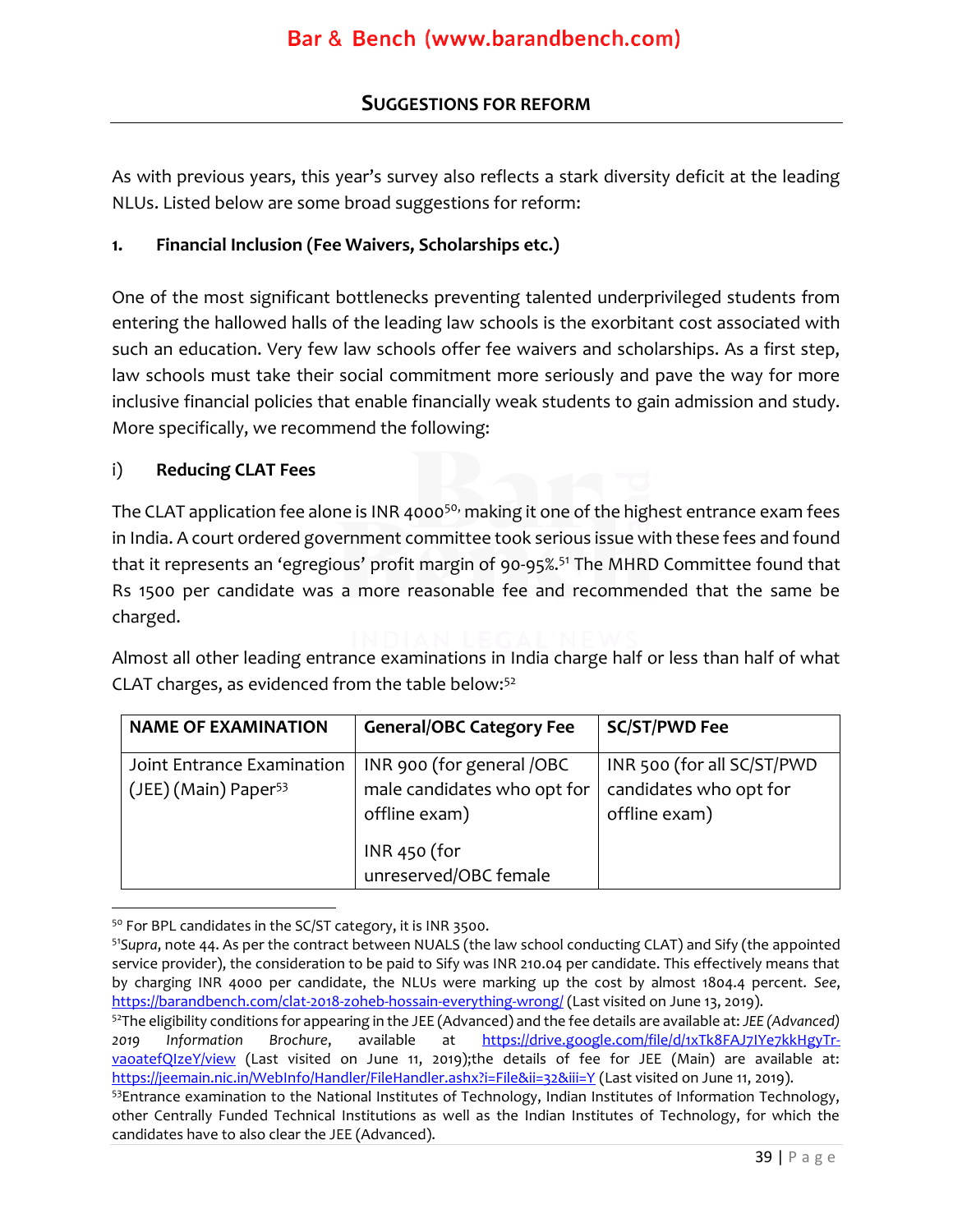|                                                                   | candidates who opt for pen                                                              | INR 250 (for all SC/ST/PWD |
|-------------------------------------------------------------------|-----------------------------------------------------------------------------------------|----------------------------|
|                                                                   | and paper-based exam)                                                                   | candidates who opt for     |
|                                                                   | INR 500 (for<br>unreserved/OBC male<br>candidates who opt for<br>computer-based exam)   | online exam)               |
|                                                                   | INR 250 (for<br>unreserved/OBC female<br>candidates who opt for<br>computer-based exam) |                            |
| JEE (Advanced) <sup>54</sup>                                      | INR 2600 (for<br>unreserved/OBC male<br>candidates)                                     | <b>INR 1300</b>            |
|                                                                   | INR 1300 (for unreserved/<br>OBC female candidates)                                     |                            |
| National Eligibility Cum<br>Entrance Test (NEET) <sup>55</sup>    | <b>INR 1400</b>                                                                         | <b>INR 750</b>             |
| National Institute of                                             | <b>INR 2000</b>                                                                         | <b>INR 1000</b>            |
| Fashion Technology (NIFT)<br>Entrance Exam <sup>56</sup>          | NDIAN LEGAL NE                                                                          |                            |
| National Institute of Design<br>(NID) Entrance Exam <sup>57</sup> | <b>INR 2000</b>                                                                         | <b>INR 1000</b>            |
| NCHM JEE <sup>58</sup>                                            | <b>INR 800</b>                                                                          | <b>INR 400</b>             |

Table 32: *Application Fees for Various Entrance Tests*

*Notes on table: As can be seen from the above table, even examinations with separate stages (preliminary and main) cost less than the CLAT fees. For instance, the collective costs for JEE add up to INR 3600, which is still less than the INR 4000 charged by CLAT.* 

<sup>&</sup>lt;sup>54</sup> Admission test to only the Indian Institutes of Technology (IITs) and Indian School of Mines.

<sup>55</sup>See[;https://ntaneet.nic.in/Ntaneet/ShowPdf.aspx?Type=50C9E8D5FC98727B4BBC93CF5D64A68DB647F04F&I](https://ntaneet.nic.in/Ntaneet/ShowPdf.aspx?Type=50C9E8D5FC98727B4BBC93CF5D64A68DB647F04F&ID=1B6453892473A467D07372D45EB05ABC2031647A) [D=1B6453892473A467D07372D45EB05ABC2031647A](https://ntaneet.nic.in/Ntaneet/ShowPdf.aspx?Type=50C9E8D5FC98727B4BBC93CF5D64A68DB647F04F&ID=1B6453892473A467D07372D45EB05ABC2031647A) (Last visited June 15, 2019).

<sup>56</sup>See[; https://nift.ac.in/sites/default/files/inline-files/Prospectus%202019%20compressed.pdf](https://nift.ac.in/sites/default/files/inline-files/Prospectus%202019%20compressed.pdf) (Last visited June 15, 2019).

<sup>57</sup>See[, http://admissions.nid.edu/NIDA2019/download/BDes\\_AdmissionsHandbook2019-20.pdf](http://admissions.nid.edu/NIDA2019/download/BDes_AdmissionsHandbook2019-20.pdf) (Last visited June 15, 2019).

<sup>58</sup> Entrance examination to Central Institutes of Hotel Management and a number of other hotel management institutes.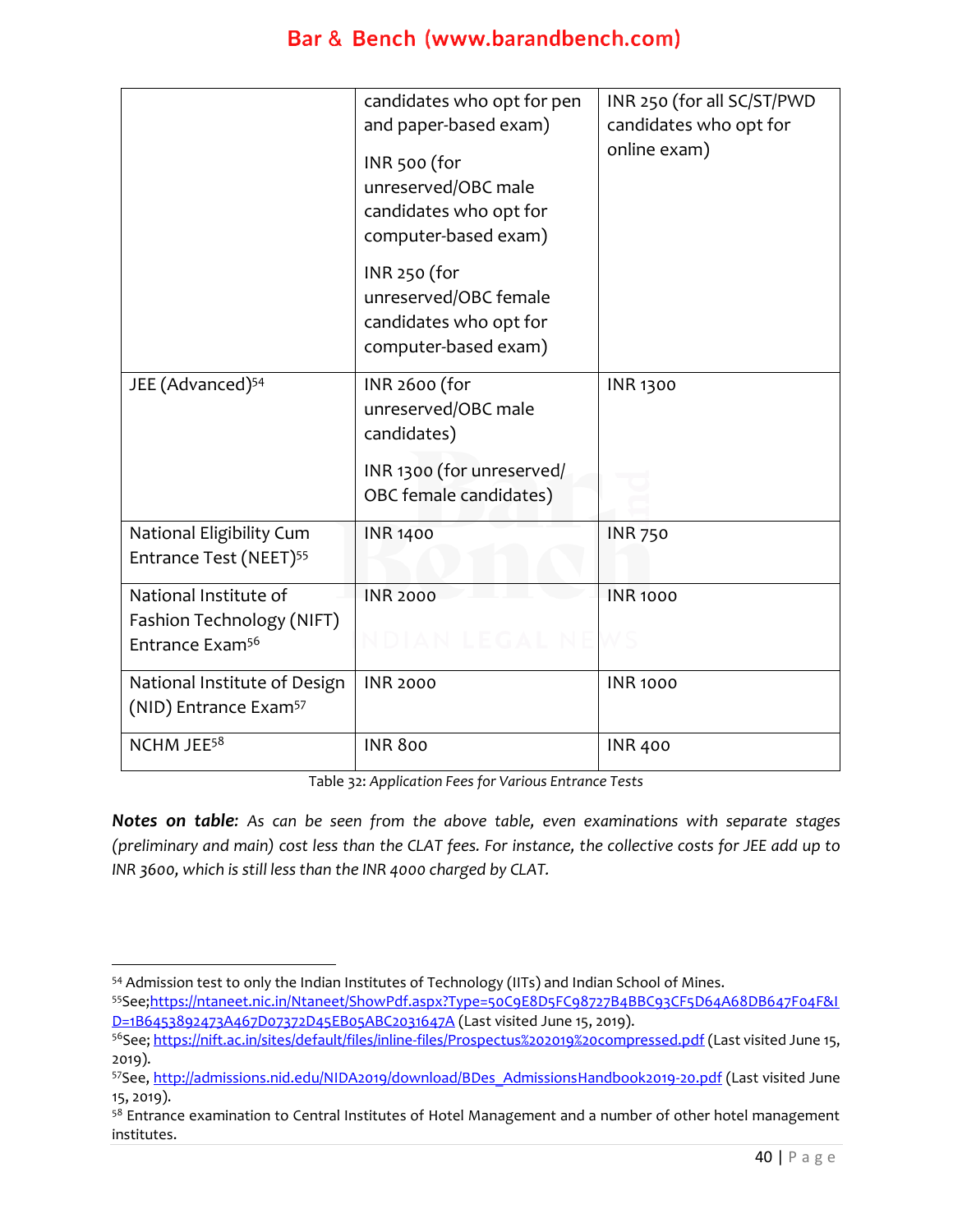As a first step therefore, the CLAT application fees need to be reduced with immediate effect. Other steps to make the exam more inclusive could be as below:

- a) Establishing more exam writing centres throughout the country so that students from remote areas are also able to access CLAT;
- b) Encouraging CLAT coaching institutes to provide more fee waivers/concessions and scholarships so that students from underprivileged backgrounds are able to avail of coaching to improve their chances of clearing the tough exam. The government must also provide tax breaks and other incentives to coaching centres that institute such waivers/scholarships.
- c) Reducing or waiving CLAT deposit for low-income students: even after cracking CLAT, students have to pay INR 50,000 to block their seats at the various NLUs, even as they await being upgraded to higher NLUs in the second and third lists. This is a colossal amount for candidates from low-income backgrounds, and acts as a significant barrier to entry.

#### ii) **Law School Scholarships and Fee Waivers**

As noted earlier, both the National Law Universities (NLUs) as well as other stakeholders in the ecosystem (including the legal profession and the government) must find ways to reduce the fees and/or institute appropriate scholarships for low-income students. Further, NLUs that provide for NRI seats must follow the norms in the *Inamdar* case and use the significant earnings from NRI seats to enhance the number of scholarships/need-based waivers granted to underprivileged students.

Unfortunately, as of today, only NLSIU Bangalore, NLU Delhi, and WBNUJS Kolkata provide fee waivers and scholarships for IDIA scholars.

The central government has some scholarship schemes for students belonging to minority communities<sup>59</sup>, students with disabilities<sup>60</sup>, and students belonging to  $SC^{61}$  and ST

<sup>59</sup>*See,*[https://scholarships.gov.in/public/schemeGuidelines/MoMA\\_MCM\\_2018-20.pdf](https://scholarships.gov.in/public/schemeGuidelines/MoMA_MCM_2018-20.pdf) (Last visited on June 11, 2019).

<sup>60</sup>*See,* <https://scholarships.gov.in/public/schemeGuidelines/DEPDGuidelines.pdf> (Last visited on June 11, 2019). <sup>61</sup>*See,*<http://socialjustice.nic.in/SchemeList/Send/27?mid=24541> (Last visited on June 13, 2019).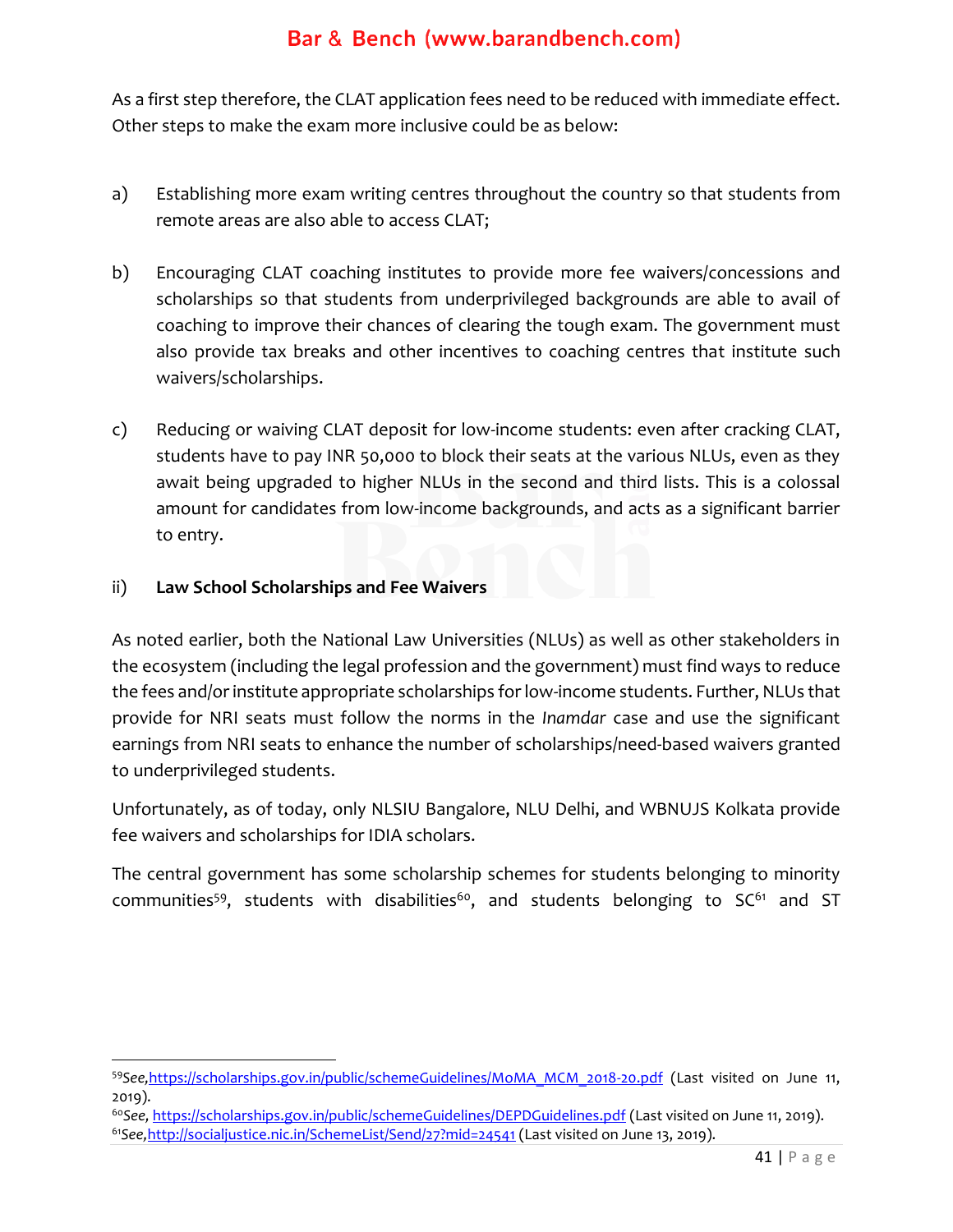categories<sup>62</sup>. Additionally, state governments also provide for scholarships for students domiciled within the state.<sup>63</sup>

While the availability of such scholarships is an important step, the government's implementation of these schemes leaves a lot to be desired. The application process is rather cumbersome and requires navigating websites that constantly hang when submitting the application. Other bottlenecks include:

- i) Following-up repeatedly with the concerned authorities even after successfully submitting the application;
- ii) Waiting endlessly for the disbursal of funds even after the candidate has been found worthy of the scholarship. There have been instances when IDIA scholars have had to wait for four years before their scholarship amounts were finally released to them under such government scholarships.

The consequence of not releasing funds on time for a student relying on such scholarships could be as severe as the student having to drop out of university. It is important that the government redress this implementation woe at the earliest.

#### **2. Academic Inclusion**

#### **Academic Support Programmes**

Over 50% of the students reported difficulties in understanding the academic curriculum and nearly 40% of the students stated not having/ not being aware of having an academic support programme in their institution. Law schools need to therefore institute robust academic support programmes. While some law schools have some support structures in place<sup>64</sup>, they should be strengthened and made more comprehensive and intensive.

on June 11, 2019)); (iv) GNLU Gandhinagar, that has an Academic Support Programme that provides a platform to students to share their academic knowledge with other students and help each other out. As per the university website, this platform has been created keeping in mind the absence of a level-playing field among students owing to inequality in our society stemming from different socio-economic factors. The platform, among others,

<sup>&</sup>lt;sup>62</sup>See, <https://scholarships.gov.in/public/schemeGuidelines/tribalfellowshipguideline.pdf> (Last visited June 11, 2019 ).

<sup>&</sup>lt;sup>63</sup>See, [http://scholarshipportal.mp.nic.in/MedhaviChhatra/Medhavi\\_New/About.aspx](http://scholarshipportal.mp.nic.in/MedhaviChhatra/Medhavi_New/About.aspx) (Last visited on June 11, 2019).

 $64$ Such law schools include: (i) NLSIU Bangalore, that has an Academic Support Programme in place which is a peer support programme that seeks to acclimatize new students to the academic rigour and environment of the university (see, [https://www.nls.ac.in/index.php?option=com\\_content&view=article&id=168&Itemid=85](https://www.nls.ac.in/index.php?option=com_content&view=article&id=168&Itemid=85) (Last visited on June 11, 2019)*)*; (ii) NLU Jodhpur, that has an Academic Support and Literary Committee comprising faculty and student members and student members (*see,*[http://www.nlujodhpur.ac.in/committee\\_detail.php?c=11&committee=Academic%20Support%20&%20Litera](http://www.nlujodhpur.ac.in/committee_detail.php?c=11&committee=Academic%20Support%20&%20Literary%20Committee) [ry%20Committee](http://www.nlujodhpur.ac.in/committee_detail.php?c=11&committee=Academic%20Support%20&%20Literary%20Committee) (Last visited on June 11, 2019)); (iii) HNLU Raipur, that has an Academic Support Committee which is one of the constitutive committees of its Student Bar Association, and which is required to facilitate the maintenance and enhancement of the academic standards of the University. It acts as a bridge between the students and the faculty (*see,*<https://www.hnlu.ac.in/index.php/students/student-bar-association> (Last visited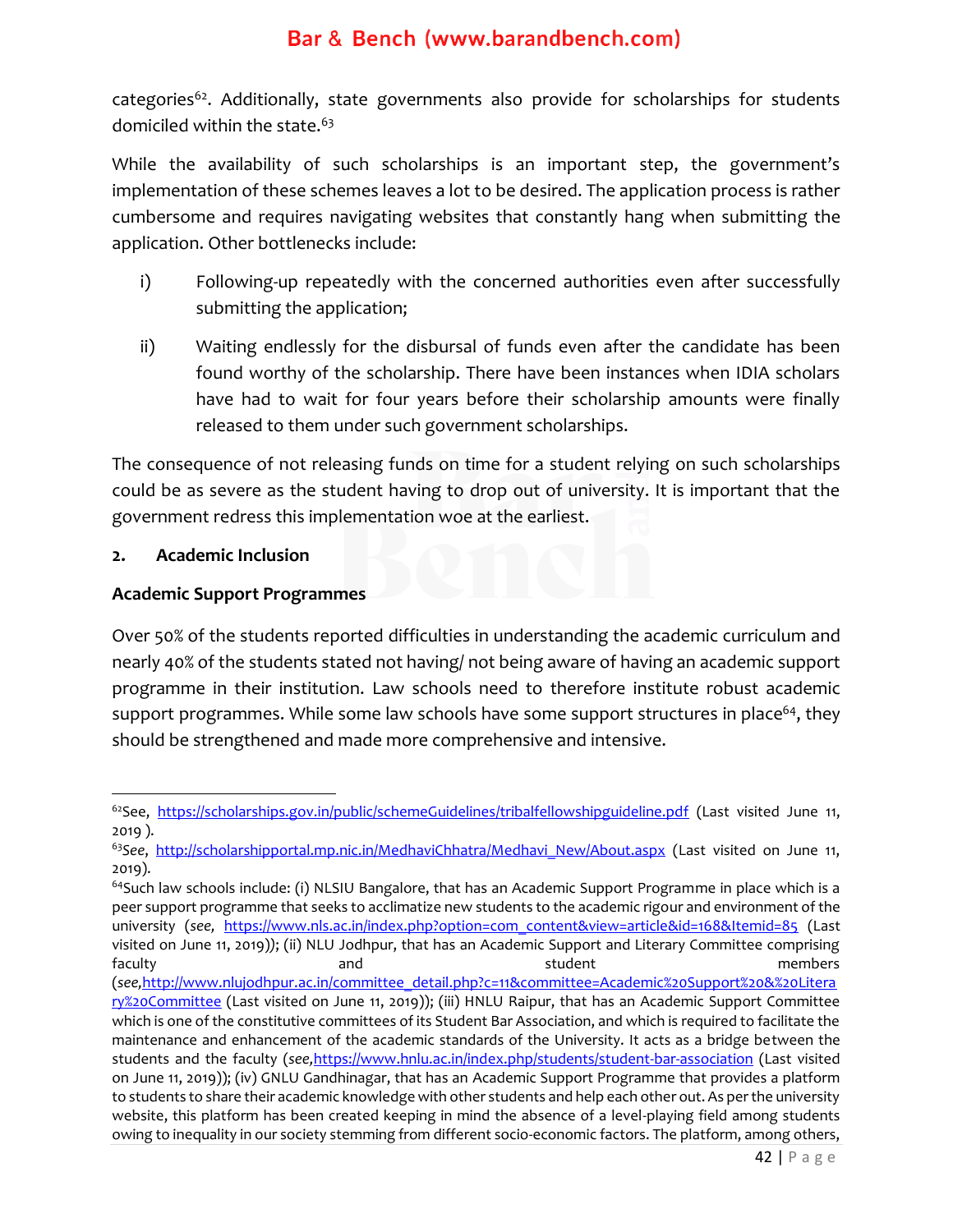It bears noting that the Supreme Court in *Avinash Singh Bagri and Ors. v. Registrar, IIT Delhi*, 65 ruled that reservations *per se* are not sufficient. Rather, institutions need to mandatorily provide academic and other support to students from socially/economically backward categories to help them cope better.

#### **3. Socio-cultural Inclusion**

#### **i) Student-Run Social Support Initiatives**

The survey reveals that students shy away from extracurricular and co-curricular activities due to their lack of proficiency in English, leading in turn to issues of low selfesteem and self-confidence. A peer group supported programme (similar to the student run academic or peer/buddy-support programmes already in place in some  $institutions<sup>66</sup>$ ) to help students integrate better and find ways to talk about their problems may go a long way in addressing some part of this bottleneck. NLUs such as NLU Odisha and MNLU Mumbai have already taken positive steps in this direction.<sup>67</sup> While we are not in a position to comment on the impact of such initiatives at the said NLUs, it is heartening to observe that law schools have begun to pay attention to creating a more welcoming and supportive space for students to express themselves as freely as possible. One hopes that these programmes are further strengthened in the coming years and that the other NLUs follow suit.

#### **ii) Institutional Policies**

Law schools should try and foster a diversity friendly ecosystem as much as possible. In particular, they could do the following:

also seeks to address issues relating to language barriers and communication skills (*see,*[https://www.gnlu.ac.in/GNLU/Academic-Support-Program](https://www.gnlu.ac.in/GNLU/Academic-Support-Programme) (Last visited on June 11, 2019)); (v) NLU Odisha, makes use of an online platform called 'Your DOST' for peer mentoring and mental health issues on campus. Additionally, the University has in place a mentorship programme with one faculty member assigned as a mentor to 20-25 students. Under the programme, the faculty mentor is supposed to ensure the academic progress and the well-being of the students (*see,*<http://www.nluo.ac.in/mentorship/> (Last visited on June 11, 2o19)); (vi) MNLU Mumbai provides for a mentorship programme under which, the mentors guide their students around issues ranging from academics to health, attendance, class participation, and home sickness. The stated aim behind the mentorship programme is to establish a healthy environment in the university where the students feel homely and comfortable in the presence of a guardian who guides them at every step in their academic career (*see,*<http://mnlumumbai.edu.in/mentor.php> (Last visited on June 11, 2o19)).

<sup>65</sup>Writ Petition (C) No. 535 of 2008.

<sup>66</sup>*See*, supra note 63.

<sup>&</sup>lt;sup>67</sup>Id. Additionally, NLUs such as NALSAR Hyderabad, WBNUJS Kolkata, and NLU Jodhpur provide for counselling services for their students. *See,*<https://www.nalsar.ac.in/counselling-centre> (for NALSAR, last visited on June 13, 2019); <http://www.nujs.edu/nujs-university-college-campus-facilities.html> (for WBNUJS, last visited on June 13, 2019); an[d http://nlujodhpur.ac.in/cwc.php](http://nlujodhpur.ac.in/cwc.php) (for NLU Jodhpur, last visited on June 13, 2019).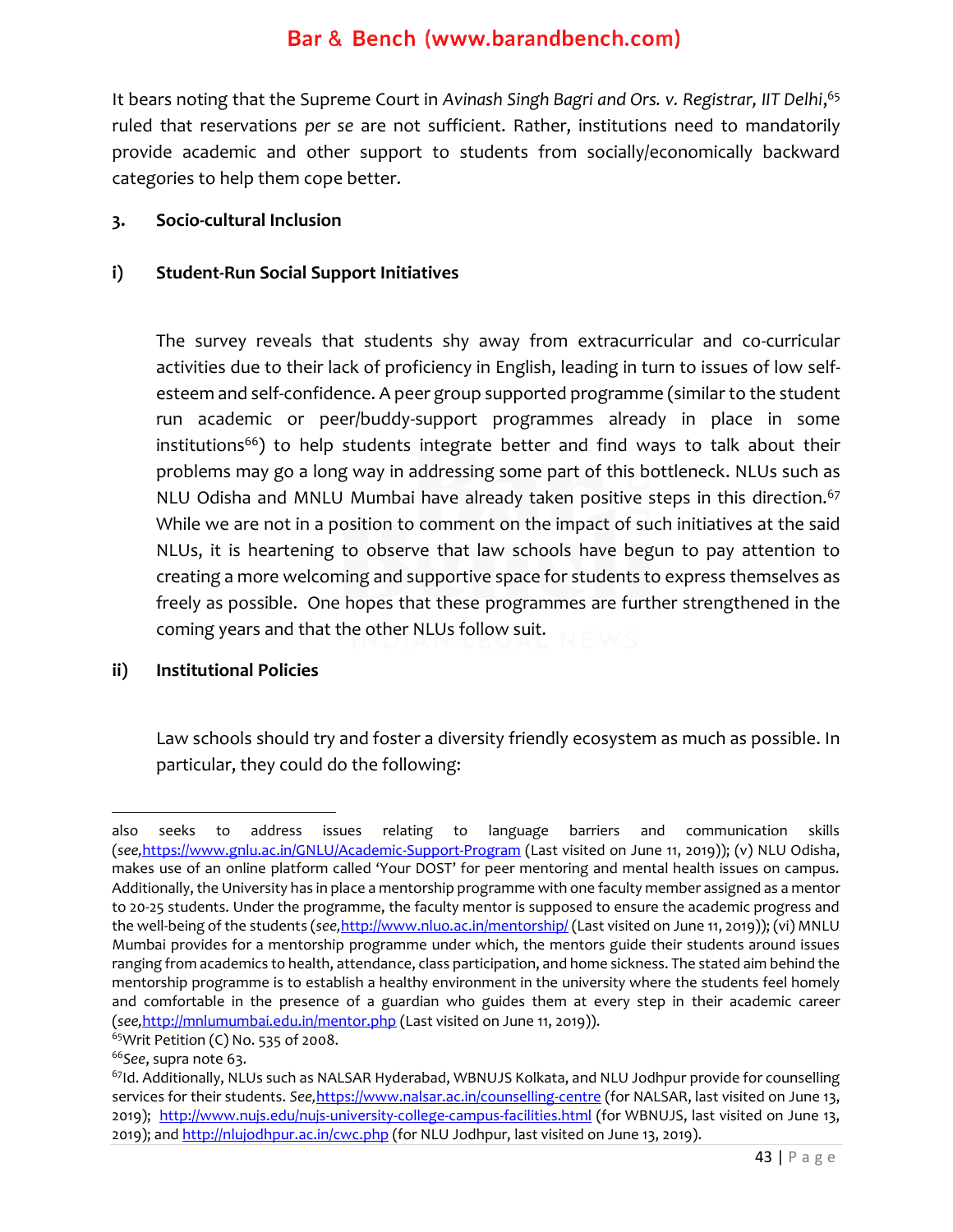- a) Recruit faculty and staff from diverse backgrounds, so as to create a more inclusive environment.
- b) Strict action must be taken against those that discriminate on the basis of religion, regionality, socio-economic background etc.
- c) Sensitize all their staff, faculty and student population on diversity and inclusiveness, and help break down existing prejudices and stereotypes.

#### **4. Making the Overall Ecosystem more Diversity Friendly**

Ensuring an inclusive admissions process is only the first step. Equal attention needs to be paid to creating a more diversity friendly ecosystem at the law school. In other words, NLUs need to create structures/programmes that help students from underprivileged and marginalized backgrounds to integrate better into the social and academic environment.

More specifically, NLUs need to foster a more open dialogue that helps students confront issues such as discrimination, casteism, classism, bigotry, and prejudice based on their backgrounds, identities and opinions. As per the survey, a sizeable percentage of students have suffered discrimination or been subjected to disparaging remarks by their classmates and/or faculty members. The onus is on the NLUs to first, acknowledge the existence of such problems and second, to channel conversation around them in a manner that helps students assimilate better into the law school environment. It would be especially beneficial if this dialogue happens within the classroom as well.

NLUs also ought to make their environment more inclusive for students with disabilities.<sup>68</sup> It is the responsibility of the NLUs to provide for the necessary infrastructure that would enable students with disabilities to participate as effectively in academic, extracurricular and social activities at their universities, as their peers.

<sup>&</sup>lt;sup>68</sup>Some NLUs have measures to make their campus more accessible to the specially-abled students and have provided facilities to extend them academic support. Illustratively, NLU Odisha, in collaboration with IDIA, launched an accessibility lab for its visually impaired students which includes a braille printer, a pearl camera among other equipment. See, *Inauguration of NLUO-IDIA Accessibility Lab: IDIA Odisha*, available at: <https://idialaw.com/blog/idia-accessibility-law-idia-odisha/> (Last visited: June 14, 2019). Similarly, another accessibility lab is presently under construction at NUJS Kolkata. The project is in collaboration with IDIA. The lab would be equipped with devices like Pearl camera, Braille Printer and necessary software like Ducksberry, Openbook reader etc. The accessibility lab at NUJS is proposed to be named after IDIA Founder, Late Prof (Dr) Shamnad Basheer.